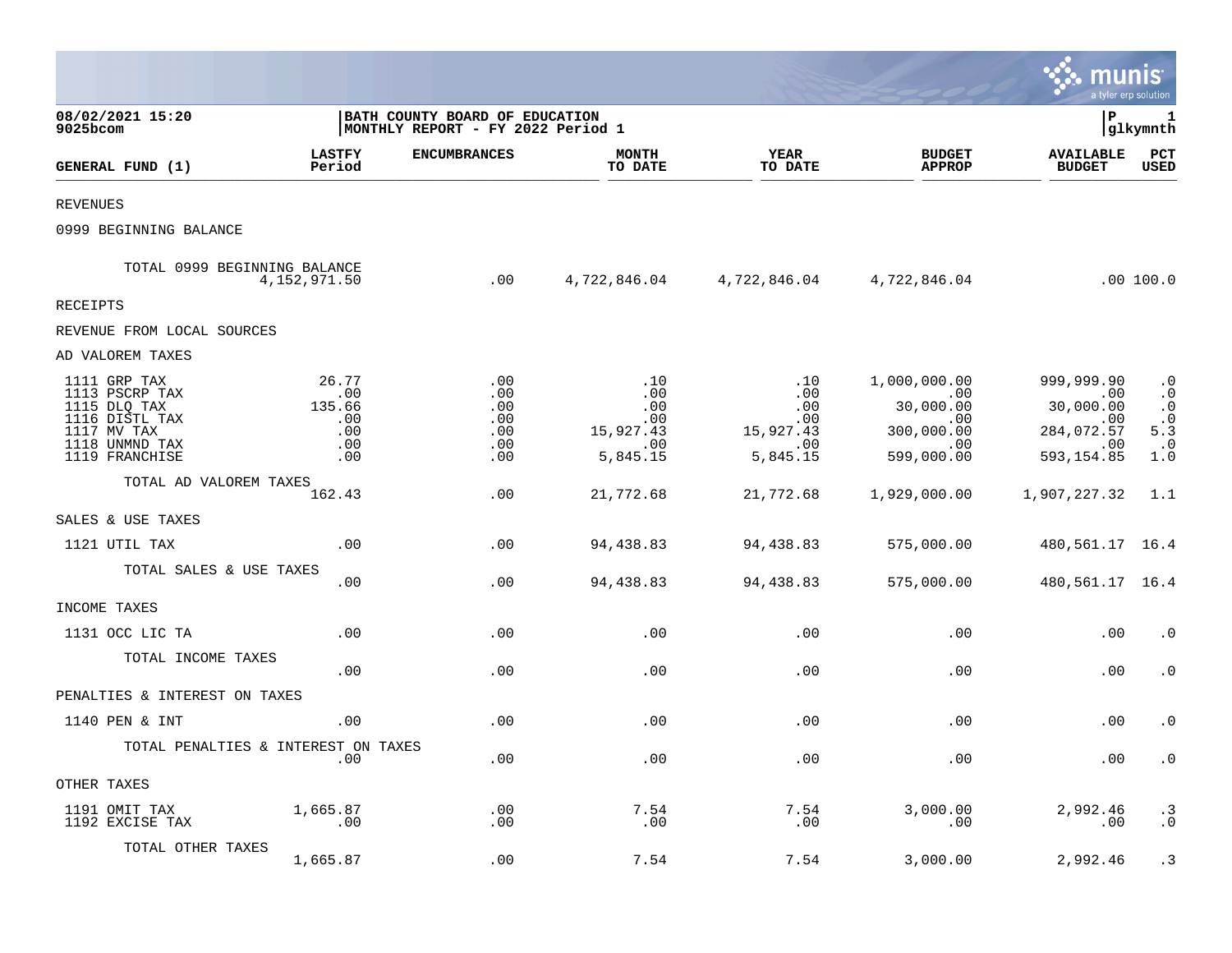|                                                                                                                |                                        |                                                                     |                                        |                                        |                                        | munis<br>a tyler erp solution               |                                                                            |
|----------------------------------------------------------------------------------------------------------------|----------------------------------------|---------------------------------------------------------------------|----------------------------------------|----------------------------------------|----------------------------------------|---------------------------------------------|----------------------------------------------------------------------------|
| 08/02/2021 15:20<br>$9025$ bcom                                                                                |                                        | BATH COUNTY BOARD OF EDUCATION<br>MONTHLY REPORT - FY 2022 Period 1 |                                        |                                        |                                        | l P                                         | 2<br> glkymnth                                                             |
| GENERAL FUND (1)                                                                                               | <b>LASTFY</b><br>Period                | <b>ENCUMBRANCES</b>                                                 | <b>MONTH</b><br>TO DATE                | YEAR<br>TO DATE                        | <b>BUDGET</b><br><b>APPROP</b>         | <b>AVAILABLE</b><br><b>BUDGET</b>           | $_{\rm PCT}$<br><b>USED</b>                                                |
| REVENUE OTHER LOCAL GOVERNMENT UNITS                                                                           |                                        |                                                                     |                                        |                                        |                                        |                                             |                                                                            |
| 1280 IN LIEU OF                                                                                                | .00                                    | .00                                                                 | .00                                    | .00                                    | .00                                    | .00                                         | $\cdot$ 0                                                                  |
| TOTAL REVENUE OTHER LOCAL GOVERNMENT UNITS                                                                     | .00                                    | .00                                                                 | .00                                    | .00                                    | .00                                    | .00                                         | $\cdot$ 0                                                                  |
| TUITION                                                                                                        |                                        |                                                                     |                                        |                                        |                                        |                                             |                                                                            |
| 1310 TUIT IND<br>1320 GOV TUI IN<br>1330 GOV TUI OU<br>1340 TUIT OTHR                                          | .00<br>.00<br>.00<br>.00               | .00<br>.00<br>.00<br>.00                                            | .00<br>.00<br>.00<br>.00               | .00<br>.00<br>.00<br>.00               | .00<br>.00<br>.00<br>.00               | $.00 \,$<br>$.00 \,$<br>.00<br>$.00 \,$     | $\cdot$ 0<br>$\cdot$ 0<br>$\, \, . \, 0 \,$                                |
| TOTAL TUITION                                                                                                  | .00                                    | .00                                                                 | .00                                    | .00                                    | .00                                    | .00                                         | $\cdot$ 0                                                                  |
| TRANSPORTATION                                                                                                 |                                        |                                                                     |                                        |                                        |                                        |                                             |                                                                            |
| 1410 TRNS INDIV<br>1420 TRN GOV IN<br>1430 TRN GOV OU<br>1440 TRN OTH PV<br>1441 TRN NON-PB<br>1442 TRN FSC CT | .00<br>.00<br>.00<br>.00<br>.00<br>.00 | .00<br>.00<br>.00<br>.00<br>.00<br>.00                              | .00<br>.00<br>.00<br>.00<br>.00<br>.00 | .00<br>.00<br>.00<br>.00<br>.00<br>.00 | .00<br>.00<br>.00<br>.00<br>.00<br>.00 | .00<br>.00<br>$.00 \,$<br>.00<br>.00<br>.00 | $\cdot$ 0<br>$\cdot$ 0<br>$\cdot$ 0<br>$\cdot$ 0<br>$\cdot$ 0<br>$\cdot$ 0 |
| TOTAL TRANSPORTATION                                                                                           | .00                                    | .00                                                                 | .00                                    | .00                                    | .00                                    | $.00 \,$                                    | $\cdot$ 0                                                                  |
| EARNINGS ON INVESTMENTS                                                                                        |                                        |                                                                     |                                        |                                        |                                        |                                             |                                                                            |
| 1510 INT ON INV<br>1540 INVST PRPT                                                                             | 2,504.90<br>.00                        | .00<br>.00                                                          | 2,457.71<br>.00                        | 2,457.71<br>.00                        | 5,000.00<br>.00                        | 2,542.29 49.2<br>.00                        | $\cdot$ 0                                                                  |
| TOTAL EARNINGS ON INVESTMENTS                                                                                  | 2,504.90                               | .00                                                                 | 2,457.71                               | 2,457.71                               | 5,000.00                               | 2,542.29                                    | 49.2                                                                       |
| FOOD SERVICE                                                                                                   |                                        |                                                                     |                                        |                                        |                                        |                                             |                                                                            |
| 1630 SPEC FUNC                                                                                                 | .00                                    | .00                                                                 | .00                                    | .00                                    | .00                                    | .00                                         | $\cdot$ 0                                                                  |
| TOTAL FOOD SERVICE                                                                                             | .00                                    | .00                                                                 | .00                                    | .00                                    | .00                                    | $.00 \,$                                    | $\cdot$ 0                                                                  |
| STUDENT ACTIVITIES                                                                                             |                                        |                                                                     |                                        |                                        |                                        |                                             |                                                                            |
| 1740 FEES<br>1750 DONATIONS                                                                                    | .00<br>.00                             | .00<br>.00                                                          | .00<br>.00                             | .00<br>.00                             | .00<br>.00                             | $.00 \,$<br>.00                             | $\cdot$ 0<br>$\cdot$ 0                                                     |
| TOTAL STUDENT ACTIVITIES                                                                                       | .00                                    | .00                                                                 | .00                                    | .00                                    | .00                                    | .00                                         | $\cdot$ 0                                                                  |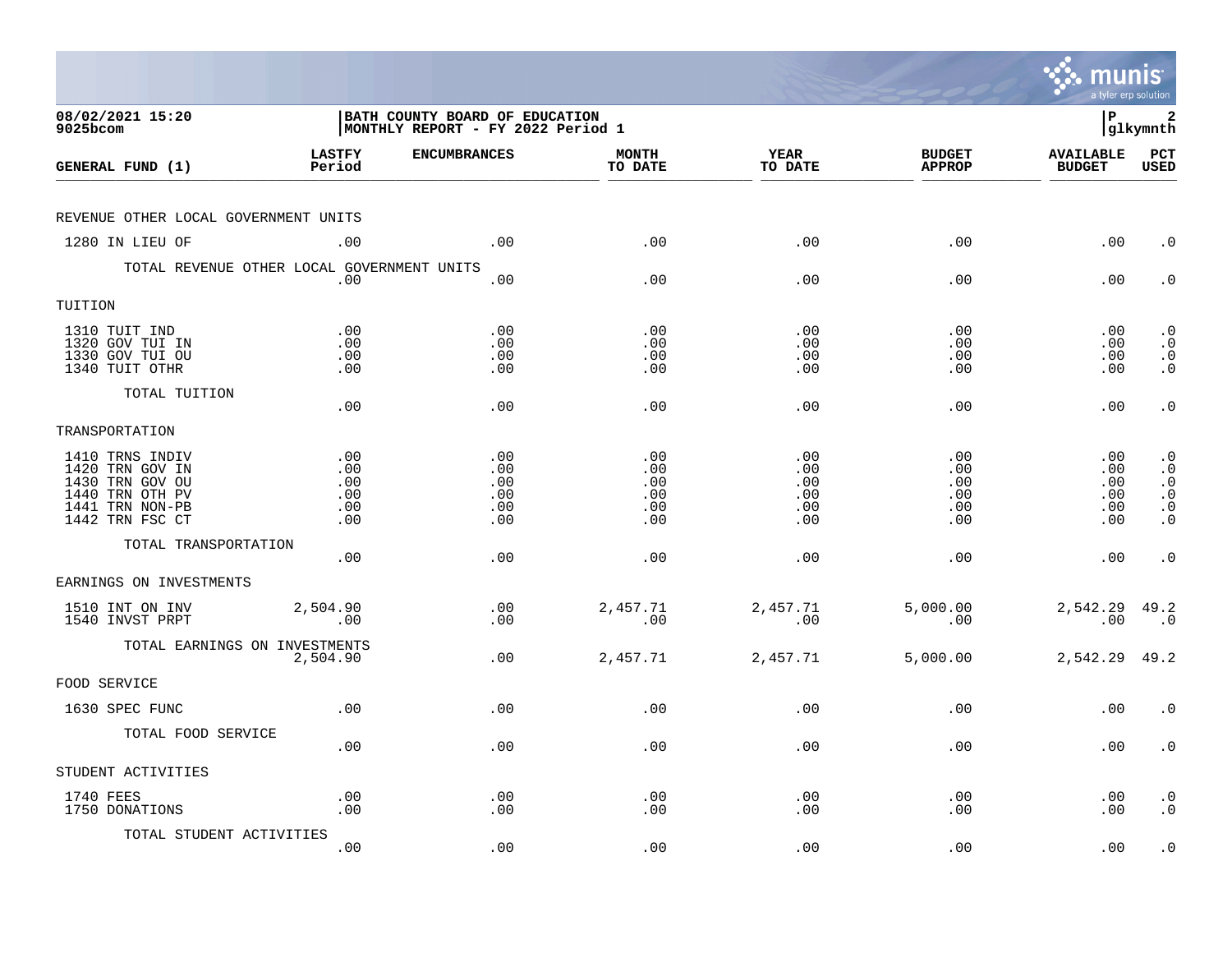

08/02/2021 15:20 **| BATH COUNTY BOARD OF EDUCATION**<br>
9025bcom **| P 3**<br>
9025bcom | MONTHLY REPORT - FY 2022 Period 1 **|MONTHLY REPORT - FY 2022 Period 1 LASTFY ENCUMBRANCES MONTH YEAR BUDGET AVAILABLE PCT GENERAL FUND (1) Period TO DATE TO DATE APPROP BUDGET USED** TO DATE THE RELIGION CONDUCT TO DATE THE RELIGION CONDUCT TO DATE THE RELIGION OF THE RELIGION OF THE RELIGION OF THE RELIGION OF THE RELIGION OF THE RELIGION OF THE RELIGION OF THE RELIGION OF THE RELIGION OF THE RELIGION OTHER REVENUE FROM LOCAL SOURCES 1911 BLDG RENT .00 .00 .00 .00 .00 .00 .0 1912 BUS RENT .00 .00 .00 .00 .00 .00 .0 1919 OTHER RENT .00 .00 .00 .00 .00 .00 .0 1920 CONTRIBUTE .00 .00 .00 .00 500.00 500.00 .0 1929 INKIND REV .00 .00 .00 .00 .00 .00 .0 1941 TXT SALES .00 .00 .00 .00 .00 .00 .0 1942 TXT RENTS .00 .00 .00 .00 200.00 200.00 .0 1951 MSC SCH IN .00 .00 .00 .00 .00 .00 .0 1952 MSC SCH OU .00 .00 .00 .00 .00 .00 .0 1980 PRYR REFND .00 .00 -2,420.00 -2,420.00 4,000.00 6,420.00 -60.5 1990 MISC REV 5,530.16 .00 .00 .00 1,000.00 1,000.00 .0 1991 TRANSCRIPT .00 .00 .00 .00 .00 .00 .0 1993 OTH REBATE .00 .00 .00 .00 .00 .00 .0 TOTAL OTHER REVENUE FROM LOCAL SOURCES  $-2,420.00$   $-2,420.00$   $-2,420.00$   $-5,700.00$   $8,120.00$   $-42.5$ TOTAL REVENUE FROM LOCAL SOURCES<br>9.863.36 9,863.36 .00 116,256.76 116,256.76 2,517,700.00 2,401,443.24 4.6 REVENUE FROM STATE SOURCES STATE PROGRAM 3111 SEEK 726,641.00 .00 722,009.00 722,009.00 8,400,000.00 7,677,991.00 8.6 TOTAL STATE PROGRAM 726,641.00 .00 722,009.00 722,009.00 8,400,000.00 7,677,991.00 8.6 OTHER STATE FUNDING 3122 VOC TRANSP .00 .00 .00 .00 .00 .00 .0 3124 DST VOC SC .00 .00 .00 .00 .00 .00 .0 3125 DRV TRN RB .00 .00 .00 .00 .00 .00 .0 3126 SUB REIMB .00 .00 .00 .00 .00 .00 .0 3127 FLEX SPD .00 .00 .00 .00 .00 .00 .0 3128 AUD REIMB .00 .00 .00 .00 .00 .00 .0 3129 KSB/D TR R .00 .00 .00 .00 .00 .00 .0 TOTAL OTHER STATE FUNDING .00 .00 .00 .00 .00 .00 .0 EXPENDITURE REIMBURSEMENTS 3130 NBC REIMB .00 .00 .00 .00 7,000.00 7,000.00 .0 3131 MISC REIMB .00 .00 .00 .00 20,000.00 20,000.00 .0 TOTAL EXPENDITURE REIMBURSEMENTS .00 .00 .00 .00 27,000.00 27,000.00 .0

REVENUE IN LIEU OF TAXES/STATE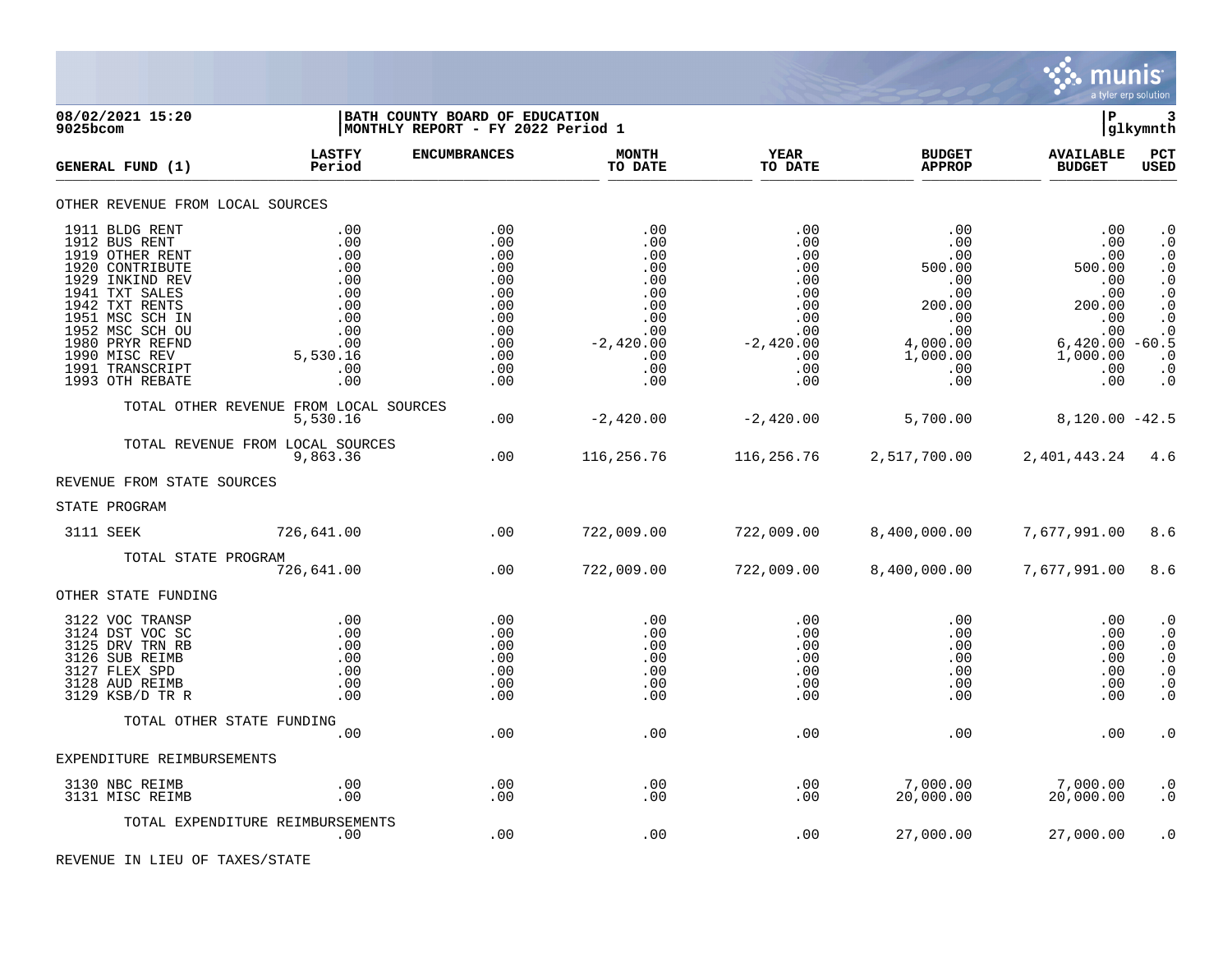

**08/02/2021 15:20 |BATH COUNTY BOARD OF EDUCATION |P 4 9025bcom |MONTHLY REPORT - FY 2022 Period 1 |glkymnth LASTFY ENCUMBRANCES MONTH YEAR BUDGET AVAILABLE PCT GENERAL FUND (1) Period TO DATE TO DATE APPROP BUDGET USED** TO DATE THE RELIGION CONDUCT TO DATE THE RELIGION CONDUCT TO DATE THE RELIGION OF THE RELIGION OF THE RELIGION OF THE RELIGION OF THE RELIGION OF THE RELIGION OF THE RELIGION OF THE RELIGION OF THE RELIGION OF THE RELIGION 3800 TAXES 2,430.12 .00 2,446.31 2,446.31 25,000.00 22,553.69 9.8 TOTAL REVENUE IN LIEU OF TAXES/STATE<br>2.430.12 2,430.12 .00 2,446.31 2,446.31 25,000.00 22,553.69 9.8 REVENUE ON BEHALF PAYMENTS 3900 ON-BEHALF .00 .00 .00 .00 .00 .00 .0 TOTAL REVENUE ON BEHALF PAYMENTS .00 .00 .00 .00 .00 .00 .0 TOTAL REVENUE FROM STATE SOURCES 729,071.12 .00 724,455.31 724,455.31 8,452,000.00 7,727,544.69 8.6 REVENUE FROM FEDERAL SOURCES RESTRICTED DIRECT 4300 RES DIR FE .00 .00 .00 .00 .00 .00 .0 TOTAL RESTRICTED DIRECT .00 .00 .00 .00 .00 .00 .0 RESTRICTED THROUGH THE STATE 4500 RES FED/ST .00 .00 .00 .00 .00 .00 .0 TOTAL RESTRICTED THROUGH THE STATE .00 .00 .00 .00 .00 .00 .0 THROUGH INTERMEDIATE AGENCIES 4700 FED INTERM .00 .00 .00 .00 .00 .00 .0 TOTAL THROUGH INTERMEDIATE AGENCIES .00 .00 .00 .00 .00 .00 .0 FEDERAL REIMBURSEMENT 4810 MED REIMB 7,954.10 .00 .00 .00 25,000.00 25,000.00 .0 4810 MED REIMB .00 .00 2,049.81 2,049.81 30,000.00 27,950.19 6.8 TOTAL FEDERAL REIMBURSEMENT 7,954.10 .00 2,049.81 2,049.81 55,000.00 52,950.19 3.7 TOTAL REVENUE FROM FEDERAL SOURCES<br>7,954.10 7,954.10 .00 2,049.81 2,049.81 55,000.00 52,950.19 3.7

OTHER RECEIPTS

INTERFUND TRANSFERS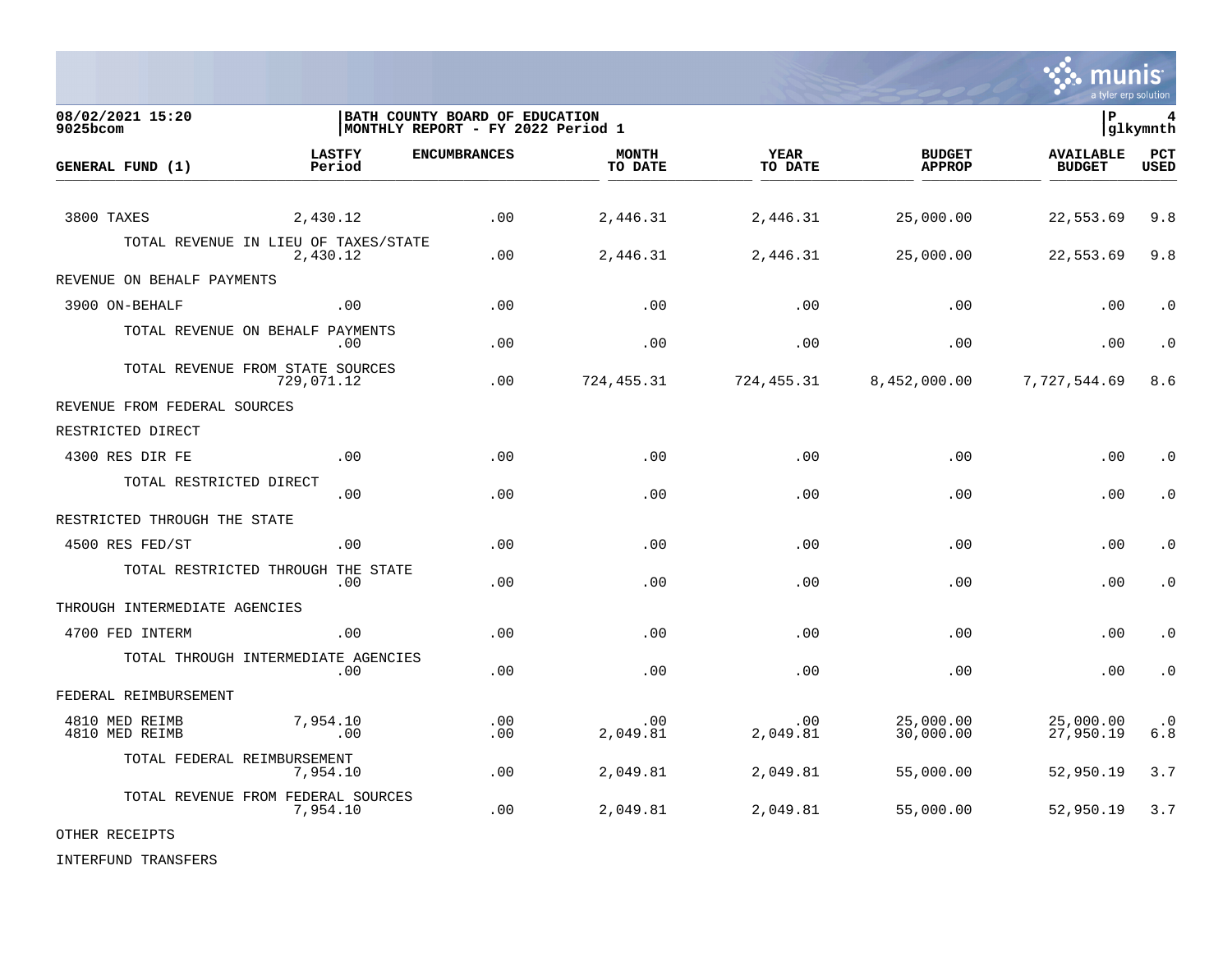

## **08/02/2021 15:20 |BATH COUNTY BOARD OF EDUCATION |P 5 9025bcom |MONTHLY REPORT - FY 2022 Period 1 |glkymnth**

| GENERAL FUND (1)                                                                                           | <b>LASTFY</b><br>Period                | <b>ENCUMBRANCES</b>                    | <b>MONTH</b><br>TO DATE                | <b>YEAR</b><br>TO DATE                 | <b>BUDGET</b><br><b>APPROP</b>              | <b>AVAILABLE</b><br><b>BUDGET</b>           | <b>PCT</b><br><b>USED</b>                                                                               |
|------------------------------------------------------------------------------------------------------------|----------------------------------------|----------------------------------------|----------------------------------------|----------------------------------------|---------------------------------------------|---------------------------------------------|---------------------------------------------------------------------------------------------------------|
| 5210 FND XFER<br>5220 INDCST XFE                                                                           | .00<br>.00                             | .00<br>.00                             | .00<br>.00                             | .00<br>.00                             | .00<br>43,436.00                            | .00<br>43, 436.00                           | $\cdot$ 0<br>$\cdot$ 0                                                                                  |
| TOTAL INTERFUND TRANSFERS                                                                                  | .00                                    | .00                                    | .00                                    | .00                                    | 43,436.00                                   | 43,436.00                                   | $\cdot$ 0                                                                                               |
| SALE OR COMP FOR LOSS OF ASSETS                                                                            |                                        |                                        |                                        |                                        |                                             |                                             |                                                                                                         |
| 5311 SALE LAND<br>5312 LOSS LAND<br>5331 SALE BLDG<br>5332 LOSS BLDG<br>5341 SALE EOUIP<br>5342 LOSS EQUIP | .00<br>.00<br>.00<br>.00<br>.00<br>.00 | .00<br>.00<br>.00<br>.00<br>.00<br>.00 | .00<br>.00<br>.00<br>.00<br>.00<br>.00 | .00<br>.00<br>.00<br>.00<br>.00<br>.00 | .00<br>.00<br>.00<br>.00<br>5,000.00<br>.00 | .00<br>.00<br>.00<br>.00<br>5,000.00<br>.00 | $\cdot$ 0<br>$\cdot$ 0<br>$\cdot$ 0<br>$\begin{smallmatrix} 0 \\ 0 \\ 0 \end{smallmatrix}$<br>$\cdot$ 0 |
|                                                                                                            | TOTAL SALE OR COMP FOR LOSS OF ASSETS  |                                        |                                        |                                        |                                             |                                             |                                                                                                         |
| CAPITAL LEASE PROCEEDS                                                                                     | .00                                    | .00                                    | .00                                    | .00                                    | 5,000.00                                    | 5,000.00                                    | $\cdot$ 0                                                                                               |
| 5500 LEASE PROC                                                                                            | .00                                    | .00                                    | .00                                    | .00                                    | .00                                         | .00                                         | $\cdot$ 0                                                                                               |
| TOTAL CAPITAL LEASE PROCEEDS                                                                               | .00                                    | .00                                    | .00                                    | .00                                    | .00                                         | .00                                         | $\cdot$ 0                                                                                               |
| TOTAL OTHER RECEIPTS                                                                                       | .00                                    | .00                                    | .00                                    | .00                                    | 48,436.00                                   | 48,436.00                                   | $\cdot$ 0                                                                                               |
| TOTAL RECEIPTS                                                                                             | 746,888.58                             | .00                                    | 842,761.88                             | 842,761.88                             | 11,073,136.00                               | 10,230,374.12                               | 7.6                                                                                                     |
| TOTAL REVENUE                                                                                              | 4,899,860.08                           | .00                                    | 5,565,607.92                           | 5,565,607.92                           | 15,795,982.04                               | 10,230,374.12                               | 35.2                                                                                                    |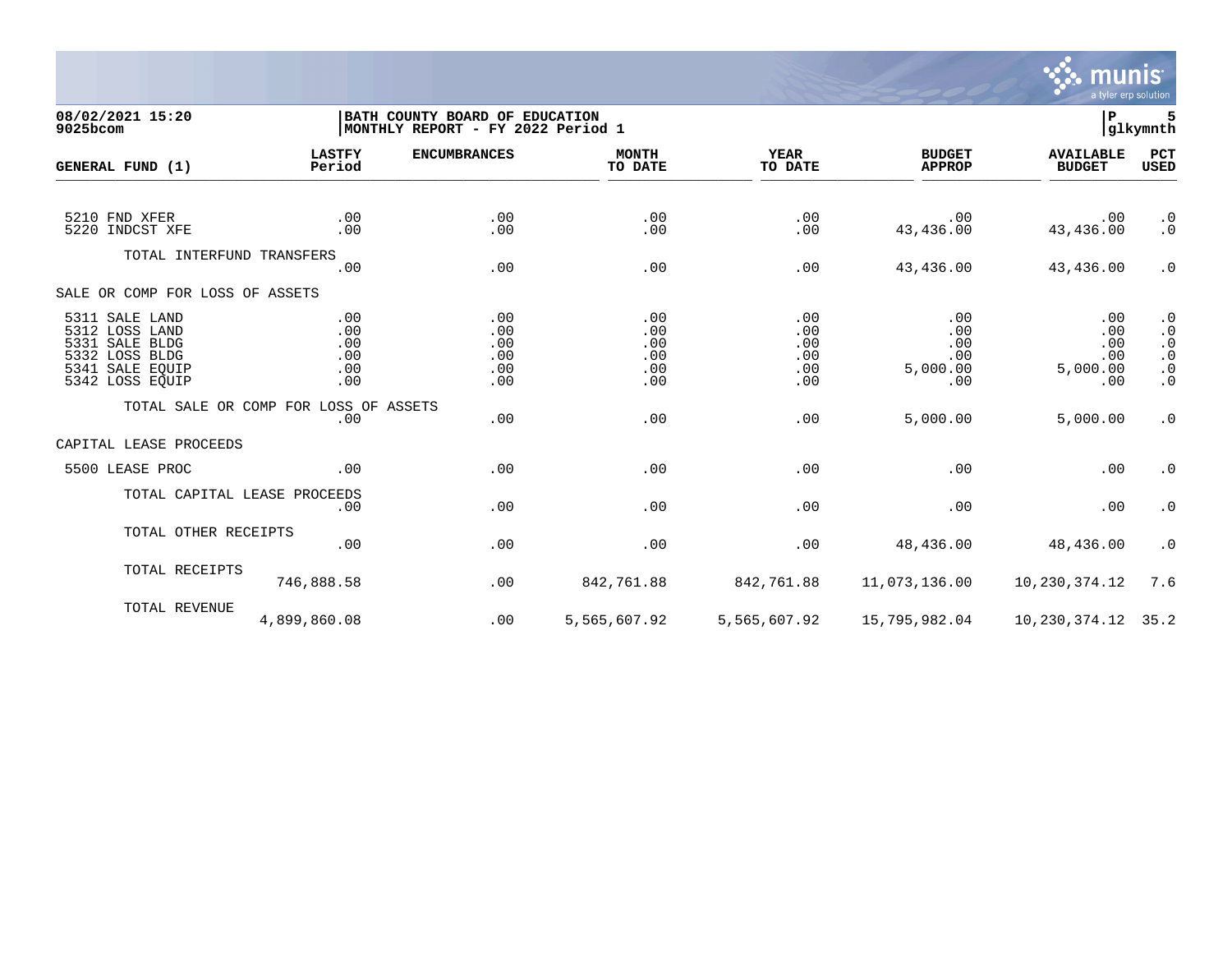|                                                                              |                          |                                                                                 |                                                                                              |                                                                                      |                                                                                      |                                                                                                                                      | $mu$ numis<br>a tyler erp solution                                                                                                |                                                                                                              |
|------------------------------------------------------------------------------|--------------------------|---------------------------------------------------------------------------------|----------------------------------------------------------------------------------------------|--------------------------------------------------------------------------------------|--------------------------------------------------------------------------------------|--------------------------------------------------------------------------------------------------------------------------------------|-----------------------------------------------------------------------------------------------------------------------------------|--------------------------------------------------------------------------------------------------------------|
| 9025bcom                                                                     | 08/02/2021 15:20         |                                                                                 | BATH COUNTY BOARD OF EDUCATION<br>MONTHLY REPORT - FY 2022 Period 1                          |                                                                                      |                                                                                      |                                                                                                                                      | ΙP                                                                                                                                | 6<br> glkymnth                                                                                               |
|                                                                              | GENERAL FUND (1)         | <b>LASTFY</b><br>Period                                                         | <b>ENCUMBRANCES</b>                                                                          | <b>MONTH</b><br>TO DATE                                                              | YEAR<br>TO DATE                                                                      | <b>BUDGET</b><br><b>APPROP</b>                                                                                                       | <b>AVAILABLE</b><br><b>BUDGET</b>                                                                                                 | $_{\rm PCT}$<br>USED                                                                                         |
| <b>EXPENDITURES</b>                                                          |                          |                                                                                 |                                                                                              |                                                                                      |                                                                                      |                                                                                                                                      |                                                                                                                                   |                                                                                                              |
|                                                                              |                          | 0000 RESTRICT TO REV & BAL SHT ONLY                                             |                                                                                              |                                                                                      |                                                                                      |                                                                                                                                      |                                                                                                                                   |                                                                                                              |
| 0200                                                                         |                          | .00                                                                             | .00                                                                                          | .00                                                                                  | .00                                                                                  | .00                                                                                                                                  | .00                                                                                                                               | . ດ                                                                                                          |
|                                                                              | TOTAL 0000               | RESTRICT TO REV & BAL SHT ONLY<br>.00                                           | .00                                                                                          | .00                                                                                  | .00                                                                                  | .00                                                                                                                                  | .00                                                                                                                               | . 0                                                                                                          |
|                                                                              | 1000 INSTRUCTION         |                                                                                 |                                                                                              |                                                                                      |                                                                                      |                                                                                                                                      |                                                                                                                                   |                                                                                                              |
| 0100<br>0200<br>0280<br>0300<br>0400<br>0500<br>0600<br>0700<br>0800<br>0840 |                          | 7,824.24<br>706.94<br>.00<br>.00<br>.00<br>.00<br>$-15.81$<br>.00<br>.00<br>.00 | .00<br>.00<br>.00<br>20,395.21<br>.00<br>1,489.00<br>9,250.21<br>3,727.00<br>3,884.95<br>.00 | 8,557.84<br>833.90<br>.00<br>2,721.47<br>.00<br>.00<br>$-58.65$<br>.00<br>.00<br>.00 | 8,557.84<br>833.90<br>.00<br>2,721.47<br>.00<br>.00<br>$-58.65$<br>.00<br>.00<br>.00 | 6, 290, 526.00<br>463,016.00<br>.00<br>217,631.61<br>83,825.00<br>$26,685.00$<br>279, 202.05<br>694, 927.04<br>36,765.00<br>5,779.34 | 6, 281, 968.16<br>462,182.10<br>.00<br>194,514.93<br>83,825.00<br>25, 196.00<br>270,010.49<br>691,200.04<br>32,880.05<br>5,779.34 | .1<br>$\ddot{\cdot}$ 2<br>$\cdot$ 0<br>10.6<br>$\cdot$ 0<br>5.6<br>3.3<br>.5<br>10.6<br>$\cdot$ 0            |
|                                                                              | TOTAL 1000               | INSTRUCTION<br>8,515.37                                                         | 38,746.37                                                                                    | 12,054.56                                                                            | 12,054.56                                                                            | 8,098,357.04                                                                                                                         | 8,047,556.11                                                                                                                      | . 6                                                                                                          |
| 2100                                                                         | STUDENT SUPPORT SERVICES |                                                                                 |                                                                                              |                                                                                      |                                                                                      |                                                                                                                                      |                                                                                                                                   |                                                                                                              |
| 0100<br>0200<br>0280<br>0300<br>0400<br>0500<br>0600<br>0700                 |                          | 16,837.72<br>740.08<br>.00<br>156.35<br>.00<br>.00<br>.00<br>.00                | .00<br>.00<br>.00<br>.00<br>.00<br>.00<br>.00<br>.00                                         | 13,638.41<br>599.31<br>.00<br>.00<br>.00<br>.00<br>.00<br>.00                        | 13,638.41<br>599.31<br>.00<br>.00<br>.00<br>.00<br>.00<br>.00                        | 628,456.00<br>110,895.00<br>.00<br>8,640.00<br>.00<br>3,185.00<br>11,832.00<br>400.00                                                | 614,817.59<br>110,295.69<br>$\overline{\phantom{0}}$ .00<br>8,640.00<br>.00<br>3,185.00<br>11,832.00<br>400.00                    | 2.2<br>. 5<br>$\cdot$ 0<br>$\cdot$ 0<br>$\cdot$ 0<br>$\cdot$ 0<br>$\cdot$ 0<br>$\cdot$ 0                     |
|                                                                              | TOTAL 2100               | STUDENT SUPPORT SERVICES<br>17,734.15                                           | .00                                                                                          | 14,237.72                                                                            | 14,237.72                                                                            | 763,408.00                                                                                                                           | 749,170.28                                                                                                                        | 1.9                                                                                                          |
|                                                                              |                          | 2200 INSTRUCTIONAL STAFF SUPP SERV                                              |                                                                                              |                                                                                      |                                                                                      |                                                                                                                                      |                                                                                                                                   |                                                                                                              |
| 0100<br>0200<br>0280<br>0300<br>0400<br>0500<br>0600<br>0700<br>0800<br>0840 |                          | 2,717.39<br>802.40<br>.00<br>.00<br>.00<br>.00<br>.00<br>.00<br>.00<br>.00      | .00<br>.00<br>.00<br>165.00<br>.00<br>.00<br>.00<br>.00<br>.00<br>.00                        | 2,916.66<br>883.54<br>.00<br>.00<br>.00<br>.00<br>.00<br>.00<br>.00<br>.00           | 2,916.66<br>883.54<br>.00<br>.00<br>.00<br>.00<br>.00<br>.00<br>.00<br>.00           | 202,663.51<br>13,499.24<br>.00<br>8,309.00<br>4,940.00<br>8,950.56<br>6,673.00<br>.00<br>.00<br>.00                                  | 199,746.85<br>12,615.70<br>.00<br>8,144.00<br>4,940.00<br>8,950.56<br>6,673.00<br>.00<br>.00<br>.00                               | 1.4<br>6.6<br>$\cdot$ 0<br>2.0<br>$\cdot$ 0<br>$\cdot$ 0<br>$\cdot$ 0<br>$\cdot$ 0<br>$\cdot$ 0<br>$\cdot$ 0 |

TOTAL 2200 INSTRUCTIONAL STAFF SUPP SERV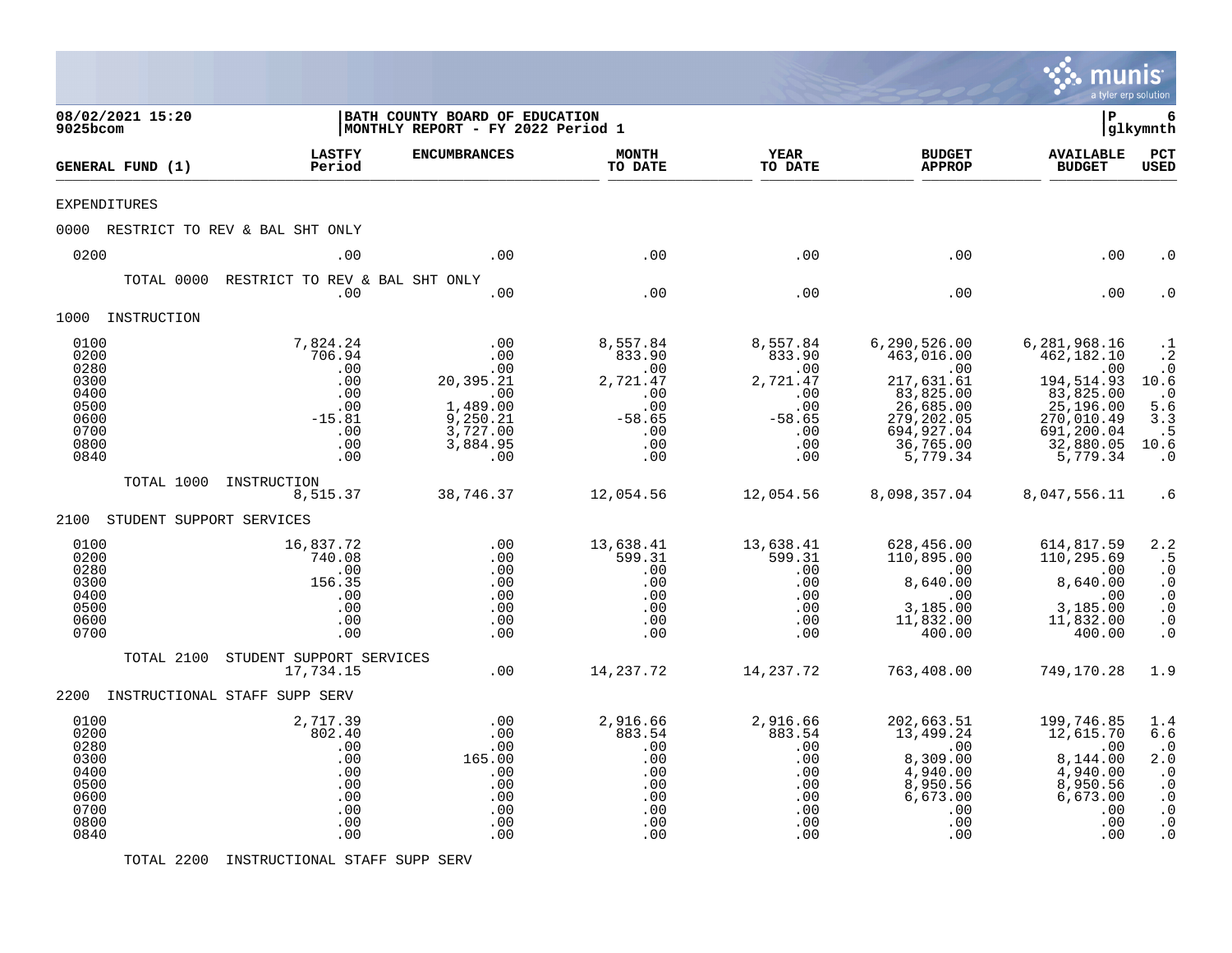

**08/02/2021 15:20 |BATH COUNTY BOARD OF EDUCATION |P 7 9025bcom |MONTHLY REPORT - FY 2022 Period 1 |glkymnth LASTFY ENCUMBRANCES MONTH YEAR BUDGET AVAILABLE PCT GENERAL FUND (1) Period TO DATE TO DATE APPROP BUDGET USED** TO DATE THE RELIGION CONDUCT TO DATE THE RELIGION CONDUCT TO DATE THE RELIGION OF THE RELIGION OF THE RELIGION OF THE RELIGION OF THE RELIGION OF THE RELIGION OF THE RELIGION OF THE RELIGION OF THE RELIGION OF THE RELIGION 3,519.79 165.00 3,800.20 3,800.20 245,035.31 241,070.11 1.6 2300 DISTRICT ADMIN SUPPORT 0100 21,098.90 .00 17,809.51 17,809.51 288,566.00 270,756.49 6.2 0200 16,752.31 .00 36,316.90 36,316.90 375,560.00 339,243.10 9.7 0280 .00 .00 .00 .00 .00 .00 .0 0300 4,911.74 747.00 5,695.00 5,695.00 184,750.00 178,308.00 3.5 0400 100.00 .00 1,344.26 1,344.26 41,240.00 39,895.74 3.3 0500 24,322.00 8,150.50 5,863.23 5,863.23 122,000.00 107,986.27 11.5 0600 -26.68 10,281.50 5,207.79 5,207.79 97,450.00 81,960.71 15.9 0700 .00 14,921.46 17,894.60 17,894.60 30,500.00 -2,316.06 107.6 0800 4,198.98 2,419.00 9,283.23 9,283.23 29,000.00 17,297.77 40.4 0840 .00 .00 .00 .00 .00 .00 .0 TOTAL 2300 DISTRICT ADMIN SUPPORT 71,357.25 36,519.46 99,414.52 99,414.52 1,169,066.00 1,033,132.02 11.6 2400 SCHOOL ADMIN SUPPORT 0100 59,607.22 .00 60,296.58 60,296.58 785,859.00 725,562.42 7.7 0200 5,468.68 .00 5,808.30 5,808.30 97,976.00 92,167.70 5.9 0280 .00 .00 .00 .00 .00 .00 .0 0300 .00 .00 .00 .00 .00 .00 .0 0500 .00 .00 .00 .00 1,200.00 1,200.00 .0 0600 .00 .00 .00 .00 .00 .00 .0 0700 .00 .00 .00 .00 .00 .00 .0 TOTAL 2400 SCHOOL ADMIN SUPPORT 65,075.90 .00 66,104.88 66,104.88 885,035.00 818,930.12 7.5 2500 BUSINESS SUPPORT SERVICES 0100 17,564.56 .00 17,511.20 17,511.20 215,550.00 198,038.80 8.1 0200 3,512.80 .00 3,716.12 3,716.12 50,760.00 47,043.88 7.3 0280 .00 .00 .00 .00 .00 .00 .0 0300 .00 .00 1,200.00 1,200.00 300.00 -900.00 400.0 0500 .00 .00 .00 .00 300.00 300.00 .0 0600 .00 .00 .00 .00 500.00 500.00 .0 0700 .00 .00 .00 .00 8,000.00 8,000.00 .0 0800 .00 .00 .00 .00 .00 .00 .0 TOTAL 2500 BUSINESS SUPPORT SERVICES 21,077.36 .00 22,427.32 22,427.32 275,410.00 252,982.68 8.1 2600 PLANT OPERATIONS AND MAINTENANCE 0100 43,498.12 .00 54,810.91 54,810.91 575,100.00 520,289.09 9.5 0200 12,018.86 .00 16,231.95 16,231.95 193,600.00 177,368.05 8.4 0280 .00 .00 .00 .00 .00 .00 .0 0300 3,222.24 10,000.00 37,209.91 37,209.91 172,600.00 125,390.09 27.4 0400 4,134.90 4,410.91 -6,656.25 -6,656.25 286,650.00 288,895.34 -.8

0500 7.20 24,341.42 27,855.12 27,855.12 179,900.00 127,703.46 29.0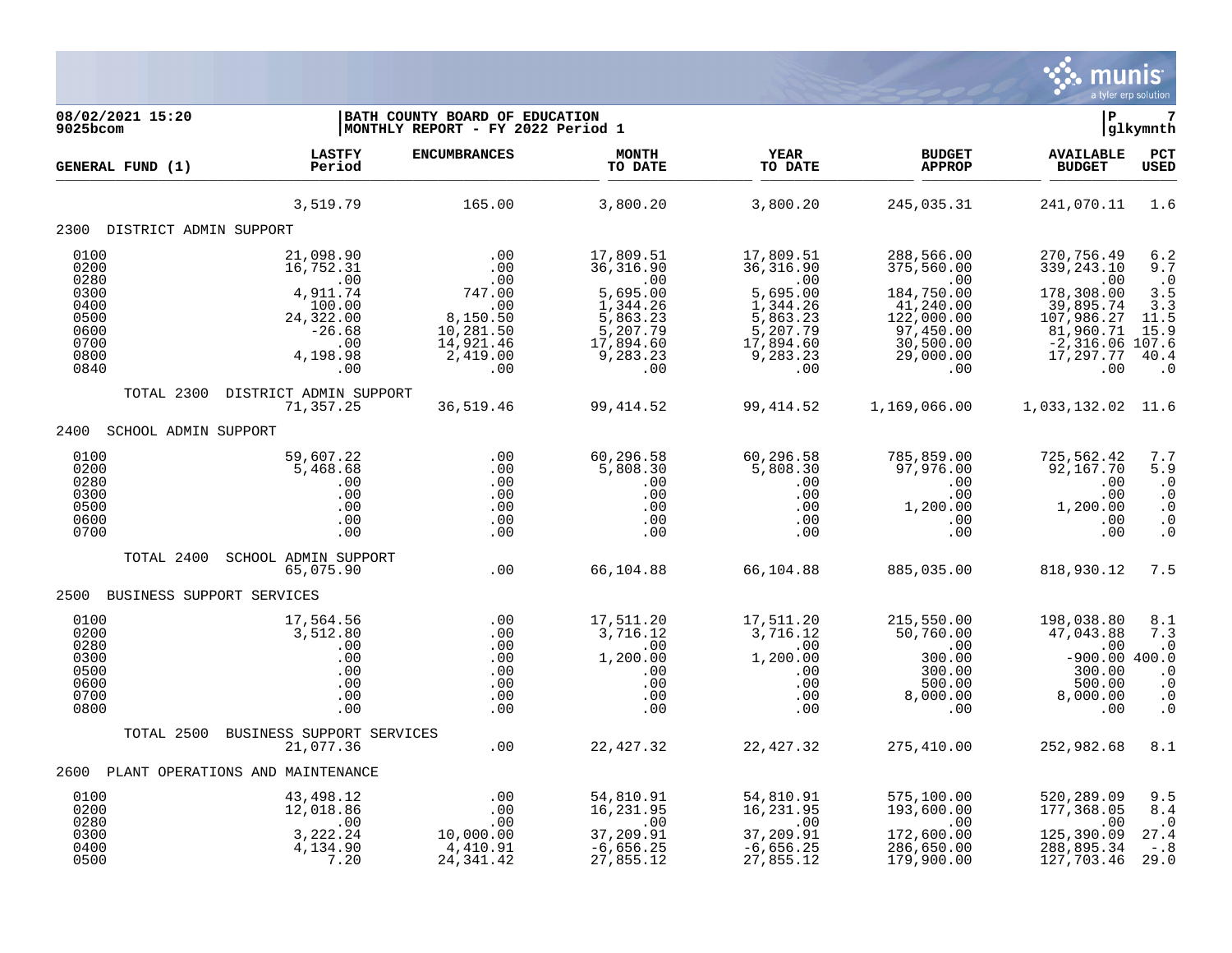

| 08/02/2021 15:20<br>9025bcom                                         |                                                                                       | BATH COUNTY BOARD OF EDUCATION<br> MONTHLY REPORT - FY 2022 Period 1           |                                                                                        |                                                                                               |                                                                                                                 | lР                                                                                                                | 8<br> glkymnth                                                                       |
|----------------------------------------------------------------------|---------------------------------------------------------------------------------------|--------------------------------------------------------------------------------|----------------------------------------------------------------------------------------|-----------------------------------------------------------------------------------------------|-----------------------------------------------------------------------------------------------------------------|-------------------------------------------------------------------------------------------------------------------|--------------------------------------------------------------------------------------|
| GENERAL FUND (1)                                                     | <b>LASTFY</b><br>Period                                                               | <b>ENCUMBRANCES</b>                                                            | <b>MONTH</b><br>TO DATE                                                                | YEAR<br>TO DATE                                                                               | <b>BUDGET</b><br><b>APPROP</b>                                                                                  | <b>AVAILABLE</b><br><b>BUDGET</b>                                                                                 | <b>PCT</b><br><b>USED</b>                                                            |
| 0600<br>0700<br>0800                                                 | 1,769.45<br>.00<br>1,050.00                                                           | 685.00<br>.00<br>.00                                                           | 30,679.03<br>.00<br>4,185.60                                                           | 30,679.03<br>.00<br>4,185.60                                                                  | 721,400.00<br>107,500.00<br>29,100.00                                                                           | 690,035.97<br>107,500.00<br>24,914.40                                                                             | 4.4<br>$\cdot$ 0<br>14.4                                                             |
| TOTAL 2600                                                           | PLANT OPERATIONS AND MAINTENANCE<br>65,700.77                                         | 39,437.33                                                                      | 164,316.27                                                                             | 164,316.27                                                                                    | 2,265,850.00                                                                                                    | 2,062,096.40                                                                                                      | 9.0                                                                                  |
| 2700                                                                 | STUDENT TRANSPORTATION                                                                |                                                                                |                                                                                        |                                                                                               |                                                                                                                 |                                                                                                                   |                                                                                      |
| 0100<br>0200<br>0280<br>0300<br>0400<br>0500<br>0600<br>0700<br>0800 | 8,787.32<br>2,152.80<br>$\,$ .00<br>225.00<br>.00<br>.00<br>2,607.53<br>.00<br>300.00 | .00<br>.00<br>.00<br>499.00<br>.00<br>16,902.25<br>1,726.79<br>$.00 \,$<br>.00 | 14,340.45<br>3,828.15<br>.00<br>225.00<br>96.87<br>16,410.58<br>5,018.28<br>.00<br>.00 | 14,340.45<br>3,828.15<br>$\cdot$ 00<br>225.00<br>96.87<br>16,410.58<br>5,018.28<br>.00<br>.00 | 600,236.87<br>202, 283.62<br>.00<br>34,150.00<br>21,700.00<br>62,500.00<br>344,100.00<br>118,400.00<br>2,000.00 | 585,896.42<br>198, 455. 47<br>.00<br>33,426.00<br>21,603.13<br>29,187.17<br>337, 354.93<br>118,400.00<br>2,000.00 | 2.4<br>1.9<br>$\cdot$ 0<br>2.1<br>$\cdot$ 5<br>53.3<br>2.0<br>$\cdot$ 0<br>$\cdot$ 0 |
| TOTAL 2700                                                           | STUDENT TRANSPORTATION<br>14,072.65                                                   | 19,128.04                                                                      | 39,919.33                                                                              | 39,919.33                                                                                     | 1,385,370.49                                                                                                    | 1,326,323.12                                                                                                      | 4.3                                                                                  |
| 3100                                                                 | FOOD SERVICE OPERATION                                                                |                                                                                |                                                                                        |                                                                                               |                                                                                                                 |                                                                                                                   |                                                                                      |
| 0100<br>0200<br>0280<br>0600                                         | .00<br>.00<br>.00<br>.00                                                              | .00<br>.00<br>.00<br>.00                                                       | .00<br>.00<br>.00<br>.00                                                               | .00<br>.00<br>.00<br>.00                                                                      | .00<br>.00<br>.00<br>.00                                                                                        | .00<br>.00<br>.00<br>.00                                                                                          | $\cdot$ 0<br>$\cdot$ 0<br>$\cdot$ 0<br>$\cdot$ 0                                     |
| TOTAL 3100                                                           | FOOD SERVICE OPERATION<br>.00                                                         | .00                                                                            | .00                                                                                    | .00                                                                                           | .00                                                                                                             | .00                                                                                                               | $\cdot$ 0                                                                            |
| 3200<br>DAY CARE OPERATIONS                                          |                                                                                       |                                                                                |                                                                                        |                                                                                               |                                                                                                                 |                                                                                                                   |                                                                                      |
| 0280                                                                 | .00                                                                                   | .00                                                                            | .00                                                                                    | .00                                                                                           | .00                                                                                                             | .00                                                                                                               | . 0                                                                                  |
| TOTAL 3200                                                           | DAY CARE OPERATIONS<br>.00                                                            | .00                                                                            | .00                                                                                    | .00                                                                                           | .00                                                                                                             | .00                                                                                                               | . 0                                                                                  |
| 3300<br>COMMUNITY SERVICES                                           |                                                                                       |                                                                                |                                                                                        |                                                                                               |                                                                                                                 |                                                                                                                   |                                                                                      |
| 0100<br>0200<br>0280<br>0500<br>0600                                 | 2,697.63<br>845.19<br>.00<br>.00<br>.00                                               | .00<br>.00<br>.00<br>.00<br>.00                                                | 1,816.02<br>621.40<br>.00<br>.00<br>.00                                                | 1,816.02<br>621.40<br>.00<br>.00<br>.00                                                       | 25,896.00<br>9,230.00<br>.00<br>.00<br>.00                                                                      | 24,079.98<br>8,608.60<br>.00<br>.00<br>.00                                                                        | 7.0<br>6.7<br>$\cdot$ 0<br>$\cdot$ 0<br>$\cdot$ 0                                    |
| TOTAL 3300                                                           | COMMUNITY SERVICES<br>3,542.82                                                        | .00                                                                            | 2,437.42                                                                               | 2,437.42                                                                                      | 35,126.00                                                                                                       | 32,688.58                                                                                                         | 6.9                                                                                  |
| 3400                                                                 | ADULT EDUCATION OPERATIONS                                                            |                                                                                |                                                                                        |                                                                                               |                                                                                                                 |                                                                                                                   |                                                                                      |
| 0280                                                                 | .00                                                                                   | .00                                                                            | .00                                                                                    | .00                                                                                           | .00                                                                                                             | .00                                                                                                               | $\cdot$ 0                                                                            |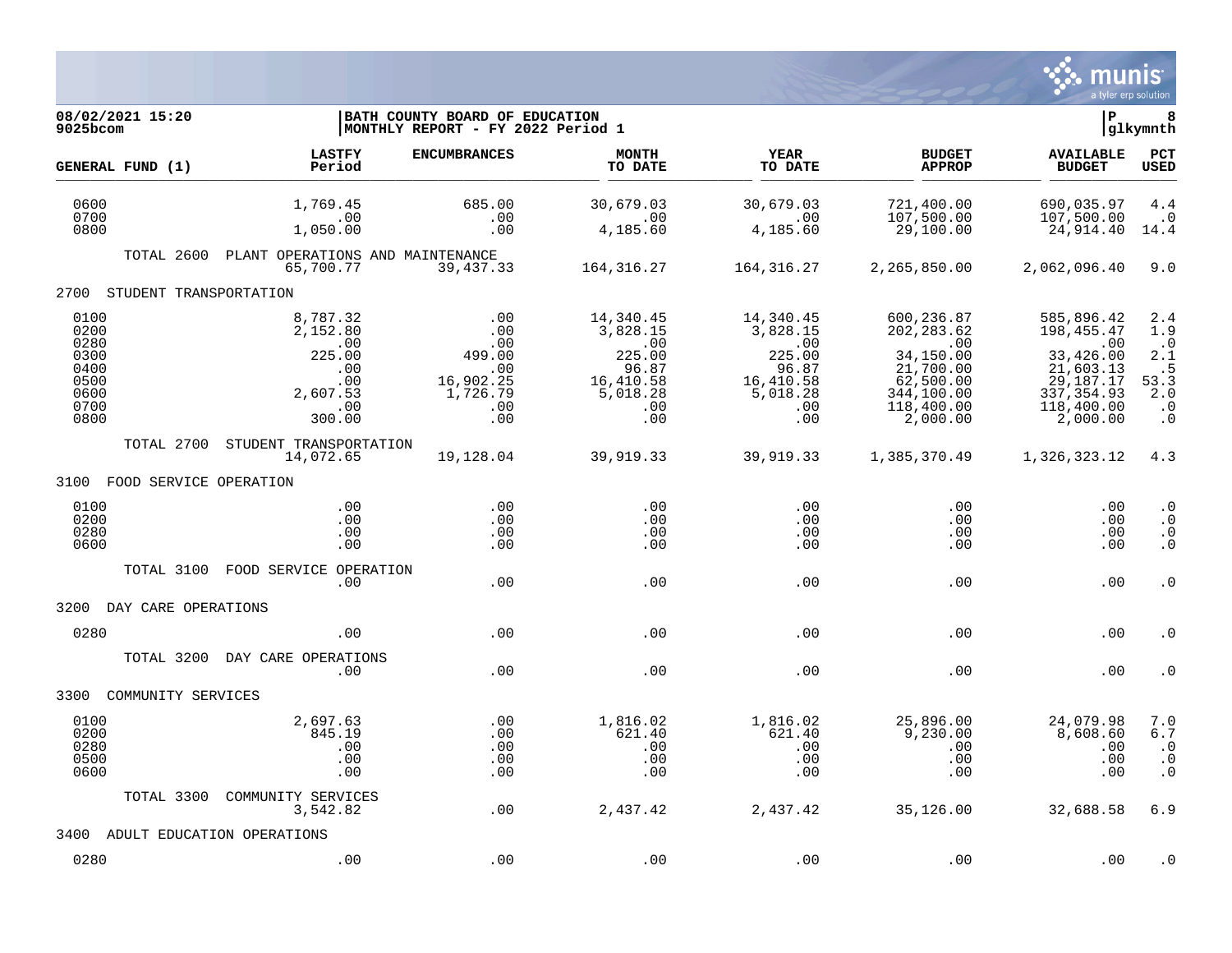

| 9025bcom | 08/02/2021 15:20       |                                            | BATH COUNTY BOARD OF EDUCATION<br>MONTHLY REPORT - FY 2022 Period 1 |                         |                        |                                | ∣P                                | 9<br>glkymnth      |
|----------|------------------------|--------------------------------------------|---------------------------------------------------------------------|-------------------------|------------------------|--------------------------------|-----------------------------------|--------------------|
|          | GENERAL FUND (1)       | <b>LASTFY</b><br>Period                    | <b>ENCUMBRANCES</b>                                                 | <b>MONTH</b><br>TO DATE | <b>YEAR</b><br>TO DATE | <b>BUDGET</b><br><b>APPROP</b> | <b>AVAILABLE</b><br><b>BUDGET</b> | PCT<br><b>USED</b> |
|          | TOTAL 3400             | ADULT EDUCATION OPERATIONS<br>.00          | .00                                                                 | .00                     | .00                    | .00                            | .00                               | $\cdot$ 0          |
| 5100     | DEBT SERVICE           |                                            |                                                                     |                         |                        |                                |                                   |                    |
| 0800     |                        | 70,406.95                                  | .00                                                                 | 73,099.54               | 73,099.54              | 211,364.00                     | 138,264.46                        | 34.6               |
|          | TOTAL 5100             | DEBT SERVICE<br>70,406.95                  | .00                                                                 | 73,099.54               | 73,099.54              | 211,364.00                     | 138,264.46                        | 34.6               |
| 5200     | FUND TRANSFERS         |                                            |                                                                     |                         |                        |                                |                                   |                    |
| 0900     |                        | .00                                        | .00                                                                 | .00                     | .00                    | 50,000.00                      | 50,000.00                         | $\cdot$ 0          |
|          | TOTAL 5200             | TRANSFERS<br>FUND<br>.00                   | .00                                                                 | .00                     | .00                    | 50,000.00                      | 50,000.00                         | $\cdot$ 0          |
| 5300     | CONTINGENCY            |                                            |                                                                     |                         |                        |                                |                                   |                    |
| 0840     |                        | .00                                        | .00                                                                 | .00                     | .00                    | 411,960.20                     | 411,960.20                        | $\cdot$ 0          |
|          | TOTAL 5300 CONTINGENCY | .00                                        | .00                                                                 | .00                     | .00                    | 411,960.20                     | 411,960.20                        | $\cdot$ 0          |
|          | TOTAL EXPENDITURES     | 341,003.01                                 | 133,996.20                                                          | 497,811.76              | 497,811.76             | 15,795,982.04                  | 15, 164, 174.08                   | 4.0                |
|          |                        | TOTAL FOR GENERAL FUND (1)<br>4,558,857.07 | $-133,996.20$                                                       | 5,067,796.16            | 5,067,796.16           | .00                            | $-4,933,799.96$                   | $\cdot$ 0          |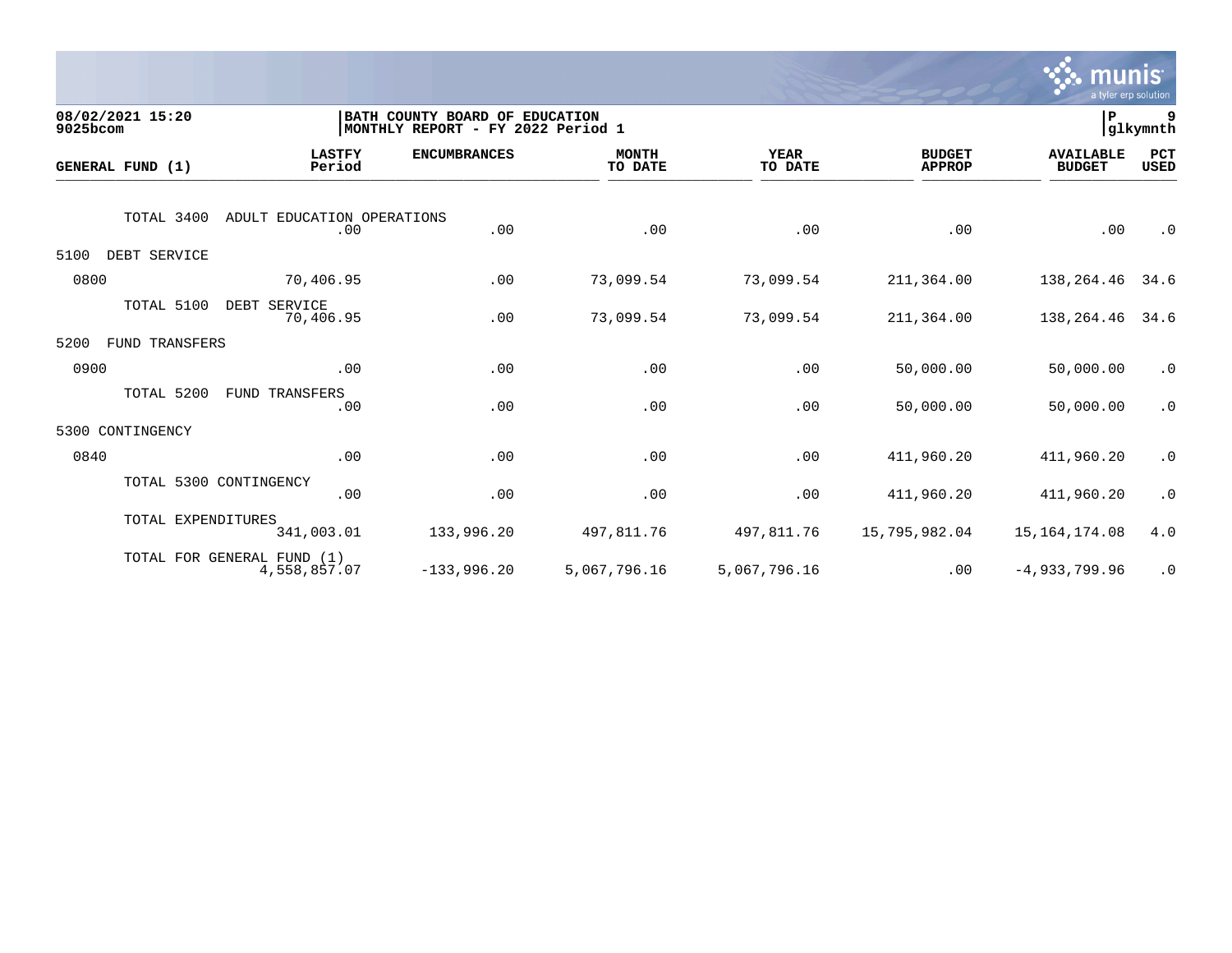|                                        |                         |                                                                     |                         |                         |                                | munis                               | a tyler erp solution   |
|----------------------------------------|-------------------------|---------------------------------------------------------------------|-------------------------|-------------------------|--------------------------------|-------------------------------------|------------------------|
| 08/02/2021 15:20<br>9025bcom           |                         | BATH COUNTY BOARD OF EDUCATION<br>MONTHLY REPORT - FY 2022 Period 1 |                         |                         |                                | l P                                 | 10<br> glkymnth        |
| SPECIAL REVENUE (2)                    | <b>LASTFY</b><br>Period | <b>ENCUMBRANCES</b>                                                 | <b>MONTH</b><br>TO DATE | <b>YEAR</b><br>TO DATE  | <b>BUDGET</b><br><b>APPROP</b> | <b>AVAILABLE</b><br><b>BUDGET</b>   | PCT<br><b>USED</b>     |
| <b>REVENUES</b>                        |                         |                                                                     |                         |                         |                                |                                     |                        |
| 0999 BEGINNING BALANCE                 |                         |                                                                     |                         |                         |                                |                                     |                        |
| TOTAL 0999 BEGINNING BALANCE           | .00.                    | .00                                                                 | .00                     | .00                     | .00                            | .00                                 | $\cdot$ 0              |
| RECEIPTS                               |                         |                                                                     |                         |                         |                                |                                     |                        |
| REVENUE FROM LOCAL SOURCES             |                         |                                                                     |                         |                         |                                |                                     |                        |
| TUITION                                |                         |                                                                     |                         |                         |                                |                                     |                        |
| 1310 TUIT IND                          | .00                     | .00                                                                 | .00                     | .00                     | .00                            | .00                                 | . 0                    |
| TOTAL TUITION                          | .00                     | .00                                                                 | .00                     | .00                     | .00                            | .00                                 | $\cdot$ 0              |
| EARNINGS ON INVESTMENTS                |                         |                                                                     |                         |                         |                                |                                     |                        |
| 1510 INT ON INV                        | 38.80                   | .00                                                                 | 27.02                   | 27.02                   | 172,000.00                     | 171,972.98                          | $\cdot$ 0              |
| TOTAL EARNINGS ON INVESTMENTS          | 38.80                   | .00                                                                 | 27.02                   | 27.02                   | 172,000.00                     | 171,972.98                          | $\cdot$ 0              |
| FOOD SERVICE                           |                         |                                                                     |                         |                         |                                |                                     |                        |
| 1637 VENDING                           | .00                     | .00                                                                 | .00                     | .00                     | .00                            | .00                                 | $\cdot$ 0              |
| TOTAL FOOD SERVICE                     | .00                     | .00                                                                 | .00                     | .00                     | .00                            | .00                                 | $\cdot$ 0              |
| STUDENT ACTIVITIES                     |                         |                                                                     |                         |                         |                                |                                     |                        |
| 1740 FEES<br>1790 OTHER STUD           | .00<br>.00              | .00<br>.00                                                          | .00<br>.00              | .00<br>.00              | .00<br>.00                     | .00<br>.00                          | $\cdot$ 0<br>$\cdot$ 0 |
| TOTAL STUDENT ACTIVITIES               | .00                     | .00                                                                 | .00                     | .00                     | .00                            | .00                                 | $\boldsymbol{\cdot}$ 0 |
| OTHER REVENUE FROM LOCAL SOURCES       |                         |                                                                     |                         |                         |                                |                                     |                        |
| 1920 CONTRIBUTE<br>1990 MISC REV       | 68,778.99<br>68,133.78  | .00<br>.00                                                          | 63, 277.36<br>84,763.77 | 63, 277.36<br>84,763.77 | .00<br>64,874.73               | $-63, 277.36$<br>$-19,889.04$ 130.7 | $\cdot$ 0              |
| TOTAL OTHER REVENUE FROM LOCAL SOURCES | 136,912.77              | .00                                                                 | 148,041.13              | 148,041.13              | 64,874.73                      | $-83, 166.40 228.2$                 |                        |
| TOTAL REVENUE FROM LOCAL SOURCES       | 136,951.57              | .00                                                                 | 148,068.15              | 148,068.15              | 236,874.73                     | 88,806.58                           | 62.5                   |
| REVENUE FROM STATE SOURCES             |                         |                                                                     |                         |                         |                                |                                     |                        |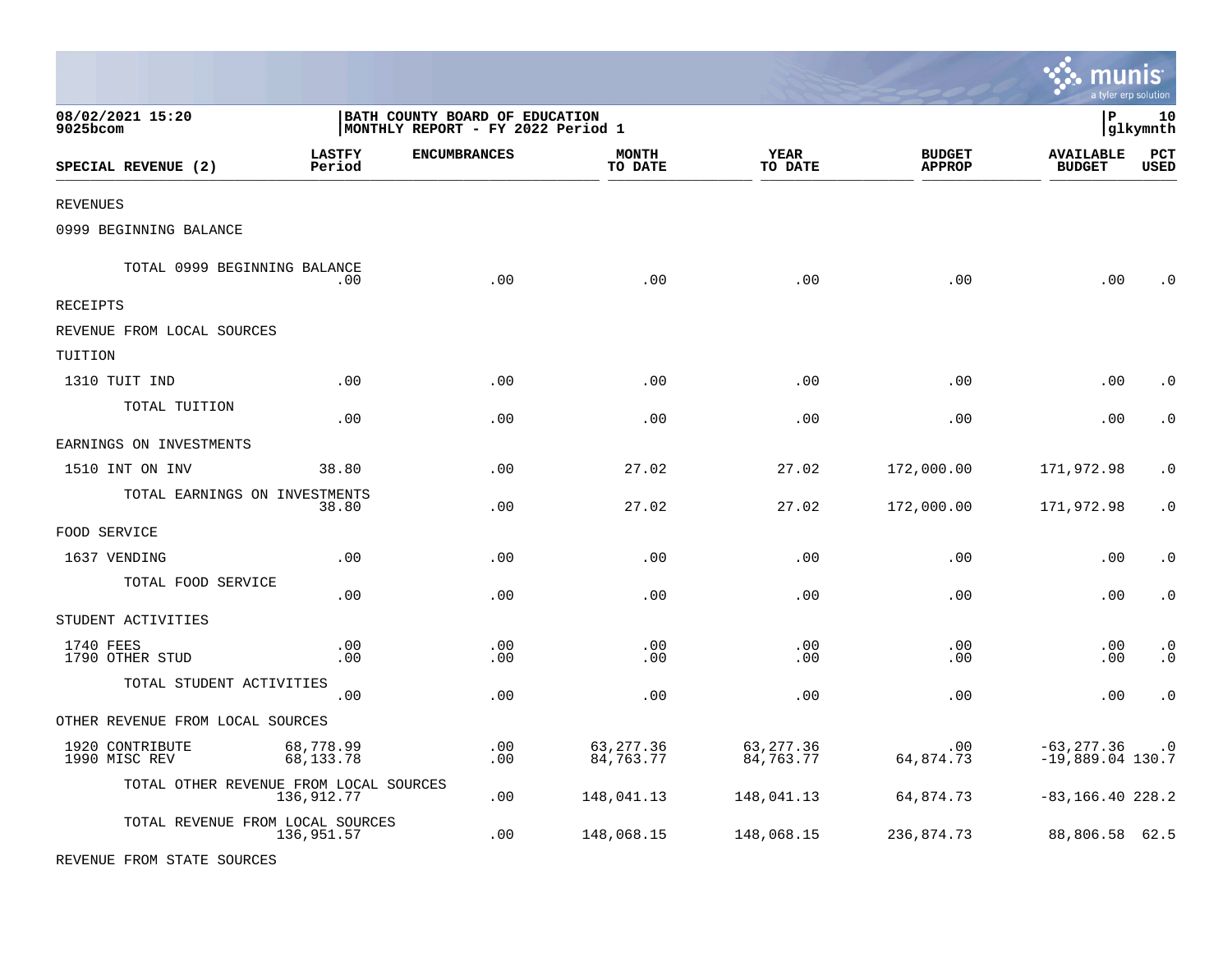

| 08/02/2021 15:20<br>$9025$ bcom              |                         | BATH COUNTY BOARD OF EDUCATION<br> MONTHLY REPORT - FY 2022 Period 1 |                         |                        |                                | P                                 | 11<br>glkymnth                      |
|----------------------------------------------|-------------------------|----------------------------------------------------------------------|-------------------------|------------------------|--------------------------------|-----------------------------------|-------------------------------------|
| SPECIAL REVENUE (2)                          | <b>LASTFY</b><br>Period | <b>ENCUMBRANCES</b>                                                  | <b>MONTH</b><br>TO DATE | <b>YEAR</b><br>TO DATE | <b>BUDGET</b><br><b>APPROP</b> | <b>AVAILABLE</b><br><b>BUDGET</b> | PCT<br><b>USED</b>                  |
|                                              |                         |                                                                      |                         |                        |                                |                                   |                                     |
| STATE PROGRAM                                |                         |                                                                      |                         |                        |                                |                                   |                                     |
| 3111 SEEK                                    | .00                     | .00                                                                  | .00                     | .00                    | 478,720.00                     | 478,720.00                        | $\cdot$ 0                           |
| TOTAL STATE PROGRAM                          | .00                     | .00                                                                  | .00                     | .00                    | 478,720.00                     | 478,720.00                        | $\cdot$ 0                           |
| EXPENDITURE REIMBURSEMENTS                   |                         |                                                                      |                         |                        |                                |                                   |                                     |
| 3131 MISC REIMB                              | .00                     | .00                                                                  | .00                     | .00                    | .00                            | .00                               | $\cdot$ 0                           |
| TOTAL EXPENDITURE REIMBURSEMENTS             | .00.                    | .00                                                                  | .00                     | .00                    | .00                            | .00                               | $\cdot$ 0                           |
| RESTRICTED                                   |                         |                                                                      |                         |                        |                                |                                   |                                     |
| 3200 RES STATE                               | 202,310.30              | .00                                                                  | 82,635.33               | 82,635.33              | 850,730.52                     | 768,095.19                        | 9.7                                 |
| TOTAL RESTRICTED                             | 202,310.30              | .00                                                                  | 82,635.33               | 82,635.33              | 850,730.52                     | 768,095.19                        | 9.7                                 |
| REVENUE ON BEHALF PAYMENTS                   |                         |                                                                      |                         |                        |                                |                                   |                                     |
| 3900 ON-BEHALF                               | .00                     | .00                                                                  | .00                     | .00                    | .00                            | .00                               | $\cdot$ 0                           |
| TOTAL REVENUE ON BEHALF PAYMENTS             | .00                     | .00                                                                  | .00                     | .00                    | .00                            | .00                               | $\cdot$ 0                           |
| TOTAL REVENUE FROM STATE SOURCES             | 202,310.30              | .00                                                                  | 82,635.33               | 82,635.33              | 1,329,450.52                   | 1,246,815.19                      | $6.2$                               |
| REVENUE FROM FEDERAL SOURCES                 |                         |                                                                      |                         |                        |                                |                                   |                                     |
| RESTRICTED THROUGH THE STATE                 |                         |                                                                      |                         |                        |                                |                                   |                                     |
| 4500 RES FED/ST                              | $-175,481.07$           | .00                                                                  | $-463,854.19$           | $-463,854.19$          | 6,224,292.00                   | $6,688,146.19 -7.5$               |                                     |
| TOTAL RESTRICTED THROUGH THE STATE           | $-175, 481.07$          | .00                                                                  | $-463,854.19$           | $-463,854.19$          | 6, 224, 292.00                 | 6,688,146.19                      | $-7.5$                              |
| TOTAL REVENUE FROM FEDERAL SOURCES           | $-175,481.07$           | .00                                                                  | $-463,854.19$           | $-463,854.19$          | 6,224,292.00                   | $6,688,146.19 -7.5$               |                                     |
| OTHER RECEIPTS                               |                         |                                                                      |                         |                        |                                |                                   |                                     |
| INTERFUND TRANSFERS                          |                         |                                                                      |                         |                        |                                |                                   |                                     |
| 5210 FND XFER<br>5251 FF ESS<br>5261 FF OPER | .00<br>.00<br>.00       | .00<br>.00<br>.00                                                    | .00<br>.00<br>.00       | .00.<br>.00<br>.00     | 50,000.00<br>.00<br>.00        | 50,000.00<br>.00<br>.00           | $\cdot$ 0<br>$\cdot$ 0<br>$\cdot$ 0 |

TOTAL INTERFUND TRANSFERS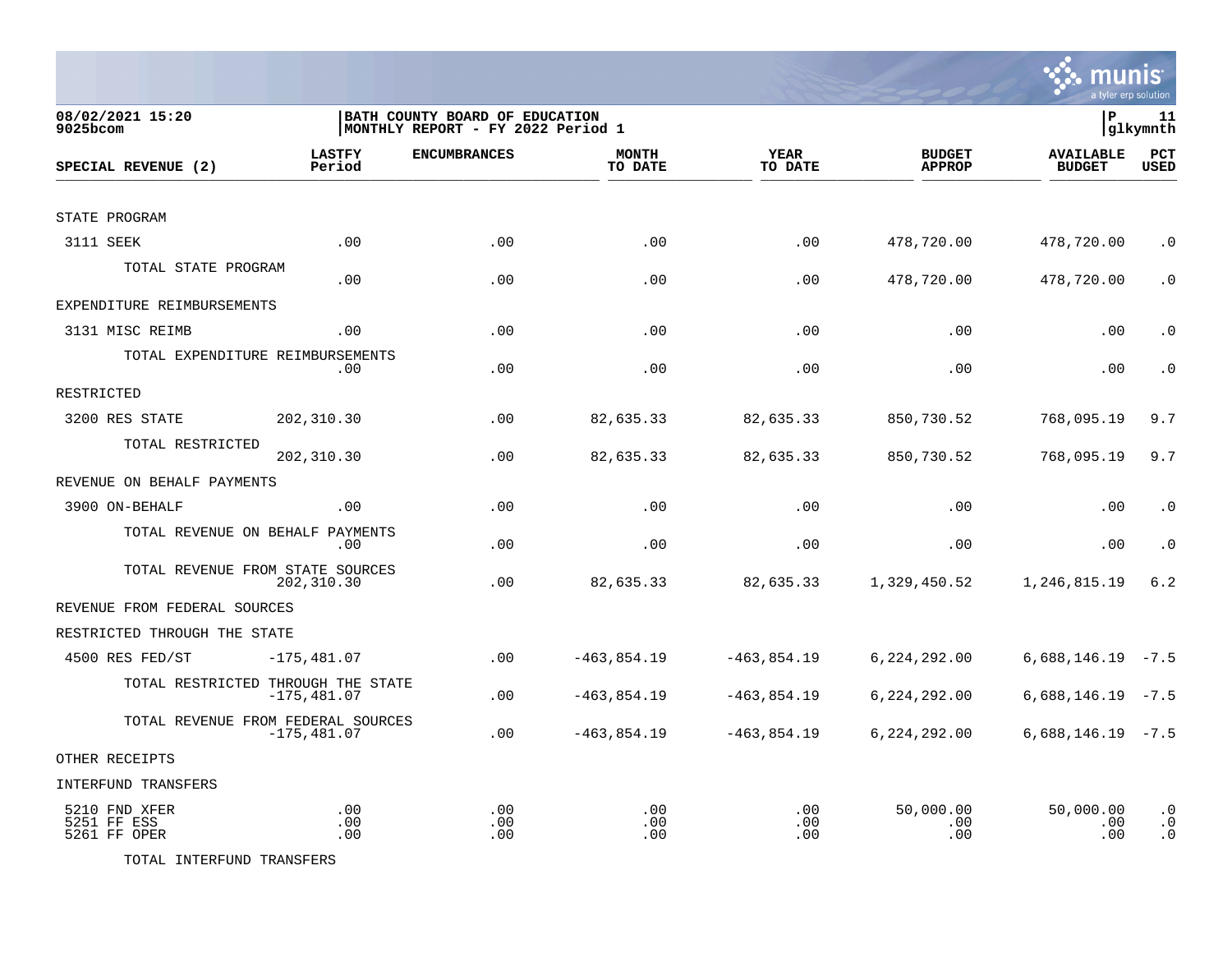

| 08/02/2021 15:20<br>9025bcom |                         | BATH COUNTY BOARD OF EDUCATION<br> MONTHLY REPORT - FY 2022 Period 1 |                         |                 |                                |                                   |             |  |
|------------------------------|-------------------------|----------------------------------------------------------------------|-------------------------|-----------------|--------------------------------|-----------------------------------|-------------|--|
| SPECIAL REVENUE (2)          | <b>LASTFY</b><br>Period | <b>ENCUMBRANCES</b>                                                  | <b>MONTH</b><br>TO DATE | YEAR<br>TO DATE | <b>BUDGET</b><br><b>APPROP</b> | <b>AVAILABLE</b><br><b>BUDGET</b> | PCT<br>USED |  |
|                              | .00                     | .00                                                                  | .00                     | .00             | 50,000.00                      | 50,000.00                         | $\cdot$ 0   |  |
| TOTAL OTHER RECEIPTS         | .00                     | .00                                                                  | .00                     | .00             | 50,000.00                      | 50,000.00                         | $\cdot$ 0   |  |
| TOTAL RECEIPTS               | 163,780.80              | .00                                                                  | $-233, 150.71$          | $-233.150.71$   | 7,840,617.25                   | 8,073,767.96                      | $-3.0$      |  |
| TOTAL REVENUE                | 163,780.80              | .00                                                                  | $-233, 150.71$          | $-233.150.71$   | 7,840,617.25                   | $8,073,767.96 - 3.0$              |             |  |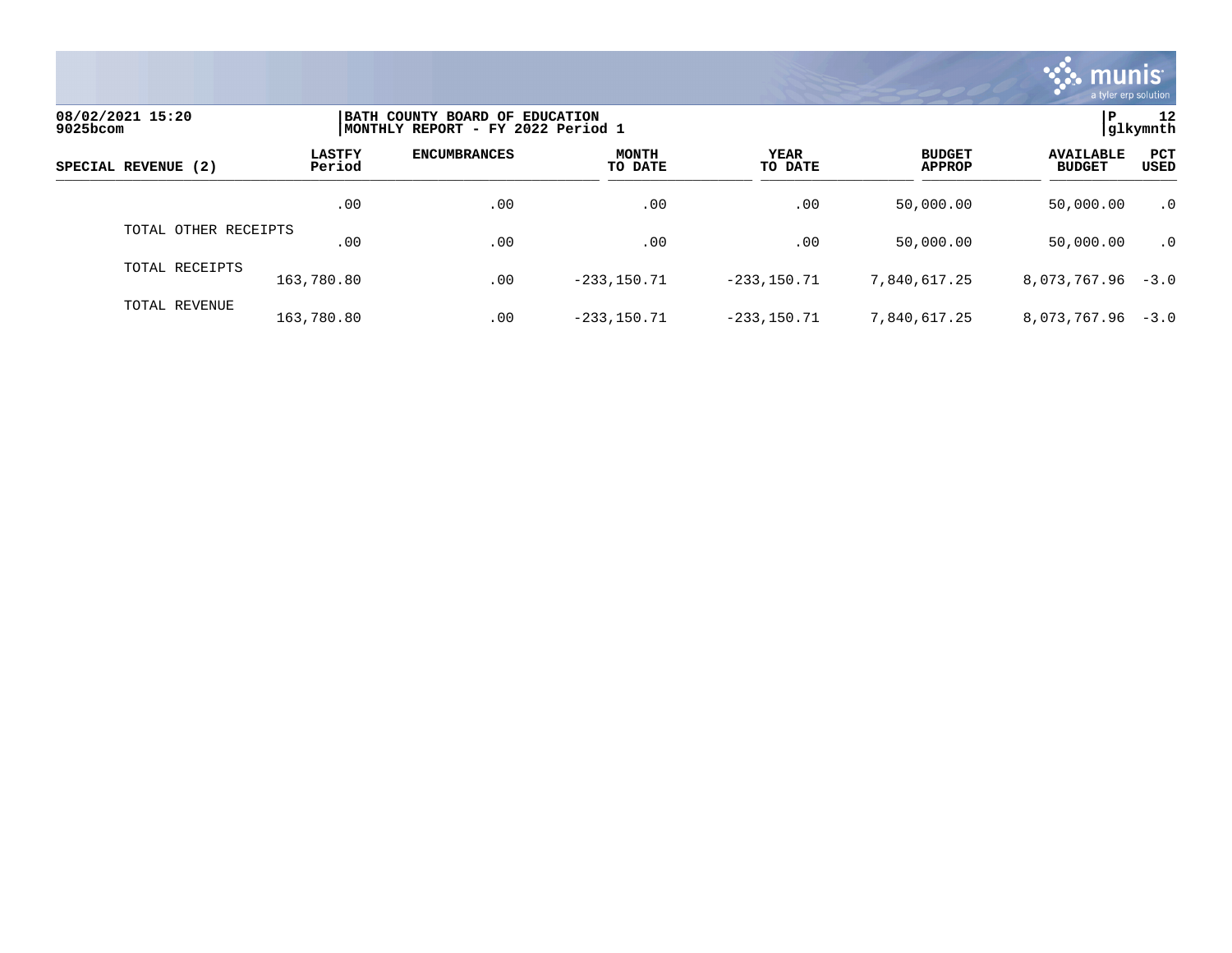

| 08/02/2021 15:20<br>$9025$ bcom                                              |                                                                                       | BATH COUNTY BOARD OF EDUCATION<br>MONTHLY REPORT - FY 2022 Period 1                  |                                                                                               |                                                                                                   | l P                                                                                                                           | 13<br> glkymnth                                                                                                                              |                                                                                     |  |
|------------------------------------------------------------------------------|---------------------------------------------------------------------------------------|--------------------------------------------------------------------------------------|-----------------------------------------------------------------------------------------------|---------------------------------------------------------------------------------------------------|-------------------------------------------------------------------------------------------------------------------------------|----------------------------------------------------------------------------------------------------------------------------------------------|-------------------------------------------------------------------------------------|--|
| SPECIAL REVENUE (2)                                                          | <b>LASTFY</b><br>Period                                                               | <b>ENCUMBRANCES</b>                                                                  | <b>MONTH</b><br>TO DATE                                                                       | <b>YEAR</b><br>TO DATE                                                                            | <b>BUDGET</b><br><b>APPROP</b>                                                                                                | <b>AVAILABLE</b><br><b>BUDGET</b>                                                                                                            | PCT<br><b>USED</b>                                                                  |  |
| EXPENDITURES                                                                 |                                                                                       |                                                                                      |                                                                                               |                                                                                                   |                                                                                                                               |                                                                                                                                              |                                                                                     |  |
| 1000 INSTRUCTION                                                             |                                                                                       |                                                                                      |                                                                                               |                                                                                                   |                                                                                                                               |                                                                                                                                              |                                                                                     |  |
| 0100<br>0200<br>0300<br>0400<br>0500<br>0600<br>0700<br>0800<br>0840<br>0900 | 6,093.40<br>20,947.78<br>.00<br>.00<br>.00<br>1,000.00<br>.00<br>360.00<br>.00<br>.00 | .00<br>.00<br>780.00<br>.00<br>.00<br>220,504.89<br>250, 117.90<br>.00<br>.00<br>.00 | 14,576.00<br>15,502.55<br>7,075.00<br>.00<br>.00<br>.00<br>5,820.00<br>1,000.00<br>.00<br>.00 | 14,576.00<br>15,502.55<br>7,075.00<br>.00<br>.00<br>.00<br>$5,820.00$<br>$1,000.00$<br>.00<br>.00 | 5,432,164.20<br>321,532.36<br>22,089.00<br>23,500.00<br>25,662.00<br>217,698.25<br>193,319.91<br>11,400.00<br>5,921.86<br>.00 | 5,417,588.20<br>306,029.81<br>14,234.00<br>23,500.00<br>25,662.00<br>$-2,806.64$ 101.3<br>$-62,617.99$ 132.4<br>10,400.00<br>5,921.86<br>.00 | $\cdot$ 3<br>4.8<br>35.6<br>$\cdot$ 0<br>$\cdot$ 0<br>8.8<br>$\cdot$ 0<br>$\cdot$ 0 |  |
| TOTAL 1000                                                                   | INSTRUCTION<br>28,401.18                                                              | 471,402.79                                                                           | 43,973.55                                                                                     | 43,973.55                                                                                         | 6, 253, 287.58                                                                                                                | 5,737,911.24                                                                                                                                 | 8.2                                                                                 |  |
| STUDENT SUPPORT SERVICES<br>2100                                             |                                                                                       |                                                                                      |                                                                                               |                                                                                                   |                                                                                                                               |                                                                                                                                              |                                                                                     |  |
| 0100<br>0200<br>0300<br>0400<br>0500<br>0600<br>0700<br>0800<br>0840         | 9,163.28<br>5,559.58<br>.00<br>.00<br>.00<br>.00<br>.00<br>.00<br>.00                 | .00<br>.00<br>.00<br>.00<br>2,000.00<br>.00<br>.00<br>430.00<br>.00                  | 13,979.26<br>5,312.84<br>.00<br>.00<br>.00<br>.00<br>.00<br>.00<br>.00                        | 13,979.26<br>5,312.84<br>.00<br>.00<br>.00<br>.00<br>.00<br>.00<br>.00                            | 217,523.72<br>63,998.84<br>.00<br>.00<br>7,230.74<br>7,242.07<br>.00<br>250.00<br>.00                                         | 203,544.46<br>58,686.00<br>.00<br>.00<br>5,230.74<br>7,242.07<br>.00<br>$-180.00$ 172.0<br>.00                                               | 6.4<br>8.3<br>$\cdot$ 0<br>$\cdot$ 0<br>27.7<br>$\cdot$ 0<br>$\cdot$ 0<br>$\cdot$ 0 |  |
| TOTAL 2100                                                                   | STUDENT SUPPORT SERVICES<br>14,722.86                                                 | 2,430.00                                                                             | 19,292.10                                                                                     | 19,292.10                                                                                         | 296,245.37                                                                                                                    | 274,523.27                                                                                                                                   | 7.3                                                                                 |  |
| 2200                                                                         | INSTRUCTIONAL STAFF SUPP SERV                                                         |                                                                                      |                                                                                               |                                                                                                   |                                                                                                                               |                                                                                                                                              |                                                                                     |  |
| 0100<br>0200<br>0300<br>0400<br>0500<br>0600<br>0700<br>0800                 | 28,684.30<br>13,554.56<br>701.00<br>.00<br>.00<br>255.00<br>.00<br>.00                | .00<br>.00<br>1,930.00<br>.00<br>.00<br>7,444.87<br>.00<br>.00                       | 31, 272. 76<br>10,368.72<br>.00<br>.00<br>.00<br>10,157.94<br>.00<br>.00                      | 31,272.76<br>10,368.72<br>.00<br>.00<br>.00<br>10,157.94<br>.00<br>.00                            | 383, 426.99<br>127,088.00<br>62,445.00<br>.00<br>19,250.00<br>16,909.24<br>15,845.20<br>1,500.00                              | 352, 154.23<br>116,719.28<br>60,515.00<br>.00<br>19,250.00<br>$-693.57$ $104.1$<br>15,845.20<br>1,500.00                                     | 8.2<br>8.2<br>3.1<br>$\cdot$ 0<br>$\cdot$ 0<br>$\cdot$ 0<br>$\cdot$ 0               |  |
| TOTAL 2200                                                                   | INSTRUCTIONAL STAFF SUPP SERV<br>43,194.86                                            | 9,374.87                                                                             | 51,799.42                                                                                     | 51,799.42                                                                                         | 626,464.43                                                                                                                    | 565,290.14                                                                                                                                   | 9.8                                                                                 |  |
| 2300 DISTRICT ADMIN SUPPORT                                                  |                                                                                       |                                                                                      |                                                                                               |                                                                                                   |                                                                                                                               |                                                                                                                                              |                                                                                     |  |
| 0100<br>0200<br>0300<br>0400                                                 | .00<br>.00<br>.00<br>.00                                                              | .00<br>.00<br>.00<br>.00                                                             | .00<br>.00<br>.00<br>.00                                                                      | .00<br>.00<br>.00<br>.00                                                                          | .00<br>.00<br>.00<br>.00                                                                                                      | .00<br>.00<br>.00<br>.00                                                                                                                     | $\cdot$ 0<br>$\cdot$ 0<br>$\cdot$ 0<br>$\cdot$ 0                                    |  |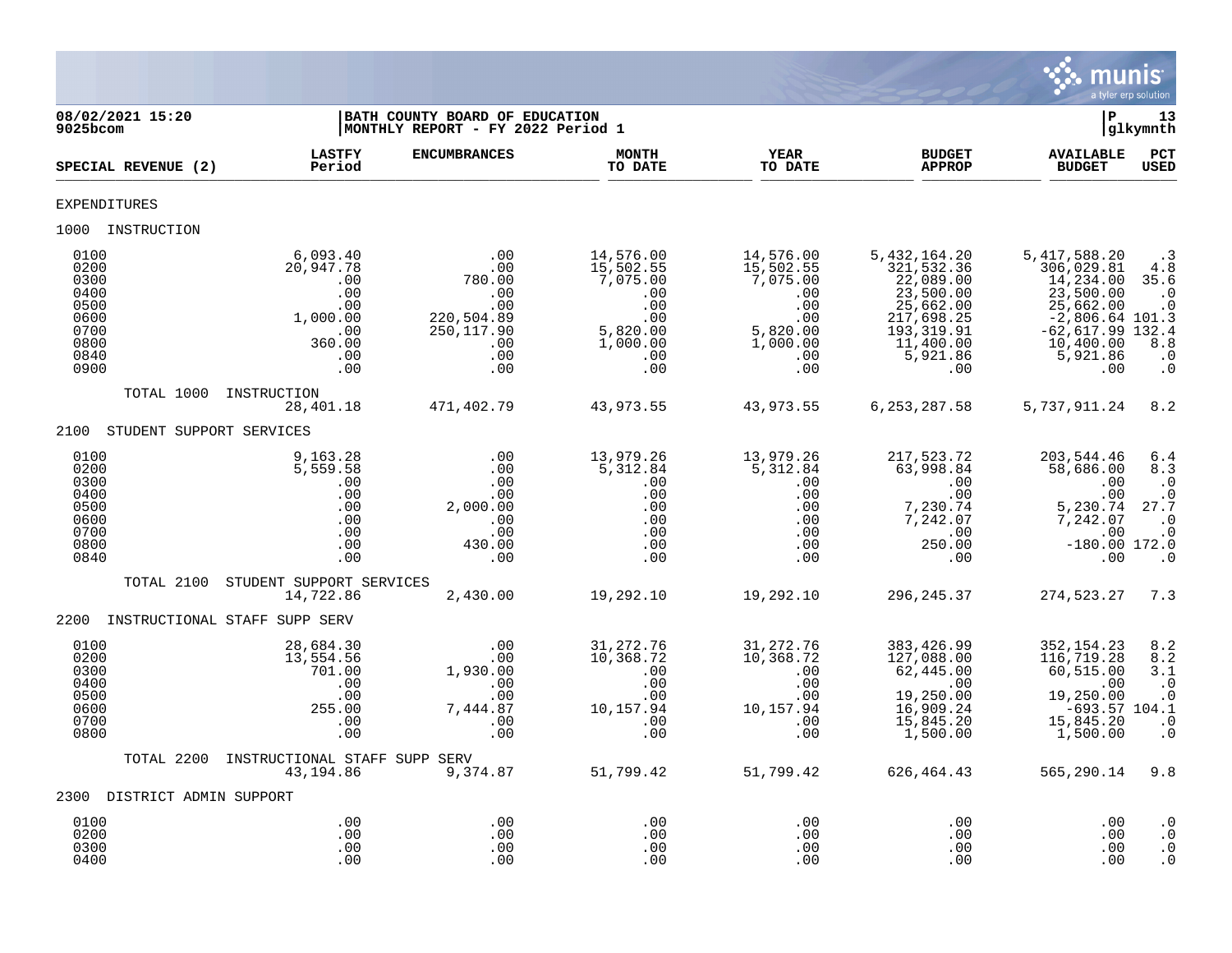

## **08/02/2021 15:20 |BATH COUNTY BOARD OF EDUCATION |P 14 9025bcom |MONTHLY REPORT - FY 2022 Period 1 |glkymnth**

| SPECIAL REVENUE (2)                                  | <b>LASTFY</b><br>Period                                       | <b>ENCUMBRANCES</b>                                           | <b>MONTH</b><br>TO DATE                                                  | <b>YEAR</b><br>TO DATE                                                   | <b>BUDGET</b><br><b>APPROP</b>                                                                 | <b>AVAILABLE</b><br><b>BUDGET</b>                                                      | <b>PCT</b><br><b>USED</b>                                                                      |
|------------------------------------------------------|---------------------------------------------------------------|---------------------------------------------------------------|--------------------------------------------------------------------------|--------------------------------------------------------------------------|------------------------------------------------------------------------------------------------|----------------------------------------------------------------------------------------|------------------------------------------------------------------------------------------------|
| 0500<br>0600<br>0700<br>0800                         | .00<br>.00<br>.00<br>.00                                      | .00<br>.00<br>.00<br>.00                                      | .00<br>.00<br>.00<br>.00                                                 | .00<br>.00<br>.00<br>.00                                                 | .00<br>.00<br>.00<br>.00                                                                       | .00<br>.00<br>.00<br>.00                                                               | $\cdot$ 0<br>$\cdot$ 0<br>$\cdot$ 0<br>$\cdot$ 0                                               |
| TOTAL 2300                                           | DISTRICT ADMIN SUPPORT<br>.00                                 | .00                                                           | .00                                                                      | .00                                                                      | .00                                                                                            | .00                                                                                    | $\cdot$ 0                                                                                      |
| 2400<br>SCHOOL ADMIN SUPPORT                         |                                                               |                                                               |                                                                          |                                                                          |                                                                                                |                                                                                        |                                                                                                |
| 0100<br>0200<br>0300<br>0600<br>0700<br>0800         | .00<br>.00<br>.00<br>.00<br>.00<br>.00                        | .00<br>.00<br>.00<br>.00<br>.00<br>.00                        | .00<br>.00<br>.00<br>.00<br>.00<br>.00                                   | .00<br>.00<br>.00<br>.00<br>.00<br>.00                                   | .00<br>.00<br>.00<br>.00<br>.00<br>.00                                                         | .00<br>.00<br>.00<br>.00<br>.00<br>.00                                                 | $\cdot$ 0<br>$\cdot$ 0<br>$\cdot$ 0<br>$\cdot$ 0<br>$\boldsymbol{\cdot}$ 0<br>$\cdot$ 0        |
| TOTAL 2400                                           | <b>SCHOOL ADMIN SUPPORT</b><br>.00                            | .00                                                           | .00                                                                      | .00                                                                      | .00                                                                                            | .00                                                                                    | $\cdot$ 0                                                                                      |
| 2500 BUSINESS SUPPORT SERVICES                       |                                                               |                                                               |                                                                          |                                                                          |                                                                                                |                                                                                        |                                                                                                |
| 0100<br>0200<br>0300<br>0400<br>0500<br>0600<br>0700 | .00<br>.00<br>.00<br>.00<br>.00<br>.00<br>.00                 | .00<br>.00<br>.00<br>.00<br>.00<br>.00<br>.00                 | .00<br>.00<br>.00<br>.00<br>.00<br>.00<br>.00                            | .00<br>.00<br>.00<br>.00<br>.00<br>.00<br>.00                            | .00<br>.00<br>.00<br>.00<br>.00<br>.00<br>.00                                                  | .00<br>.00<br>.00<br>.00<br>.00<br>.00<br>.00                                          | $\cdot$ 0<br>$\cdot$ 0<br>$\cdot$ 0<br>. 0<br>$\cdot$ 0<br>$\boldsymbol{\cdot}$ 0<br>$\cdot$ 0 |
| TOTAL 2500                                           | BUSINESS SUPPORT SERVICES<br>.00                              | .00                                                           | .00                                                                      | .00                                                                      | .00                                                                                            | .00                                                                                    | $\cdot$ 0                                                                                      |
| 2600                                                 | PLANT OPERATIONS AND MAINTENANCE                              |                                                               |                                                                          |                                                                          |                                                                                                |                                                                                        |                                                                                                |
| 0100<br>0200<br>0300<br>0400<br>0500<br>0600<br>0700 | 937.60<br>291.70<br>.00<br>2,313.36<br>.00<br>1,622.16<br>.00 | .00<br>.00<br>.00<br>2,050.00<br>.00<br>9,394.60<br>12,995.00 | 994.40<br>338.68<br>4,689.75<br>.00<br>131.75<br>$3,437.58$<br>-1,341.00 | 994.40<br>338.68<br>4,689.75<br>.00<br>131.75<br>3,437.58<br>$-1,341.00$ | 11,251.29<br>$-4,628.06$<br>$\overline{00}$<br>16,000.00<br>2,500.00<br>15,000.00<br>53,418.00 | 10,256.89<br>4,289.38<br>$-4,689.75$<br>13,950.00<br>2,368.25<br>2,167.82<br>41,764.00 | 8.8<br>7.3<br>$\cdot$ 0<br>12.8<br>5.3<br>85.6<br>21.8                                         |
| TOTAL 2600                                           | PLANT OPERATIONS AND MAINTENANCE<br>5,164.82                  | 24,439.60                                                     | 8,251.16                                                                 | 8,251.16                                                                 | 102,797.35                                                                                     | 70,106.59 31.8                                                                         |                                                                                                |
| STUDENT TRANSPORTATION<br>2700                       |                                                               |                                                               |                                                                          |                                                                          |                                                                                                |                                                                                        |                                                                                                |
| 0100<br>0200<br>0300<br>0600<br>0700                 | .00<br>.00<br>.00<br>.00<br>.00                               | $.00 \ \,$<br>.00<br>.00<br>.00<br>.00                        | 4,590.00<br>1,588.15<br>.00<br>.00<br>.00                                | 4,590.00<br>1,588.15<br>.00<br>.00<br>.00                                | 22,500.00<br>12,453.00<br>.00<br>.00<br>129,157.00                                             | 17,910.00<br>10,864.85<br>.00<br>.00<br>129,157.00                                     | 20.4<br>12.8<br>$\cdot$ 0<br>$\cdot$ 0<br>$\cdot$ 0                                            |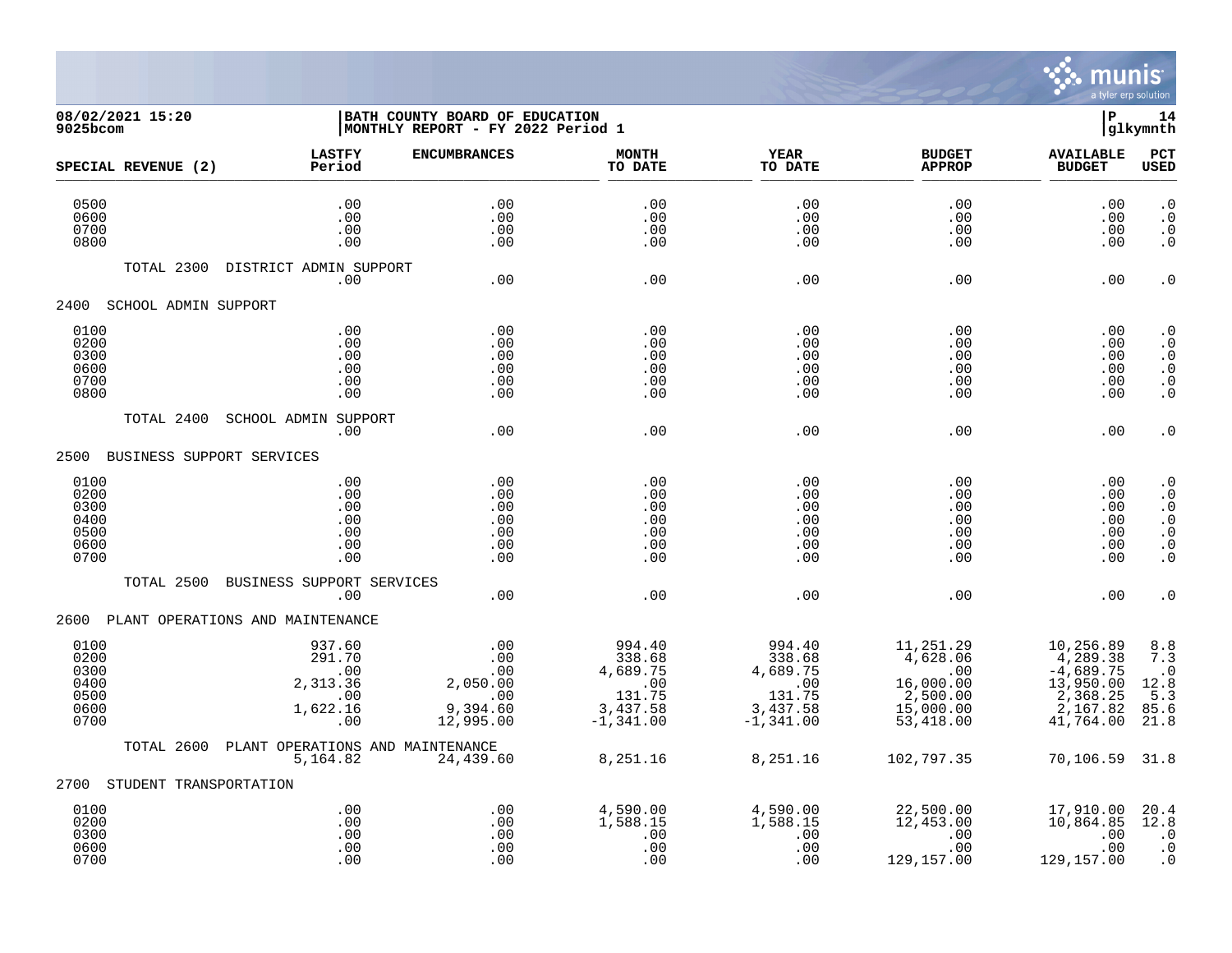

| 9025bcom                                                             | 08/02/2021 15:20       |                                                                         | BATH COUNTY BOARD OF EDUCATION<br>MONTHLY REPORT - FY 2022 Period 1 |                                                                        |                                                                        |                                                                                                | ΙP                                                                                            | 15<br>glkymnth                                                                                       |
|----------------------------------------------------------------------|------------------------|-------------------------------------------------------------------------|---------------------------------------------------------------------|------------------------------------------------------------------------|------------------------------------------------------------------------|------------------------------------------------------------------------------------------------|-----------------------------------------------------------------------------------------------|------------------------------------------------------------------------------------------------------|
|                                                                      | SPECIAL REVENUE (2)    | <b>LASTFY</b><br>Period                                                 | <b>ENCUMBRANCES</b>                                                 | <b>MONTH</b><br>TO DATE                                                | <b>YEAR</b><br>TO DATE                                                 | <b>BUDGET</b><br><b>APPROP</b>                                                                 | <b>AVAILABLE</b><br><b>BUDGET</b>                                                             | <b>PCT</b><br><b>USED</b>                                                                            |
| 0800                                                                 |                        | .00                                                                     | .00                                                                 | .00                                                                    | .00                                                                    | .00                                                                                            | .00                                                                                           | $\cdot$ 0                                                                                            |
|                                                                      | TOTAL 2700             | STUDENT TRANSPORTATION<br>.00                                           | .00                                                                 | 6,178.15                                                               | 6,178.15                                                               | 164,110.00                                                                                     | 157,931.85                                                                                    | 3.8                                                                                                  |
| 3100                                                                 | FOOD SERVICE OPERATION |                                                                         |                                                                     |                                                                        |                                                                        |                                                                                                |                                                                                               |                                                                                                      |
| 0100<br>0200<br>0500<br>0600<br>0700<br>0800                         |                        | .00<br>.00<br>.00<br>.00<br>.00<br>.00                                  | .00<br>.00<br>.00<br>.00<br>.00<br>.00                              | .00<br>.00<br>.00<br>.00<br>.00<br>.00                                 | .00<br>.00<br>.00<br>.00<br>.00<br>.00                                 | .00<br>.00<br>.00<br>.00<br>25,900.00<br>.00                                                   | .00<br>.00<br>.00<br>.00<br>25,900.00<br>.00                                                  | $\cdot$ 0<br>$\cdot$ 0<br>$\cdot$ 0<br>$\boldsymbol{\cdot}$ 0<br>. $\boldsymbol{0}$<br>$\cdot$ 0     |
|                                                                      | TOTAL 3100             | FOOD SERVICE OPERATION<br>.00                                           | .00                                                                 | .00                                                                    | .00                                                                    | 25,900.00                                                                                      | 25,900.00                                                                                     | $\cdot$ 0                                                                                            |
| 3200                                                                 | DAY CARE OPERATIONS    |                                                                         |                                                                     |                                                                        |                                                                        |                                                                                                |                                                                                               |                                                                                                      |
| 0100<br>0500<br>0600                                                 |                        | .00<br>.00<br>.00                                                       | .00<br>.00<br>.00                                                   | .00<br>.00<br>.00                                                      | .00<br>.00<br>.00                                                      | .00<br>.00<br>.00                                                                              | .00<br>.00<br>.00                                                                             | $\cdot$ 0<br>$\cdot$ 0<br>$\cdot$ 0                                                                  |
|                                                                      | TOTAL 3200             | DAY CARE OPERATIONS<br>.00                                              | .00                                                                 | .00                                                                    | .00                                                                    | .00                                                                                            | .00                                                                                           | $\cdot$ 0                                                                                            |
| 3300                                                                 | COMMUNITY SERVICES     |                                                                         |                                                                     |                                                                        |                                                                        |                                                                                                |                                                                                               |                                                                                                      |
| 0100<br>0200<br>0300<br>0400<br>0500<br>0600<br>0700<br>0800<br>0900 |                        | 16,342.53<br>956.55<br>.00<br>.00<br>.00<br>485.46<br>.00<br>.00<br>.00 | .00<br>.00<br>.00<br>.00<br>.00<br>1,746.78<br>.00<br>.00<br>.00    | 17,370.26<br>1,299.54<br>.00<br>.00<br>.00<br>.00<br>.00<br>.00<br>.00 | 17,370.26<br>1,299.54<br>.00<br>.00<br>.00<br>.00<br>.00<br>.00<br>.00 | 285,568.58<br>38,529.69<br>699.00<br>450.00<br>3,709.50<br>39, 259. 75<br>.00<br>160.00<br>.00 | 268,198.32<br>37, 230.15<br>699.00<br>450.00<br>3,709.50<br>37,512.97<br>.00<br>160.00<br>.00 | 6.1<br>3.4<br>$\cdot$ 0<br>$\cdot$ 0<br>$\cdot$ 0<br>4.5<br>$\cdot$ 0<br>$\cdot$ 0<br>$\overline{0}$ |
|                                                                      | TOTAL 3300             | COMMUNITY SERVICES<br>17,784.54                                         | 1,746.78                                                            | 18,669.80                                                              | 18,669.80                                                              | 368, 376.52                                                                                    | 347,959.94                                                                                    | 5.5                                                                                                  |
| 5100                                                                 | DEBT SERVICE           |                                                                         |                                                                     |                                                                        |                                                                        |                                                                                                |                                                                                               |                                                                                                      |
| 0800                                                                 |                        | .00                                                                     | .00                                                                 | .00                                                                    | .00                                                                    | .00                                                                                            | .00                                                                                           | $\cdot$ 0                                                                                            |
|                                                                      | TOTAL 5100             | DEBT SERVICE<br>.00                                                     | .00                                                                 | .00                                                                    | .00                                                                    | .00                                                                                            | .00                                                                                           | $\overline{0}$                                                                                       |
| 5200                                                                 | <b>FUND TRANSFERS</b>  |                                                                         |                                                                     |                                                                        |                                                                        |                                                                                                |                                                                                               |                                                                                                      |
| 0900                                                                 |                        | .00                                                                     | .00                                                                 | .00                                                                    | .00                                                                    | 3,436.00                                                                                       | 3,436.00                                                                                      | $\cdot$ 0                                                                                            |

TOTAL 5200 FUND TRANSFERS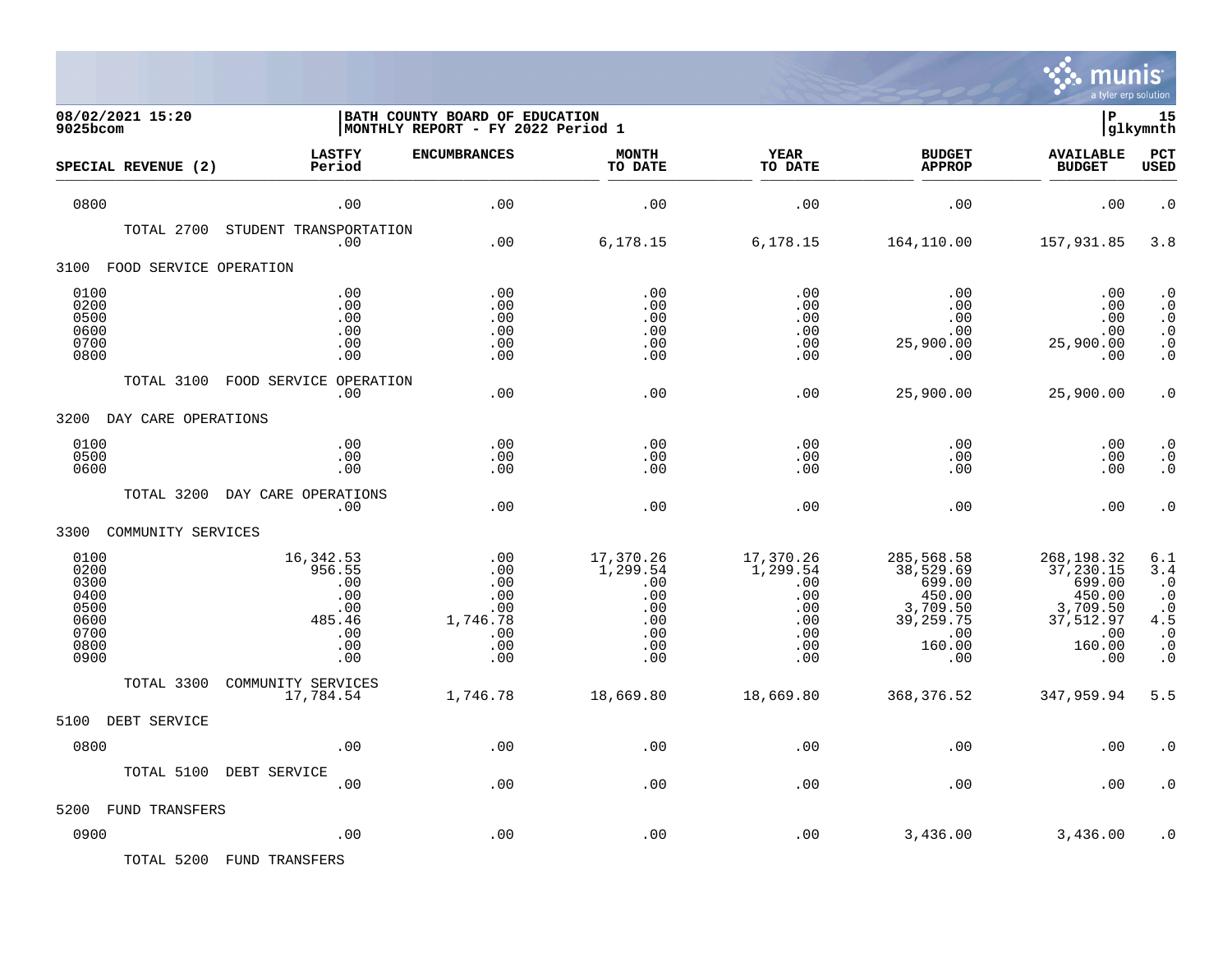

| 08/02/2021 15:20<br>$9025$ bcom |                         | BATH COUNTY BOARD OF EDUCATION<br>MONTHLY REPORT - FY 2022 Period 1 |                         |                 |                                |                                   |             |
|---------------------------------|-------------------------|---------------------------------------------------------------------|-------------------------|-----------------|--------------------------------|-----------------------------------|-------------|
| SPECIAL REVENUE (2)             | <b>LASTFY</b><br>Period | <b>ENCUMBRANCES</b>                                                 | <b>MONTH</b><br>TO DATE | YEAR<br>TO DATE | <b>BUDGET</b><br><b>APPROP</b> | <b>AVAILABLE</b><br><b>BUDGET</b> | PCT<br>USED |
|                                 | .00                     | .00                                                                 | .00                     | .00             | 3,436.00                       | 3,436.00                          | $\cdot$ 0   |
| TOTAL EXPENDITURES              | 109,268.26              | 509,394.04                                                          | 148,164.18              | 148,164.18      | 7,840,617.25                   | 7,183,059.03                      | 8.4         |
| TOTAL FOR SPECIAL REVENUE (2)   | 54,512.54               | $-509.394.04$                                                       | $-381.314.89$           | $-381, 314.89$  | .00                            | 890,708.93                        | $\cdot$ 0   |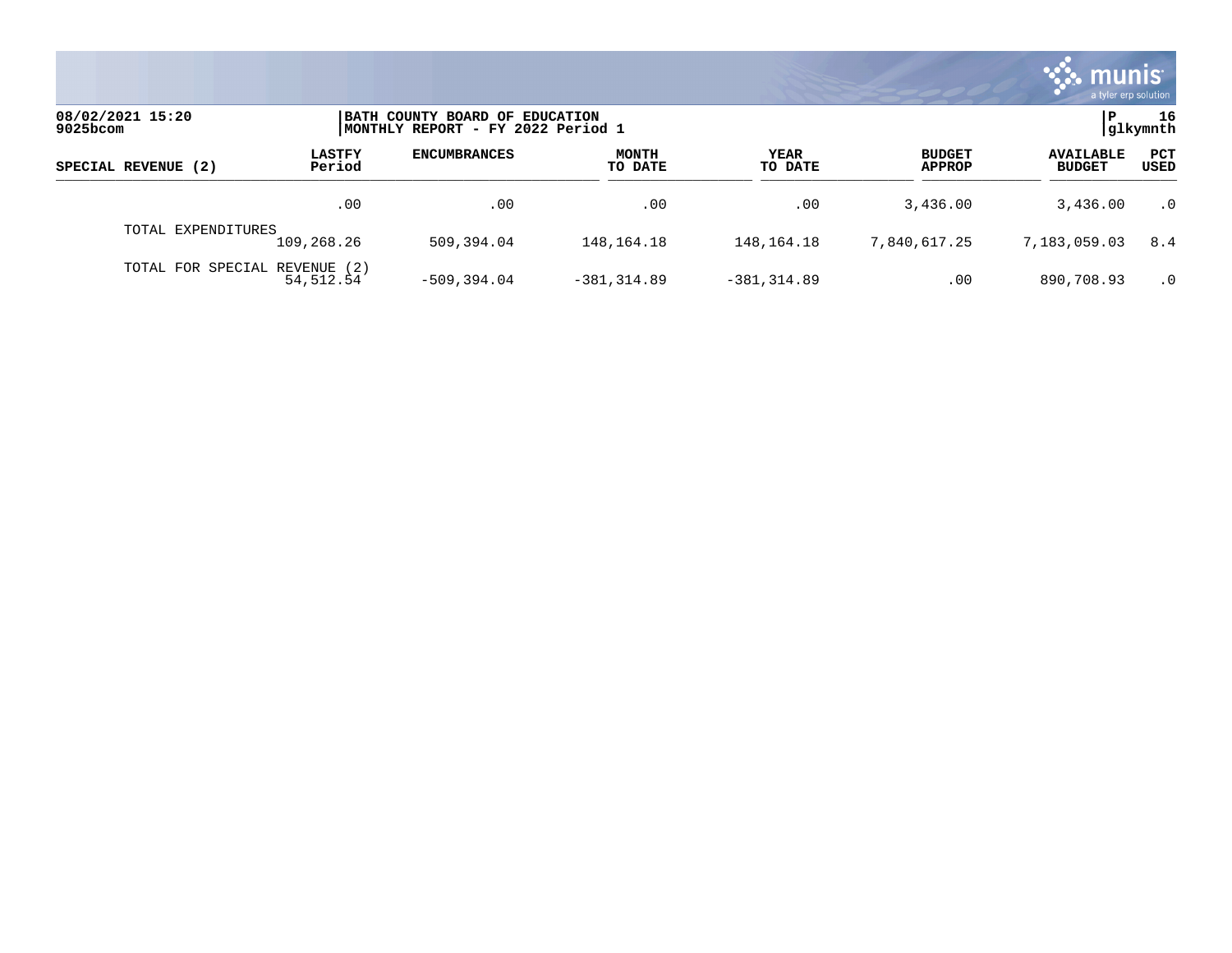|                                                       |                                                                     |                         |                        |                                | a tyler erp solution              |                                     |
|-------------------------------------------------------|---------------------------------------------------------------------|-------------------------|------------------------|--------------------------------|-----------------------------------|-------------------------------------|
| 08/02/2021 15:20<br>9025bcom                          | BATH COUNTY BOARD OF EDUCATION<br>MONTHLY REPORT - FY 2022 Period 1 |                         |                        |                                | l P                               | 17<br> glkymnth                     |
| <b>LASTFY</b><br>DISTRICT ACTIVITY FD (ANNUAL) Period | <b>ENCUMBRANCES</b>                                                 | <b>MONTH</b><br>TO DATE | <b>YEAR</b><br>TO DATE | <b>BUDGET</b><br><b>APPROP</b> | <b>AVAILABLE</b><br><b>BUDGET</b> | PCT<br><b>USED</b>                  |
| <b>REVENUES</b>                                       |                                                                     |                         |                        |                                |                                   |                                     |
| 0999 BEGINNING BALANCE                                |                                                                     |                         |                        |                                |                                   |                                     |
| TOTAL 0999 BEGINNING BALANCE<br>96,410.11             | .00                                                                 | 100,372.68              | 100,372.68             | 100,372.68                     |                                   | .00 100.0                           |
| <b>RECEIPTS</b>                                       |                                                                     |                         |                        |                                |                                   |                                     |
| REVENUE FROM LOCAL SOURCES                            |                                                                     |                         |                        |                                |                                   |                                     |
| STUDENT ACTIVITIES                                    |                                                                     |                         |                        |                                |                                   |                                     |
| 1740 FEES<br>1750 DONATIONS<br>1790 OTHER STUD        | .00<br>$.00$<br>.00<br>.00<br>.00<br>.00                            | .00<br>.00<br>.00       | .00<br>.00<br>.00      | 5,706.14<br>.00<br>26,726.14   | 5,706.14<br>.00<br>26,726.14      | $\cdot$ 0<br>$\cdot$ 0<br>$\cdot$ 0 |
| TOTAL STUDENT ACTIVITIES                              | .00<br>.00                                                          | .00                     | .00                    | 32,432.28                      | 32,432.28                         | $\cdot$ 0                           |
| OTHER REVENUE FROM LOCAL SOURCES                      |                                                                     |                         |                        |                                |                                   |                                     |
| 1920 CONTRIBUTE<br>500.00<br>1990 MISC REV            | .00<br>.00<br>.00                                                   | 1,000.00<br>.00         | 1,000.00<br>.00        | 15,175.00<br>14,010.00         | 14,175.00<br>14,010.00            | 6.6<br>$\cdot$ 0                    |
| TOTAL OTHER REVENUE FROM LOCAL SOURCES<br>500.00      | .00                                                                 | 1,000.00                | 1,000.00               | 29,185.00                      | 28,185.00                         | 3.4                                 |
| TOTAL REVENUE FROM LOCAL SOURCES<br>500.00            | .00                                                                 | 1,000.00                | 1,000.00               | 61,617.28                      | 60,617.28                         | 1.6                                 |
| REVENUE FROM FEDERAL SOURCES                          |                                                                     |                         |                        |                                |                                   |                                     |
| FEDERAL REIMBURSEMENT                                 |                                                                     |                         |                        |                                |                                   |                                     |
| 4810 MED REIMB                                        | .00<br>.00                                                          | .00                     | .00                    | .00                            | .00                               | $\cdot$ 0                           |
| TOTAL FEDERAL REIMBURSEMENT                           | .00<br>.00                                                          | .00                     | .00                    | .00                            | $.00 \,$                          | $\cdot$ 0                           |
| TOTAL REVENUE FROM FEDERAL SOURCES                    | .00<br>.00                                                          | .00                     | .00                    | .00                            | .00                               | $\cdot$ 0                           |
| OTHER RECEIPTS                                        |                                                                     |                         |                        |                                |                                   |                                     |
| <b>INTERFUND TRANSFERS</b>                            |                                                                     |                         |                        |                                |                                   |                                     |
| 5210 FND XFER                                         | .00<br>.00                                                          | .00                     | .00                    | .00                            | .00                               | $\cdot$ 0                           |
| TOTAL INTERFUND TRANSFERS                             | .00<br>.00                                                          | .00                     | .00                    | .00                            | .00                               | . 0                                 |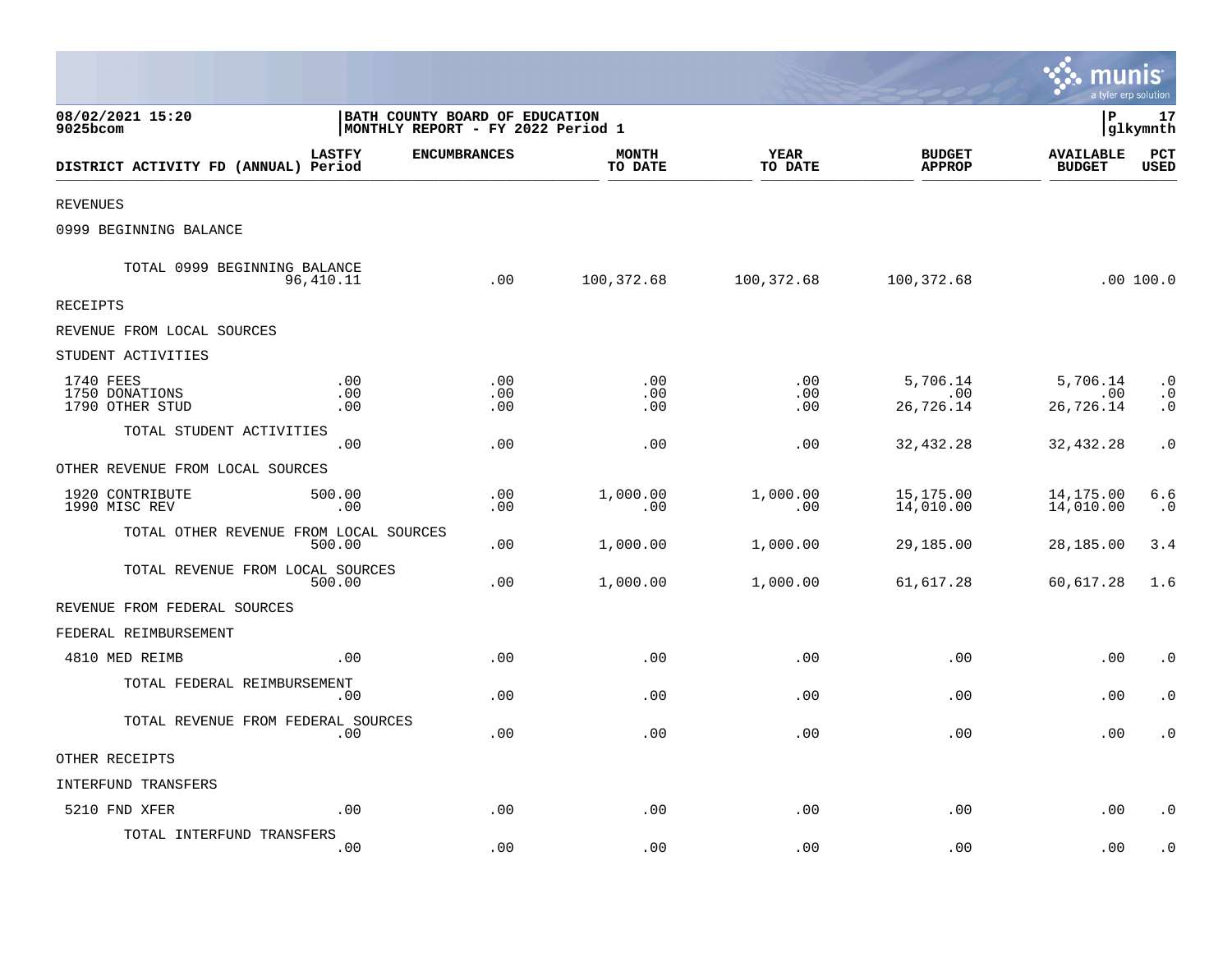

| 08/02/2021 15:20<br>9025bcom         |               | BATH COUNTY BOARD OF EDUCATION<br> MONTHLY REPORT - FY 2022 Period 1 |                         |                        |                                |                                   |             |  |
|--------------------------------------|---------------|----------------------------------------------------------------------|-------------------------|------------------------|--------------------------------|-----------------------------------|-------------|--|
| DISTRICT ACTIVITY FD (ANNUAL) Period | <b>LASTFY</b> | <b>ENCUMBRANCES</b>                                                  | <b>MONTH</b><br>TO DATE | <b>YEAR</b><br>TO DATE | <b>BUDGET</b><br><b>APPROP</b> | <b>AVAILABLE</b><br><b>BUDGET</b> | PCT<br>USED |  |
| TOTAL OTHER RECEIPTS                 | .00           | .00                                                                  | .00                     | .00                    | .00                            | .00                               | $\cdot$ 0   |  |
| TOTAL RECEIPTS                       | 500.00        | .00                                                                  | 1,000.00                | 1,000.00               | 61,617.28                      | 60,617.28                         | 1.6         |  |
| TOTAL REVENUE                        | 96,910.11     | .00                                                                  | 101,372.68              | 101,372.68             | 161,989.96                     | 60,617.28                         | 62.6        |  |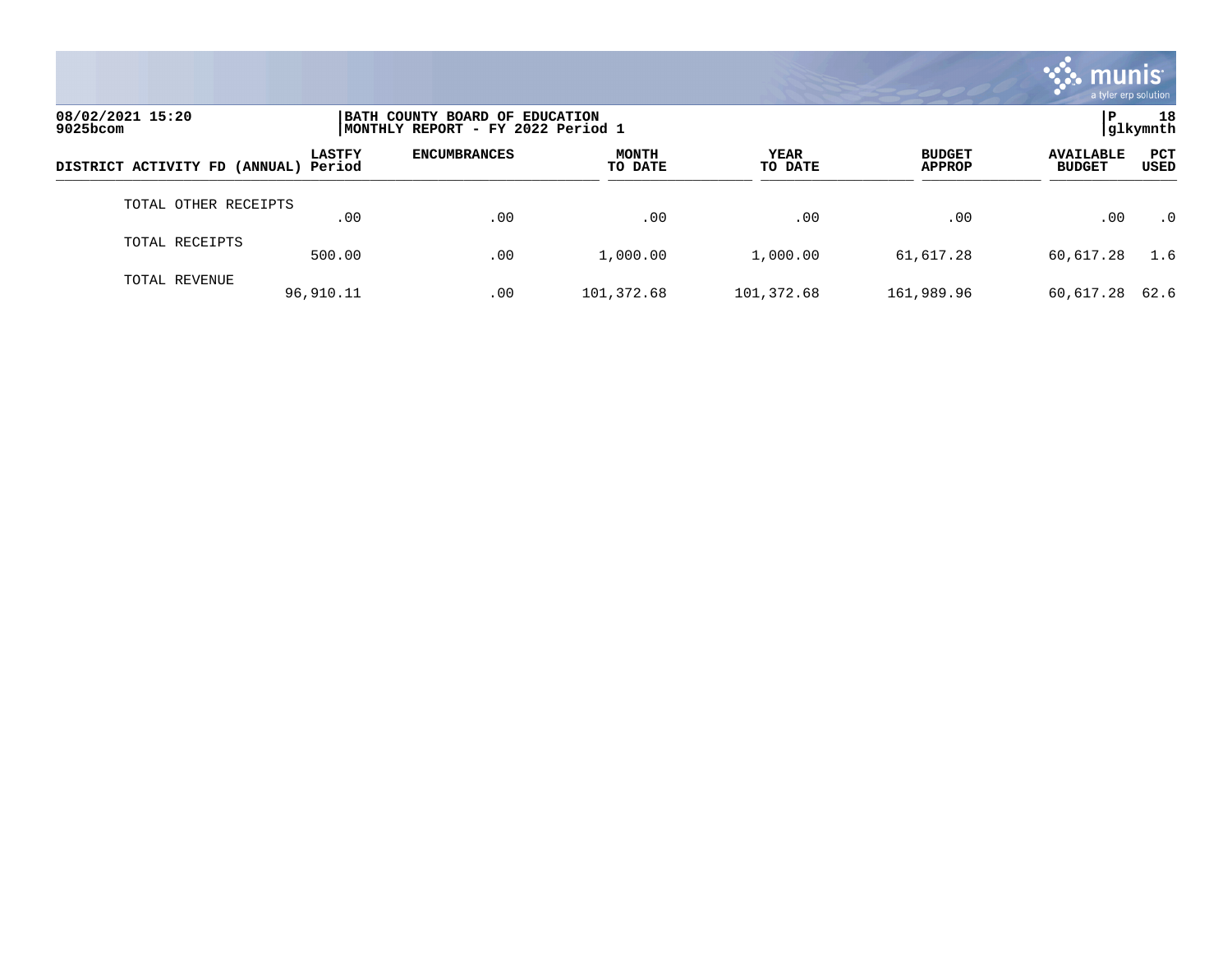

| 08/02/2021 15:20<br>9025bcom                                 |                                                      | BATH COUNTY BOARD OF EDUCATION<br>MONTHLY REPORT - FY 2022 Period 1 |                                                      |                                                      |                                                                                            | Þ                                                                                           | 19<br>glkymnth                                                                                                                                                      |
|--------------------------------------------------------------|------------------------------------------------------|---------------------------------------------------------------------|------------------------------------------------------|------------------------------------------------------|--------------------------------------------------------------------------------------------|---------------------------------------------------------------------------------------------|---------------------------------------------------------------------------------------------------------------------------------------------------------------------|
| DISTRICT ACTIVITY FD (ANNUAL) Period                         | <b>LASTFY</b>                                        | <b>ENCUMBRANCES</b>                                                 | <b>MONTH</b><br>TO DATE                              | <b>YEAR</b><br>TO DATE                               | <b>BUDGET</b><br><b>APPROP</b>                                                             | <b>AVAILABLE</b><br><b>BUDGET</b>                                                           | PCT<br>USED                                                                                                                                                         |
| EXPENDITURES                                                 |                                                      |                                                                     |                                                      |                                                      |                                                                                            |                                                                                             |                                                                                                                                                                     |
| 1000 INSTRUCTION                                             |                                                      |                                                                     |                                                      |                                                      |                                                                                            |                                                                                             |                                                                                                                                                                     |
| 0100<br>0200<br>0300<br>0400<br>0500<br>0600<br>0700<br>0800 | .00<br>.00<br>.00<br>.00<br>.00<br>.00<br>.00<br>.00 | .00<br>.00<br>.00<br>.00<br>.00<br>2,501.45<br>.00<br>.00           | .00<br>.00<br>.00<br>.00<br>.00<br>.00<br>.00<br>.00 | .00<br>.00<br>.00<br>.00<br>.00<br>.00<br>.00<br>.00 | 4,643.51<br>868.00<br>2,353.49<br>992.07<br>5,804.62<br>117,644.06<br>7,611.14<br>8,069.53 | 4,643.51<br>868.00<br>2,353.49<br>992.07<br>5,804.62<br>115, 142.61<br>7,611.14<br>8,069.53 | $\cdot$ 0<br>$\begin{smallmatrix} 0.1 \\ 0.1 \end{smallmatrix}$<br>$\begin{smallmatrix} 0.1 \\ 0.1 \end{smallmatrix}$<br>2.1<br>$\boldsymbol{\cdot}$ 0<br>$\cdot$ 0 |
| TOTAL 1000<br>INSTRUCTION                                    | .00                                                  | 2,501.45                                                            | .00                                                  | .00                                                  | 147,986.42                                                                                 | 145,484.97                                                                                  | 1.7                                                                                                                                                                 |
| STUDENT SUPPORT SERVICES<br>2100                             |                                                      |                                                                     |                                                      |                                                      |                                                                                            |                                                                                             |                                                                                                                                                                     |
| 0600                                                         | .00                                                  | .00                                                                 | .00                                                  | .00                                                  | 1,756.90                                                                                   | 1,756.90                                                                                    | $\cdot$ 0                                                                                                                                                           |
| TOTAL 2100                                                   | STUDENT SUPPORT SERVICES<br>.00                      | .00                                                                 | .00                                                  | .00                                                  | 1,756.90                                                                                   | 1,756.90                                                                                    | $\cdot$ 0                                                                                                                                                           |
| 2200<br>INSTRUCTIONAL STAFF SUPP SERV                        |                                                      |                                                                     |                                                      |                                                      |                                                                                            |                                                                                             |                                                                                                                                                                     |
| 0600<br>0700                                                 | .00<br>.00                                           | .00<br>.00                                                          | .00<br>.00                                           | .00<br>.00                                           | 10,387.29<br>.00                                                                           | 10,387.29<br>.00                                                                            | $\cdot$ 0<br>$\cdot$ 0                                                                                                                                              |
| TOTAL 2200                                                   | INSTRUCTIONAL STAFF SUPP SERV<br>.00                 | .00                                                                 | .00                                                  | .00                                                  | 10,387.29                                                                                  | 10,387.29                                                                                   | $\cdot$ 0                                                                                                                                                           |
| PLANT OPERATIONS AND MAINTENANCE<br>2600                     |                                                      |                                                                     |                                                      |                                                      |                                                                                            |                                                                                             |                                                                                                                                                                     |
| 0600                                                         | .00                                                  | .00                                                                 | .00                                                  | .00                                                  | .00                                                                                        | .00                                                                                         | $\cdot$ 0                                                                                                                                                           |
| TOTAL 2600                                                   | PLANT OPERATIONS AND MAINTENANCE<br>.00              | .00                                                                 | .00                                                  | .00                                                  | .00                                                                                        | .00                                                                                         | $\cdot$ 0                                                                                                                                                           |
| 2700<br>STUDENT TRANSPORTATION                               |                                                      |                                                                     |                                                      |                                                      |                                                                                            |                                                                                             |                                                                                                                                                                     |
| 0100<br>0200<br>0800                                         | .00<br>.00<br>.00                                    | .00<br>.00<br>.00                                                   | .00<br>.00<br>.00                                    | .00<br>.00<br>.00                                    | .00<br>.00<br>1,859.35                                                                     | .00<br>.00<br>1,859.35                                                                      | $\begin{array}{c} . & 0 \\ . & 0 \\ . & 0 \end{array}$                                                                                                              |
| TOTAL 2700                                                   | STUDENT TRANSPORTATION<br>.00                        | .00                                                                 | .00                                                  | .00                                                  | 1,859.35                                                                                   | 1,859.35                                                                                    | $\cdot$ 0                                                                                                                                                           |
| TOTAL EXPENDITURES                                           | .00                                                  | 2,501.45                                                            | .00                                                  | .00                                                  | 161,989.96                                                                                 | 159,488.51                                                                                  | 1.5                                                                                                                                                                 |
| TOTAL FOR DISTRICT ACTIVITY FD (ANNUAL) (21)                 | 96,910.11                                            | $-2,501.45$                                                         | 101,372.68                                           | 101,372.68                                           | .00                                                                                        | $-98,871.23$                                                                                | $\cdot$ 0                                                                                                                                                           |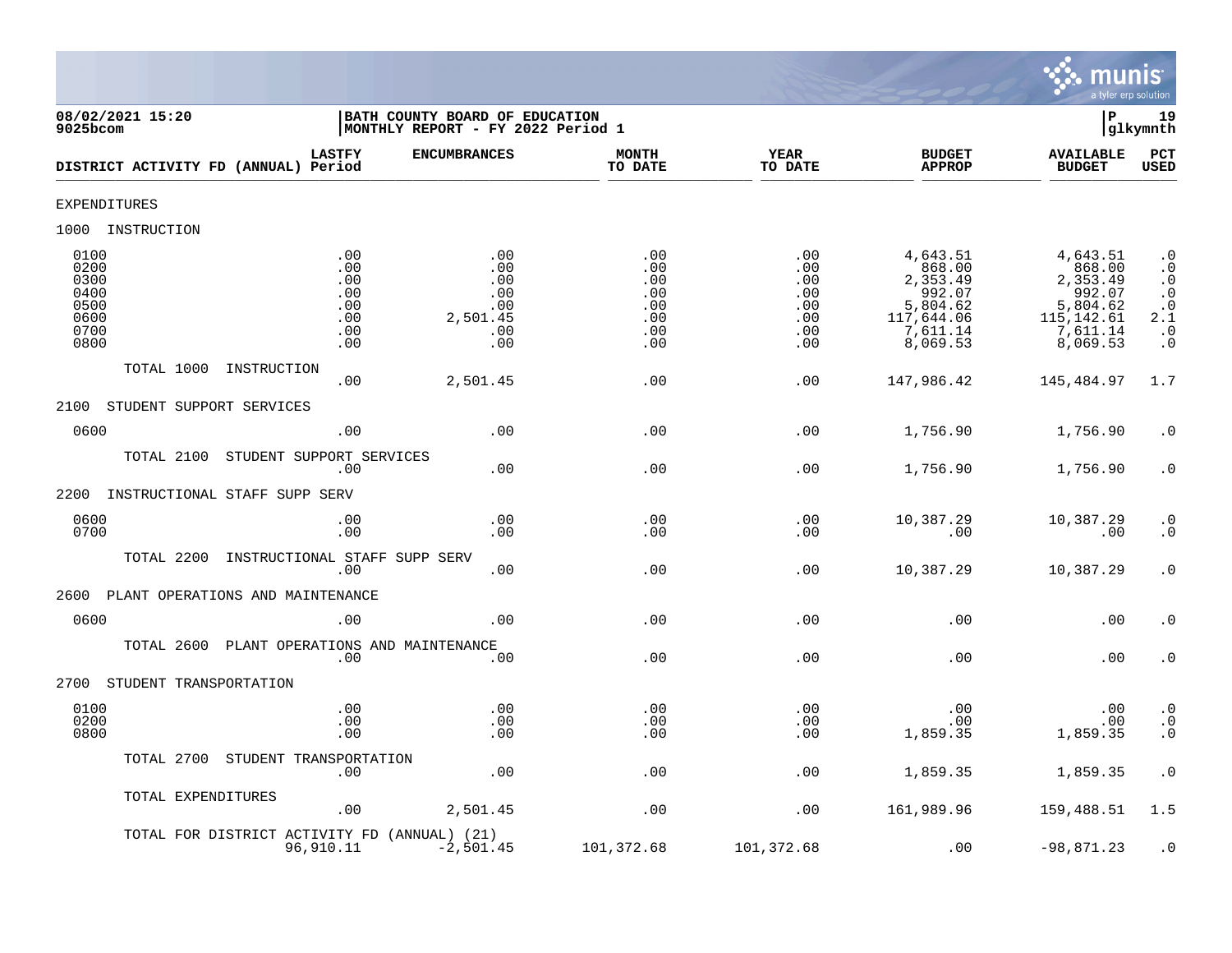|                                                                     |                          |                                                                     |                          |                          |                                | munıs<br>a tyler erp solution     |                                                               |
|---------------------------------------------------------------------|--------------------------|---------------------------------------------------------------------|--------------------------|--------------------------|--------------------------------|-----------------------------------|---------------------------------------------------------------|
| 08/02/2021 15:20<br>9025bcom                                        |                          | BATH COUNTY BOARD OF EDUCATION<br>MONTHLY REPORT - FY 2022 Period 1 |                          |                          |                                | P                                 | 20<br>glkymnth                                                |
| SPEC REV - STUDENT ACTIVITY (2Period                                | <b>LASTFY</b>            | <b>ENCUMBRANCES</b>                                                 | <b>MONTH</b><br>TO DATE  | <b>YEAR</b><br>TO DATE   | <b>BUDGET</b><br><b>APPROP</b> | <b>AVAILABLE</b><br><b>BUDGET</b> | PCT<br>USED                                                   |
| <b>REVENUES</b>                                                     |                          |                                                                     |                          |                          |                                |                                   |                                                               |
| <b>RECEIPTS</b>                                                     |                          |                                                                     |                          |                          |                                |                                   |                                                               |
| REVENUE FROM LOCAL SOURCES                                          |                          |                                                                     |                          |                          |                                |                                   |                                                               |
| STUDENT ACTIVITIES                                                  |                          |                                                                     |                          |                          |                                |                                   |                                                               |
| 1710 ADMISSIONS<br>1730 DUES<br><b>1740 FEES</b><br>1790 OTHER STUD | .00<br>.00<br>.00<br>.00 | .00<br>.00<br>.00<br>.00                                            | .00<br>.00<br>.00<br>.00 | .00<br>.00<br>.00<br>.00 | .00<br>.00<br>.00<br>.00       | .00<br>.00<br>.00<br>.00          | $\cdot$ 0<br>$\boldsymbol{\cdot}$ 0<br>$\cdot$ 0<br>$\cdot$ 0 |
| TOTAL STUDENT ACTIVITIES                                            | .00                      | .00                                                                 | .00                      | .00                      | .00                            | .00                               | $\cdot$ 0                                                     |
| OTHER REVENUE FROM LOCAL SOURCES                                    |                          |                                                                     |                          |                          |                                |                                   |                                                               |
| 1920 CONTRIBUTE                                                     | .00                      | .00                                                                 | .00                      | .00                      | .00                            | .00                               | $\cdot$ 0                                                     |
| TOTAL OTHER REVENUE FROM LOCAL SOURCES                              | .00                      | .00                                                                 | .00                      | .00                      | .00                            | .00                               | $\cdot$ 0                                                     |
| TOTAL REVENUE FROM LOCAL SOURCES                                    | .00                      | .00                                                                 | .00                      | .00                      | .00                            | .00                               | $\cdot$ 0                                                     |
| TOTAL RECEIPTS                                                      | .00                      | .00                                                                 | .00                      | .00                      | .00                            | .00                               | $\cdot$ 0                                                     |
| TOTAL REVENUE                                                       | .00                      | .00                                                                 | .00                      | .00                      | .00                            | .00                               | $\cdot$ 0                                                     |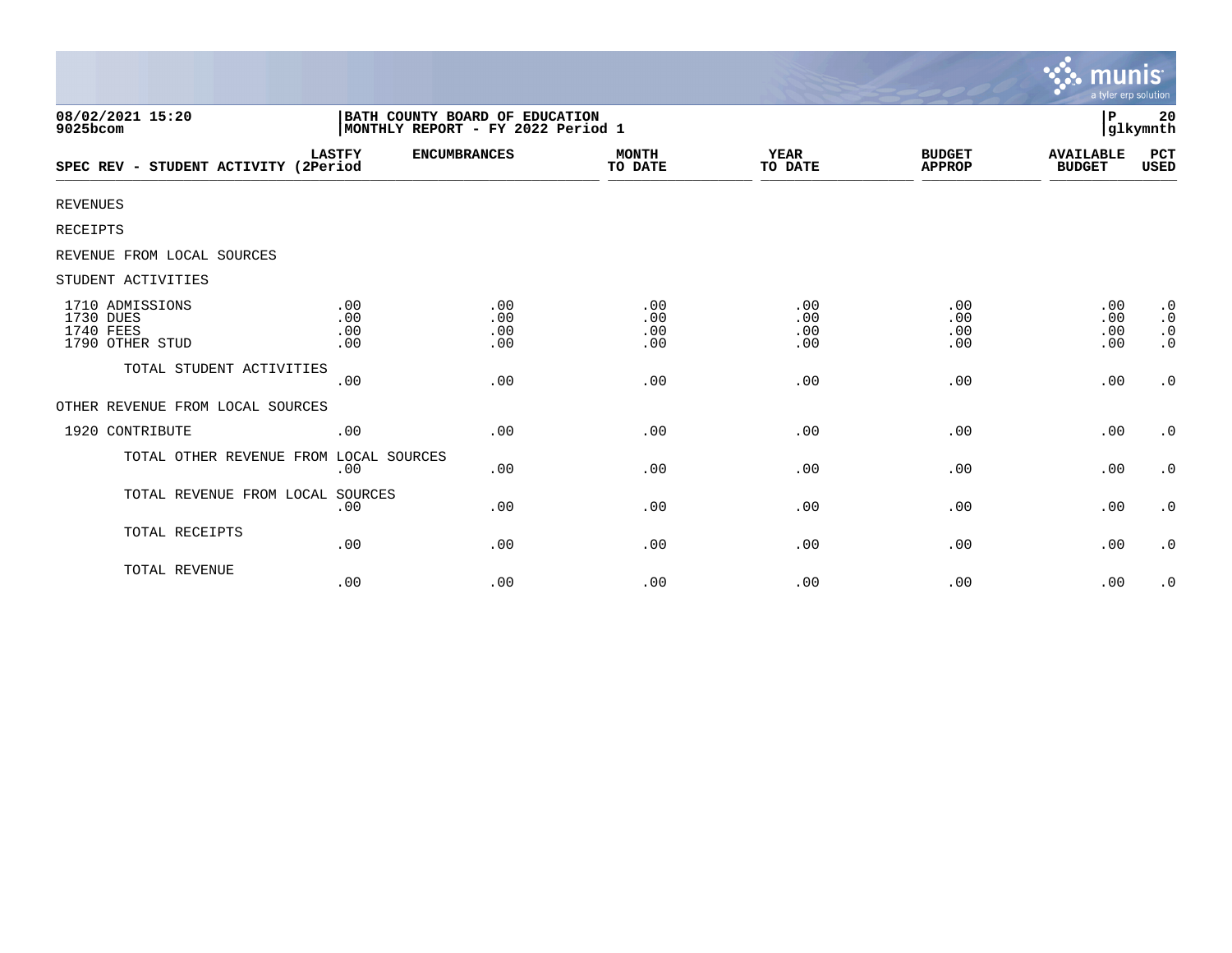

| 08/02/2021 15:20<br>9025bcom                         |                                               | BATH COUNTY BOARD OF EDUCATION<br>MONTHLY REPORT - FY 2022 Period 1 |                                               |                                               |                                               | $\, {\bf P}$                                  | 21<br>glkymnth                                                                                                                                 |
|------------------------------------------------------|-----------------------------------------------|---------------------------------------------------------------------|-----------------------------------------------|-----------------------------------------------|-----------------------------------------------|-----------------------------------------------|------------------------------------------------------------------------------------------------------------------------------------------------|
| SPEC REV - STUDENT ACTIVITY (2Period                 | <b>LASTFY</b>                                 | <b>ENCUMBRANCES</b>                                                 | <b>MONTH</b><br>TO DATE                       | <b>YEAR</b><br>TO DATE                        | <b>BUDGET</b><br><b>APPROP</b>                | <b>AVAILABLE</b><br><b>BUDGET</b>             | PCT<br><b>USED</b>                                                                                                                             |
| <b>EXPENDITURES</b>                                  |                                               |                                                                     |                                               |                                               |                                               |                                               |                                                                                                                                                |
| INSTRUCTION<br>1000                                  |                                               |                                                                     |                                               |                                               |                                               |                                               |                                                                                                                                                |
| 0100<br>0300<br>0400<br>0500<br>0600<br>0700<br>0800 | .00<br>.00<br>.00<br>.00<br>.00<br>.00<br>.00 | .00<br>.00<br>.00<br>.00<br>.00<br>.00<br>.00                       | .00<br>.00<br>.00<br>.00<br>.00<br>.00<br>.00 | .00<br>.00<br>.00<br>.00<br>.00<br>.00<br>.00 | .00<br>.00<br>.00<br>.00<br>.00<br>.00<br>.00 | .00<br>.00<br>.00<br>.00<br>.00<br>.00<br>.00 | $\cdot$ 0<br>$\boldsymbol{\cdot}$ 0<br>$\cdot$ 0<br>$\cdot$ 0<br>$\cdot$ 0<br>$\boldsymbol{\cdot}$ 0<br>$\cdot$ 0                              |
| TOTAL 1000                                           | INSTRUCTION<br>.00                            | .00                                                                 | .00                                           | .00                                           | .00                                           | .00                                           | $\cdot$ 0                                                                                                                                      |
| STUDENT SUPPORT SERVICES<br>2100                     |                                               |                                                                     |                                               |                                               |                                               |                                               |                                                                                                                                                |
| 0100<br>0300<br>0400<br>0500<br>0600<br>0700<br>0800 | .00<br>.00<br>.00<br>.00<br>.00<br>.00<br>.00 | .00<br>.00<br>.00<br>.00<br>.00<br>.00<br>.00                       | .00<br>.00<br>.00<br>.00<br>.00<br>.00<br>.00 | .00<br>.00<br>.00<br>.00<br>.00<br>.00<br>.00 | .00<br>.00<br>.00<br>.00<br>.00<br>.00<br>.00 | .00<br>.00<br>.00<br>.00<br>.00<br>.00<br>.00 | $\begin{smallmatrix} 0.1 \\ 0.1 \end{smallmatrix}$<br>$\boldsymbol{\cdot}$ 0<br>$.0$<br>0.0<br>$\cdot$ 0                                       |
| TOTAL 2100                                           | STUDENT SUPPORT SERVICES                      |                                                                     |                                               |                                               |                                               |                                               |                                                                                                                                                |
| 2200                                                 | .00<br>INSTRUCTIONAL STAFF SUPP SERV          | .00                                                                 | .00                                           | .00                                           | .00                                           | .00                                           | $\cdot$ 0                                                                                                                                      |
| 0100<br>0300<br>0400<br>0500<br>0600<br>0700<br>0800 | .00<br>.00<br>.00<br>.00<br>.00<br>.00<br>.00 | .00<br>.00<br>.00<br>.00<br>.00<br>.00<br>.00                       | .00<br>.00<br>.00<br>.00<br>.00<br>.00<br>.00 | .00<br>.00<br>.00<br>.00<br>.00<br>.00<br>.00 | .00<br>.00<br>.00<br>.00<br>.00<br>.00<br>.00 | .00<br>.00<br>.00<br>.00<br>.00<br>.00<br>.00 | $\cdot$ 0<br>$\overline{0}$<br>$\boldsymbol{\cdot}$ 0<br>$\overline{0}$<br>$\overline{0}$<br>$\boldsymbol{\cdot}$ 0<br>$\overline{0}$          |
| TOTAL 2200                                           | INSTRUCTIONAL STAFF SUPP SERV<br>.00          | .00                                                                 | .00                                           | .00                                           | .00                                           | .00                                           | $\cdot$ 0                                                                                                                                      |
| 2600                                                 | PLANT OPERATIONS AND MAINTENANCE              |                                                                     |                                               |                                               |                                               |                                               |                                                                                                                                                |
| 0100<br>0300<br>0400<br>0500<br>0600<br>0700<br>0800 | .00<br>.00<br>.00<br>.00<br>.00<br>.00<br>.00 | .00<br>.00<br>.00<br>.00<br>.00<br>.00<br>.00                       | .00<br>.00<br>.00<br>.00<br>.00<br>.00<br>.00 | .00<br>.00<br>.00<br>.00<br>.00<br>.00<br>.00 | .00<br>.00<br>.00<br>.00<br>.00<br>.00<br>.00 | .00<br>.00<br>.00<br>.00<br>.00<br>.00<br>.00 | $\cdot$ 0<br>$\boldsymbol{\cdot}$ 0<br>$\begin{smallmatrix} 0.1 \\ 0.1 \end{smallmatrix}$<br>$\boldsymbol{\cdot}$ 0<br>$\ddot{0}$<br>$\cdot$ 0 |
| TOTAL 2600                                           | PLANT OPERATIONS AND MAINTENANCE<br>.00       | .00                                                                 | .00                                           | .00                                           | .00                                           | .00                                           | $\cdot$ 0                                                                                                                                      |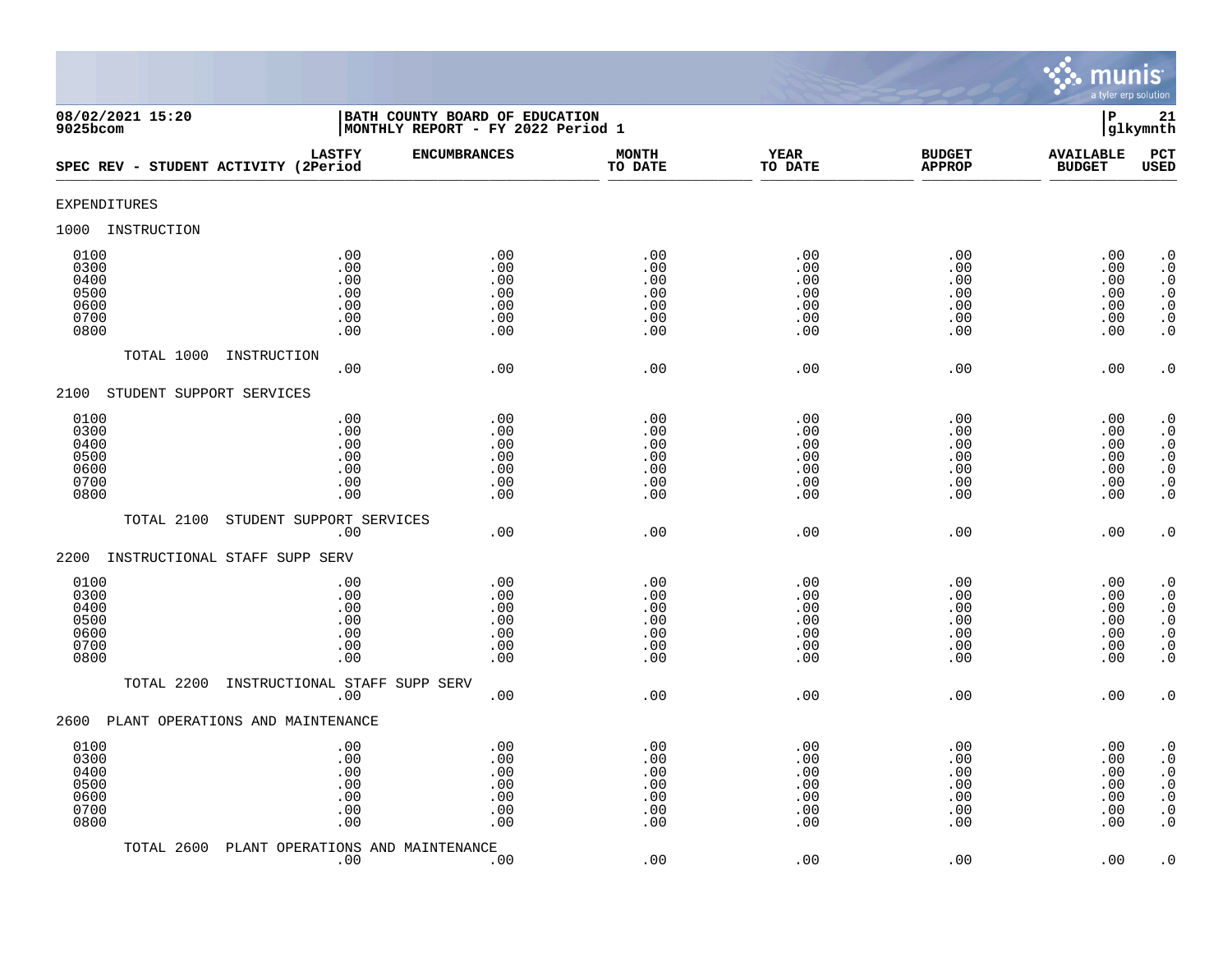

|                                                      | 08/02/2021 15:20<br>BATH COUNTY BOARD OF EDUCATION<br>9025bcom |                                               |                                               | MONTHLY REPORT - FY 2022 Period 1             |                                               |                                               |                                               |                                                                                         |  |
|------------------------------------------------------|----------------------------------------------------------------|-----------------------------------------------|-----------------------------------------------|-----------------------------------------------|-----------------------------------------------|-----------------------------------------------|-----------------------------------------------|-----------------------------------------------------------------------------------------|--|
| SPEC REV -                                           | STUDENT ACTIVITY                                               | <b>LASTFY</b><br>(2Period                     | <b>ENCUMBRANCES</b>                           | <b>MONTH</b><br>TO DATE                       | <b>YEAR</b><br>TO DATE                        | <b>BUDGET</b><br><b>APPROP</b>                | <b>AVAILABLE</b><br><b>BUDGET</b>             | PCT<br><b>USED</b>                                                                      |  |
| 2700                                                 | STUDENT TRANSPORTATION                                         |                                               |                                               |                                               |                                               |                                               |                                               |                                                                                         |  |
| 0100<br>0300<br>0400<br>0500<br>0600<br>0700<br>0800 |                                                                | .00<br>.00<br>.00<br>.00<br>.00<br>.00<br>.00 | .00<br>.00<br>.00<br>.00<br>.00<br>.00<br>.00 | .00<br>.00<br>.00<br>.00<br>.00<br>.00<br>.00 | .00<br>.00<br>.00<br>.00<br>.00<br>.00<br>.00 | .00<br>.00<br>.00<br>.00<br>.00<br>.00<br>.00 | .00<br>.00<br>.00<br>.00<br>.00<br>.00<br>.00 | $\cdot$ 0<br>$\cdot$ 0<br>$\cdot$ 0<br>$\cdot$ 0<br>$\cdot$ 0<br>$\cdot$ 0<br>$\cdot$ 0 |  |
|                                                      | TOTAL 2700                                                     | STUDENT TRANSPORTATION<br>.00                 | .00                                           | .00                                           | .00                                           | .00                                           | .00                                           | $\cdot$ 0                                                                               |  |
|                                                      | TOTAL EXPENDITURES                                             | .00                                           | .00                                           | .00                                           | .00                                           | .00                                           | .00                                           | $\cdot$ 0                                                                               |  |
|                                                      | SPEC REV -<br>TOTAL FOR                                        | STUDENT ACTIVITY<br>.00                       | (25)<br>.00                                   | .00                                           | .00                                           | .00                                           | .00                                           | $\cdot$ 0                                                                               |  |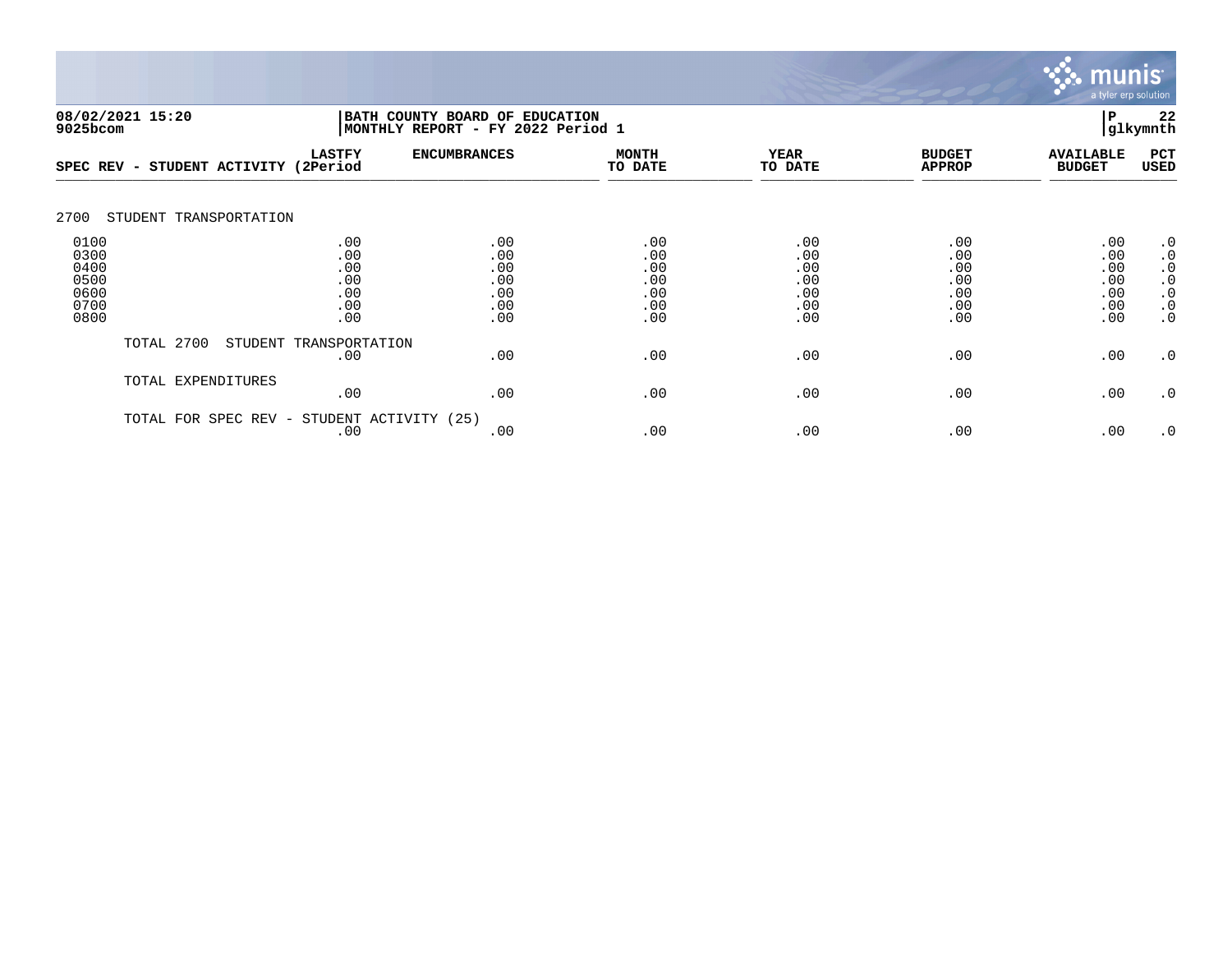|                                  |                         |                                                                     |                         |                        |                                | mun<br>a tyler erp solution       |                    |
|----------------------------------|-------------------------|---------------------------------------------------------------------|-------------------------|------------------------|--------------------------------|-----------------------------------|--------------------|
| 08/02/2021 15:20<br>9025bcom     |                         | BATH COUNTY BOARD OF EDUCATION<br>MONTHLY REPORT - FY 2022 Period 1 |                         |                        |                                | l P                               | 23<br>glkymnth     |
| CAPITAL OUTLAY FUND (310)        | <b>LASTFY</b><br>Period | <b>ENCUMBRANCES</b>                                                 | <b>MONTH</b><br>TO DATE | <b>YEAR</b><br>TO DATE | <b>BUDGET</b><br><b>APPROP</b> | <b>AVAILABLE</b><br><b>BUDGET</b> | PCT<br><b>USED</b> |
| <b>REVENUES</b>                  |                         |                                                                     |                         |                        |                                |                                   |                    |
| 0999 BEGINNING BALANCE           |                         |                                                                     |                         |                        |                                |                                   |                    |
| TOTAL 0999 BEGINNING BALANCE     | .00                     | .00                                                                 | .00                     | .00                    | .00                            | .00                               | $\cdot$ 0          |
| RECEIPTS                         |                         |                                                                     |                         |                        |                                |                                   |                    |
| REVENUE FROM STATE SOURCES       |                         |                                                                     |                         |                        |                                |                                   |                    |
| RESTRICTED                       |                         |                                                                     |                         |                        |                                |                                   |                    |
| 3200 RES STATE                   | 86,105.00               | .00                                                                 | 89,753.00               | 89,753.00              | 172,209.00                     | 82,456.00                         | 52.1               |
| TOTAL RESTRICTED                 | 86,105.00               | .00                                                                 | 89,753.00               | 89,753.00              | 172,209.00                     | 82,456.00                         | 52.1               |
| TOTAL REVENUE FROM STATE SOURCES | 86,105.00               | .00                                                                 | 89,753.00               | 89,753.00              | 172,209.00                     | 82,456.00 52.1                    |                    |
| OTHER RECEIPTS                   |                         |                                                                     |                         |                        |                                |                                   |                    |
| INTERFUND TRANSFERS              |                         |                                                                     |                         |                        |                                |                                   |                    |
| 5210 FND XFER                    | .00                     | .00                                                                 | .00                     | .00                    | .00                            | .00                               | $\cdot$ 0          |
| TOTAL INTERFUND TRANSFERS        | .00                     | .00                                                                 | .00                     | .00                    | .00                            | .00                               | $\cdot$ 0          |
| TOTAL OTHER RECEIPTS             | .00                     | .00                                                                 | .00                     | .00                    | .00                            | .00                               | $\cdot$ 0          |
| TOTAL RECEIPTS                   | 86,105.00               | .00                                                                 | 89,753.00               | 89,753.00              | 172,209.00                     | 82,456.00                         | 52.1               |
| TOTAL REVENUE                    | 86,105.00               | .00                                                                 | 89,753.00               | 89,753.00              | 172,209.00                     | 82,456.00 52.1                    |                    |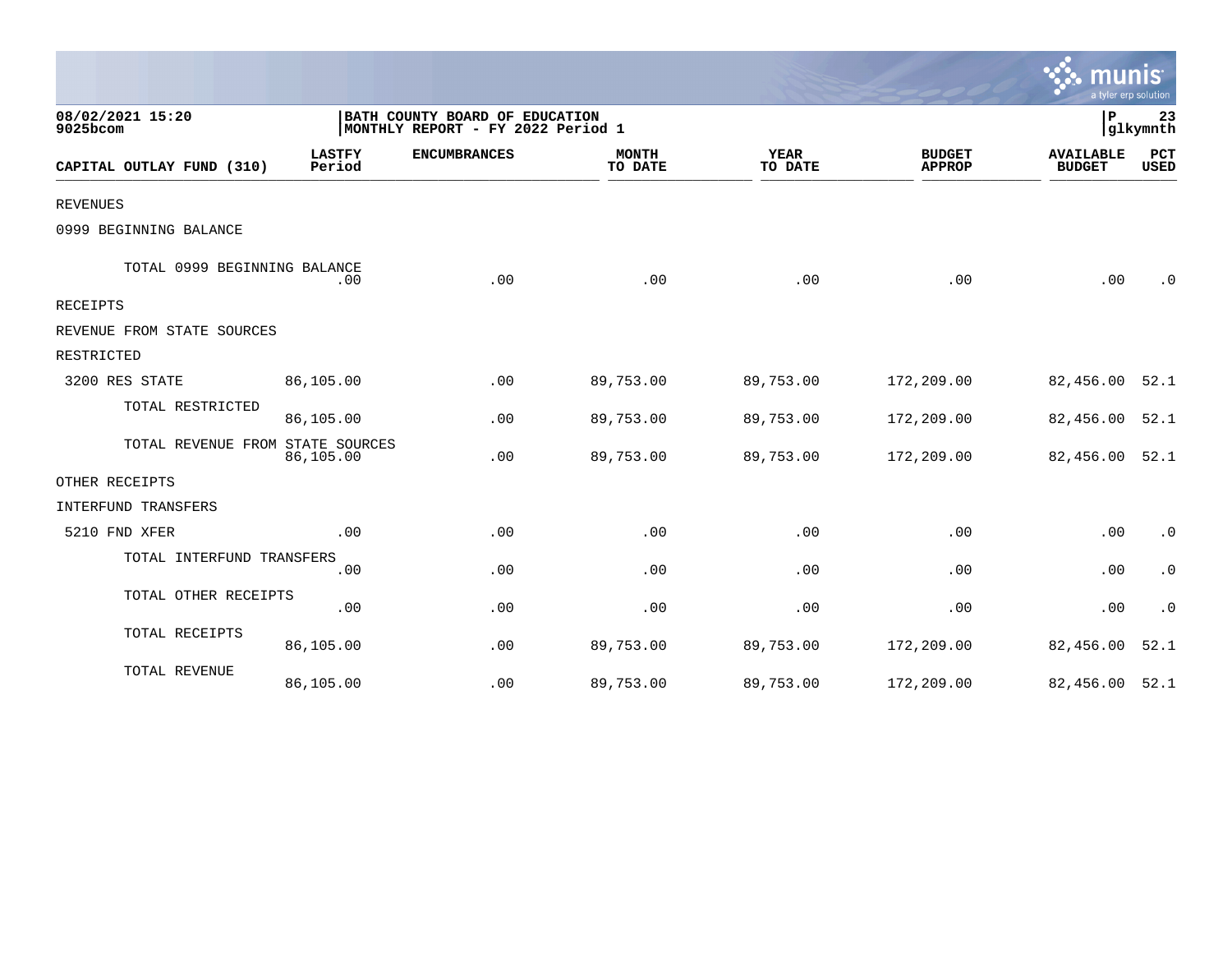

| 08/02/2021 15:20<br>9025bcom             |                                         | BATH COUNTY BOARD OF EDUCATION<br> MONTHLY REPORT - FY 2022 Period 1 |                         |                        |                                | P                                 | 24<br>glkymnth         |
|------------------------------------------|-----------------------------------------|----------------------------------------------------------------------|-------------------------|------------------------|--------------------------------|-----------------------------------|------------------------|
| CAPITAL OUTLAY FUND (310)                | <b>LASTFY</b><br>Period                 | <b>ENCUMBRANCES</b>                                                  | <b>MONTH</b><br>TO DATE | <b>YEAR</b><br>TO DATE | <b>BUDGET</b><br><b>APPROP</b> | <b>AVAILABLE</b><br><b>BUDGET</b> | PCT<br><b>USED</b>     |
| <b>EXPENDITURES</b>                      |                                         |                                                                      |                         |                        |                                |                                   |                        |
| PLANT OPERATIONS AND MAINTENANCE<br>2600 |                                         |                                                                      |                         |                        |                                |                                   |                        |
| 0400<br>0500                             | .00<br>.00                              | .00<br>.00                                                           | .00<br>.00              | .00<br>.00             | .00<br>.00                     | .00<br>.00                        | $\cdot$ 0<br>$\cdot$ 0 |
| TOTAL 2600                               | PLANT OPERATIONS AND MAINTENANCE<br>.00 | .00                                                                  | .00                     | .00                    | .00                            | .00                               | $\cdot$ 0              |
| DEBT SERVICE<br>5100                     |                                         |                                                                      |                         |                        |                                |                                   |                        |
| 0800<br>0840                             | .00<br>.00                              | .00<br>.00                                                           | .00<br>.00              | .00<br>.00             | .00<br>172,209.00              | .00<br>172,209.00                 | $\cdot$ 0<br>$\cdot$ 0 |
| TOTAL 5100<br>DEBT SERVICE               | .00                                     | .00                                                                  | .00                     | .00                    | 172,209.00                     | 172,209.00                        | $\cdot$ 0              |
| FUND TRANSFERS<br>5200                   |                                         |                                                                      |                         |                        |                                |                                   |                        |
| 0900                                     | .00                                     | .00                                                                  | .00                     | .00                    | .00                            | .00                               | $\cdot$ 0              |
| TOTAL 5200                               | FUND TRANSFERS<br>.00                   | .00                                                                  | .00                     | .00                    | .00                            | .00                               | $\cdot$ 0              |
| TOTAL EXPENDITURES                       | .00                                     | .00                                                                  | .00                     | .00                    | 172,209.00                     | 172,209.00                        | $\cdot$ 0              |
| TOTAL FOR CAPITAL OUTLAY FUND            | 86,105.00                               | (310)<br>.00                                                         | 89,753.00               | 89,753.00              | .00                            | $-89,753.00$                      | $\cdot$ 0              |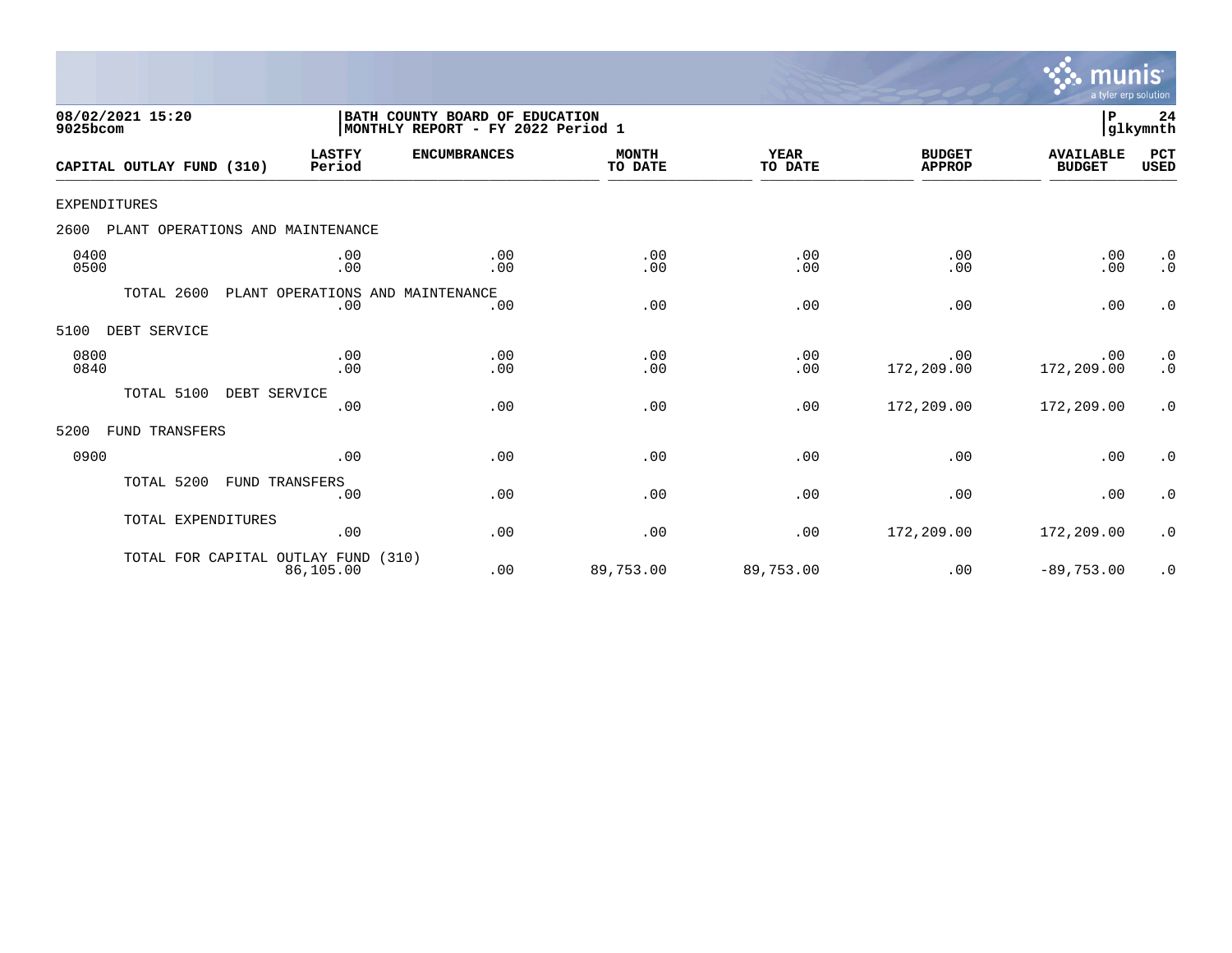|                                                                                                   |                                                                       |                                        |                                        |                                        |                                               | munis<br>a tyler erp solution                 |                                                                                         |
|---------------------------------------------------------------------------------------------------|-----------------------------------------------------------------------|----------------------------------------|----------------------------------------|----------------------------------------|-----------------------------------------------|-----------------------------------------------|-----------------------------------------------------------------------------------------|
| 08/02/2021 15:20<br>9025bcom                                                                      | BATH COUNTY BOARD OF EDUCATION<br>  MONTHLY REPORT - FY 2022 Period 1 |                                        |                                        |                                        |                                               | lР                                            | 25<br>glkymnth                                                                          |
| BUILDING FUND (5 CENT LEVY) (3Period                                                              | <b>LASTFY</b>                                                         | <b>ENCUMBRANCES</b>                    | <b>MONTH</b><br>TO DATE                | <b>YEAR</b><br>TO DATE                 | <b>BUDGET</b><br><b>APPROP</b>                | <b>AVAILABLE</b><br><b>BUDGET</b>             | PCT<br><b>USED</b>                                                                      |
| <b>REVENUES</b>                                                                                   |                                                                       |                                        |                                        |                                        |                                               |                                               |                                                                                         |
| 0999 BEGINNING BALANCE                                                                            |                                                                       |                                        |                                        |                                        |                                               |                                               |                                                                                         |
| TOTAL 0999 BEGINNING BALANCE                                                                      | .00                                                                   | .00                                    | .00                                    | .00                                    | .00                                           | .00                                           | $\cdot$ 0                                                                               |
| <b>RECEIPTS</b>                                                                                   |                                                                       |                                        |                                        |                                        |                                               |                                               |                                                                                         |
| REVENUE FROM LOCAL SOURCES                                                                        |                                                                       |                                        |                                        |                                        |                                               |                                               |                                                                                         |
| AD VALOREM TAXES                                                                                  |                                                                       |                                        |                                        |                                        |                                               |                                               |                                                                                         |
| 1111 GRP TAX<br>1113 PSCRP TAX<br>1115 DLQ TAX<br>1116 DISTL TAX<br>1117 MV TAX<br>1118 UNMND TAX | .00<br>.00<br>.00<br>.00<br>.00<br>.00                                | .00<br>.00<br>.00<br>.00<br>.00<br>.00 | .00<br>.00<br>.00<br>.00<br>.00<br>.00 | .00<br>.00<br>.00<br>.00<br>.00<br>.00 | 621,784.00<br>.00<br>.00<br>.00<br>.00<br>.00 | 621,784.00<br>.00<br>.00<br>.00<br>.00<br>.00 | $\cdot$ 0<br>$\cdot$ 0<br>$\cdot$ 0<br>$\boldsymbol{\cdot}$ 0<br>$\cdot$ 0<br>$\cdot$ 0 |
| TOTAL AD VALOREM TAXES                                                                            | .00                                                                   | .00                                    | .00                                    | .00                                    | 621,784.00                                    | 621,784.00                                    | $\cdot$ 0                                                                               |
| PENALTIES & INTEREST ON TAXES                                                                     |                                                                       |                                        |                                        |                                        |                                               |                                               |                                                                                         |
| 1140 PEN & INT                                                                                    | .00.                                                                  | .00                                    | .00                                    | .00                                    | .00                                           | .00                                           | $\cdot$ 0                                                                               |
| TOTAL PENALTIES & INTEREST ON TAXES                                                               | .00                                                                   | .00                                    | .00                                    | .00                                    | .00                                           | .00                                           | $\cdot$ 0                                                                               |
| OTHER TAXES                                                                                       |                                                                       |                                        |                                        |                                        |                                               |                                               |                                                                                         |
| 1191 OMIT TAX<br>1192 EXCISE TAX                                                                  | .00<br>.00                                                            | .00<br>.00                             | .00<br>.00                             | .00<br>.00                             | .00<br>.00                                    | .00<br>.00                                    | $\cdot$ 0<br>$\cdot$ 0                                                                  |
| TOTAL OTHER TAXES                                                                                 | .00                                                                   | .00                                    | .00                                    | .00                                    | .00                                           | .00                                           | $\cdot$ 0                                                                               |
| EARNINGS ON INVESTMENTS                                                                           |                                                                       |                                        |                                        |                                        |                                               |                                               |                                                                                         |
| 1510 INT ON INV                                                                                   | .00                                                                   | .00                                    | .00                                    | .00                                    | .00                                           | .00                                           | $\cdot$ 0                                                                               |
| TOTAL EARNINGS ON INVESTMENTS                                                                     | .00                                                                   | .00                                    | .00                                    | .00                                    | .00                                           | .00                                           | $\cdot$ 0                                                                               |
| TOTAL REVENUE FROM LOCAL SOURCES                                                                  | .00                                                                   | .00                                    | .00                                    | .00                                    | 621,784.00                                    | 621,784.00                                    | $\cdot$ 0                                                                               |
| REVENUE FROM STATE SOURCES                                                                        |                                                                       |                                        |                                        |                                        |                                               |                                               |                                                                                         |

 $\bullet$ 

RESTRICTED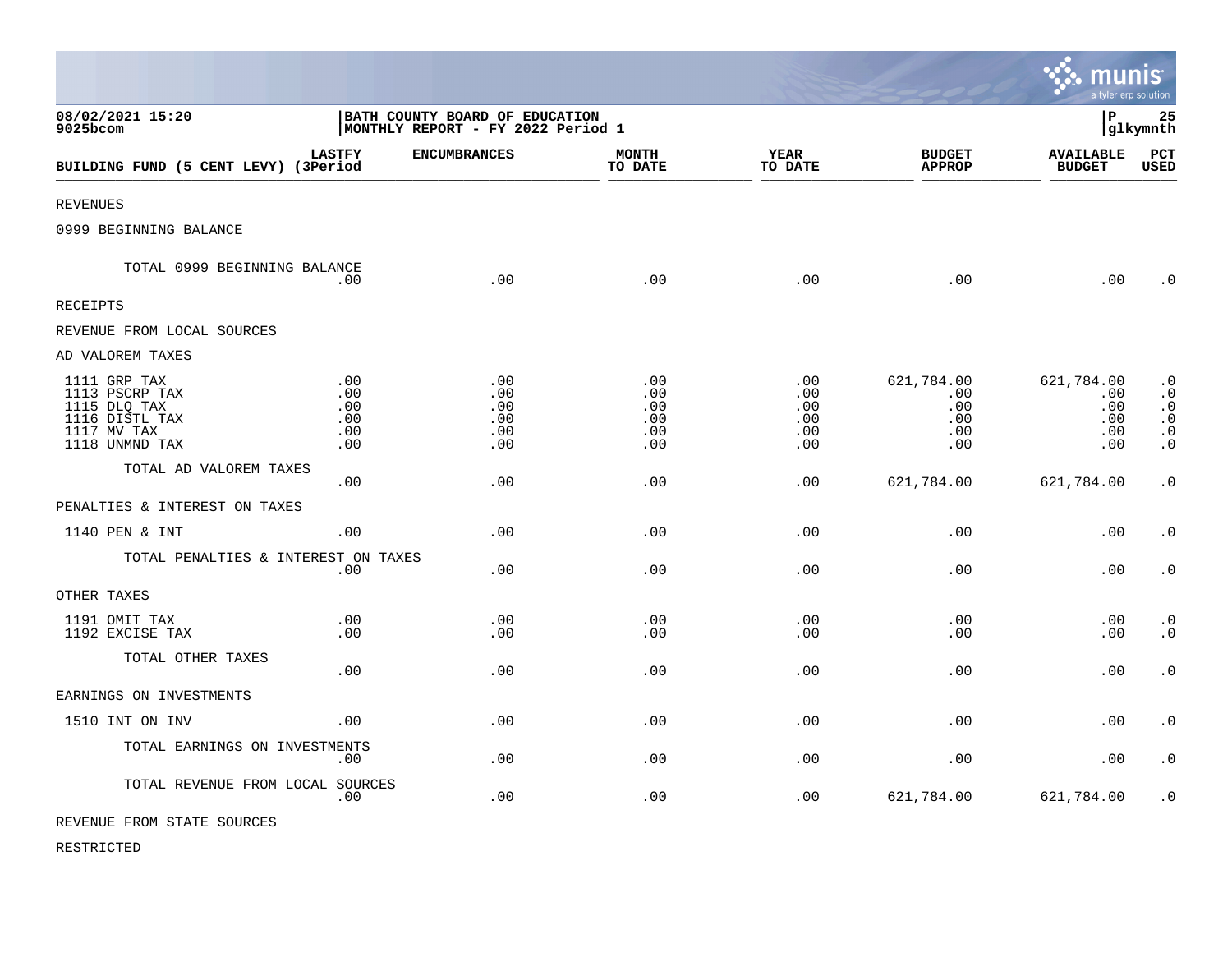

| 08/02/2021 15:20<br>9025bcom                                                                                  |                                        | BATH COUNTY BOARD OF EDUCATION<br> MONTHLY REPORT - FY 2022 Period 1 |                                        |                                        |                                        | lР<br>glkymnth                         |                                                                            |
|---------------------------------------------------------------------------------------------------------------|----------------------------------------|----------------------------------------------------------------------|----------------------------------------|----------------------------------------|----------------------------------------|----------------------------------------|----------------------------------------------------------------------------|
| BUILDING FUND (5 CENT LEVY) (3Period                                                                          | <b>LASTFY</b>                          | <b>ENCUMBRANCES</b>                                                  | <b>MONTH</b><br>TO DATE                | <b>YEAR</b><br>TO DATE                 | <b>BUDGET</b><br><b>APPROP</b>         | <b>AVAILABLE</b><br><b>BUDGET</b>      | PCT<br>USED                                                                |
| 3200 RES STATE                                                                                                | 506,216.00                             | .00                                                                  | 497,138.00                             | 497,138.00                             | 955,648.00                             | 458,510.00                             | 52.0                                                                       |
| TOTAL RESTRICTED                                                                                              | 506,216.00                             | .00                                                                  | 497,138.00                             | 497,138.00                             | 955,648.00                             | 458,510.00                             | 52.0                                                                       |
| TOTAL REVENUE FROM STATE SOURCES                                                                              | 506,216.00                             | .00                                                                  | 497,138.00                             | 497,138.00                             | 955,648.00                             | 458,510.00 52.0                        |                                                                            |
| OTHER RECEIPTS                                                                                                |                                        |                                                                      |                                        |                                        |                                        |                                        |                                                                            |
| INTERFUND TRANSFERS                                                                                           |                                        |                                                                      |                                        |                                        |                                        |                                        |                                                                            |
| 5210 FND XFER                                                                                                 | .00                                    | .00                                                                  | .00                                    | .00                                    | .00                                    | .00                                    | $\cdot$ 0                                                                  |
| TOTAL INTERFUND TRANSFERS                                                                                     | .00                                    | .00                                                                  | .00                                    | .00                                    | .00                                    | .00                                    | $\cdot$ 0                                                                  |
| SALE OR COMP FOR LOSS OF ASSETS                                                                               |                                        |                                                                      |                                        |                                        |                                        |                                        |                                                                            |
| 5311 SALE LAND<br>5312 LOSS LAND<br>5331 SALE BLDG<br>5332 LOSS BLDG<br>5341<br>SALE EOUIP<br>5342 LOSS EQUIP | .00<br>.00<br>.00<br>.00<br>.00<br>.00 | .00<br>.00<br>.00<br>.00<br>.00<br>.00                               | .00<br>.00<br>.00<br>.00<br>.00<br>.00 | .00<br>.00<br>.00<br>.00<br>.00<br>.00 | .00<br>.00<br>.00<br>.00<br>.00<br>.00 | .00<br>.00<br>.00<br>.00<br>.00<br>.00 | $\cdot$ 0<br>$\cdot$ 0<br>$\cdot$ 0<br>$\cdot$ 0<br>$\cdot$ 0<br>$\cdot$ 0 |
| TOTAL SALE OR COMP FOR LOSS OF ASSETS                                                                         | .00                                    | .00                                                                  | .00                                    | .00                                    | .00                                    | .00                                    | $\cdot$ 0                                                                  |
| TOTAL OTHER RECEIPTS                                                                                          | .00                                    | .00                                                                  | .00                                    | .00                                    | .00                                    | .00                                    | $\cdot$ 0                                                                  |
| TOTAL RECEIPTS                                                                                                | 506,216.00                             | .00                                                                  | 497,138.00                             | 497,138.00                             | 1,577,432.00                           | 1,080,294.00                           | 31.5                                                                       |
| TOTAL REVENUE                                                                                                 | 506,216.00                             | .00                                                                  | 497,138.00                             | 497,138.00                             | 1,577,432.00                           | 1,080,294.00 31.5                      |                                                                            |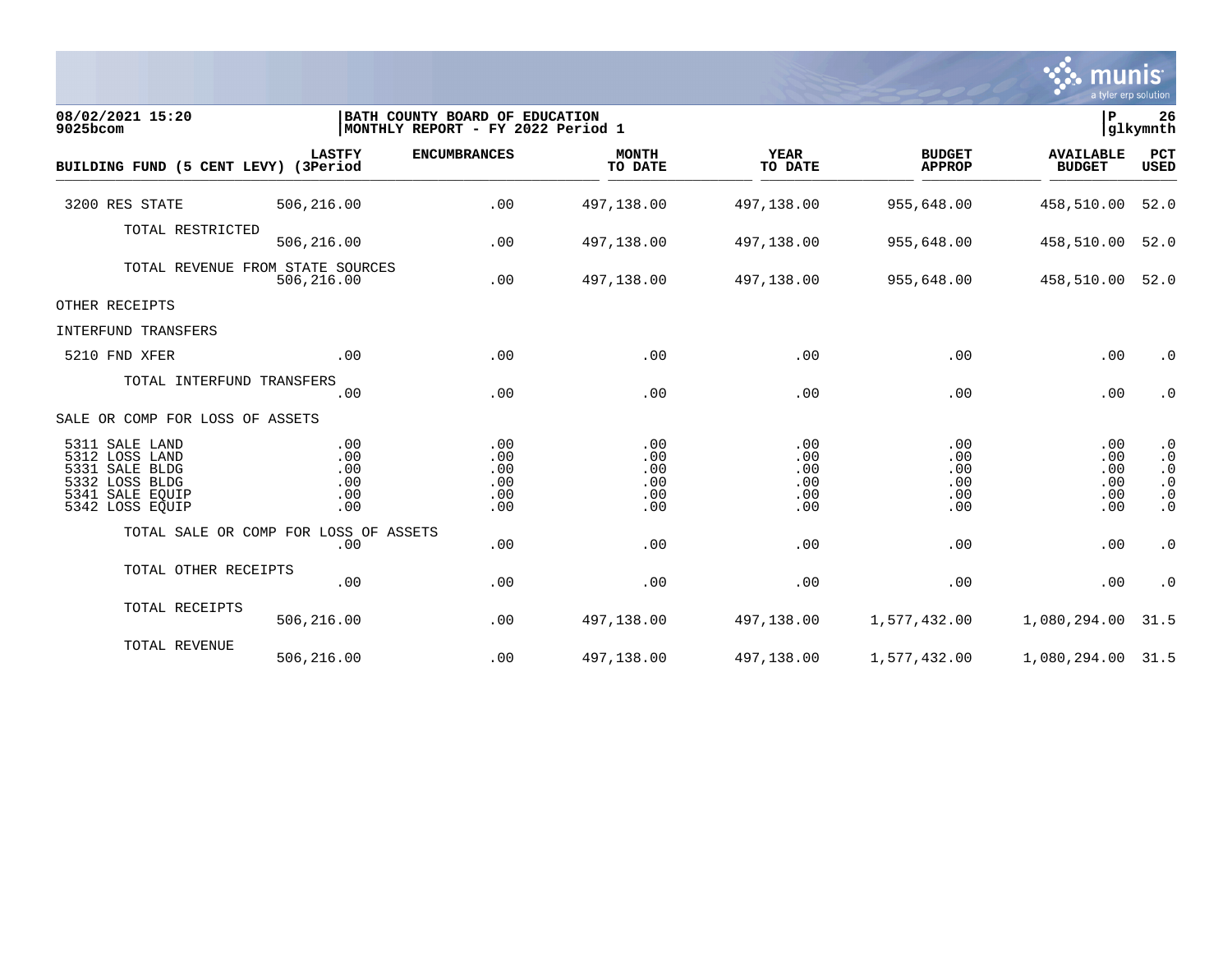

| 08/02/2021 15:20<br>9025bcom         |                                                              | BATH COUNTY BOARD OF EDUCATION<br>MONTHLY REPORT - FY 2022 Period 1 |                         |                        |                                | P                                 | 27<br>glkymnth                      |
|--------------------------------------|--------------------------------------------------------------|---------------------------------------------------------------------|-------------------------|------------------------|--------------------------------|-----------------------------------|-------------------------------------|
| BUILDING FUND (5 CENT LEVY) (3Period | <b>LASTFY</b>                                                | <b>ENCUMBRANCES</b>                                                 | <b>MONTH</b><br>TO DATE | <b>YEAR</b><br>TO DATE | <b>BUDGET</b><br><b>APPROP</b> | <b>AVAILABLE</b><br><b>BUDGET</b> | PCT<br><b>USED</b>                  |
| <b>EXPENDITURES</b>                  |                                                              |                                                                     |                         |                        |                                |                                   |                                     |
| 4700<br>BUILDING IMPROVEMENTS        |                                                              |                                                                     |                         |                        |                                |                                   |                                     |
| 0400<br>0840                         | .00<br>.00                                                   | .00<br>.00                                                          | .00<br>.00              | .00<br>.00             | .00<br>233, 153.98             | .00<br>233, 153.98                | $\cdot$ 0<br>$\cdot$ 0              |
| TOTAL 4700                           | BUILDING IMPROVEMENTS<br>.00                                 | .00                                                                 | .00                     | .00                    | 233, 153.98                    | 233, 153.98                       | $\cdot$ 0                           |
| DEBT SERVICE<br>5100                 |                                                              |                                                                     |                         |                        |                                |                                   |                                     |
| 0300<br>0800                         | .00<br>.00                                                   | .00<br>.00                                                          | .00<br>.00              | .00<br>.00             | .00<br>.00                     | .00<br>.00                        | $\cdot$ 0<br>$\boldsymbol{\cdot}$ 0 |
| TOTAL 5100                           | DEBT SERVICE<br>.00                                          | .00                                                                 | .00                     | .00                    | .00                            | .00                               | $\cdot$ 0                           |
| FUND TRANSFERS<br>5200               |                                                              |                                                                     |                         |                        |                                |                                   |                                     |
| 0900                                 | 586,533.26                                                   | .00                                                                 | 577,863.88              | 577,863.88             | 1,344,278.02                   | 766,414.14                        | 43.0                                |
| TOTAL 5200                           | FUND<br>TRANSFERS<br>586, 533. 26                            | .00                                                                 | 577,863.88              | 577,863.88             | 1,344,278.02                   | 766,414.14                        | 43.0                                |
| TOTAL EXPENDITURES                   | 586, 533.26                                                  | .00                                                                 | 577,863.88              | 577,863.88             | 1,577,432.00                   | 999,568.12                        | 36.6                                |
|                                      | TOTAL FOR BUILDING FUND (5 CENT LEVY) (320)<br>$-80, 317.26$ | .00                                                                 | $-80, 725.88$           | $-80, 725.88$          | .00                            | 80,725.88                         | $\cdot$ 0                           |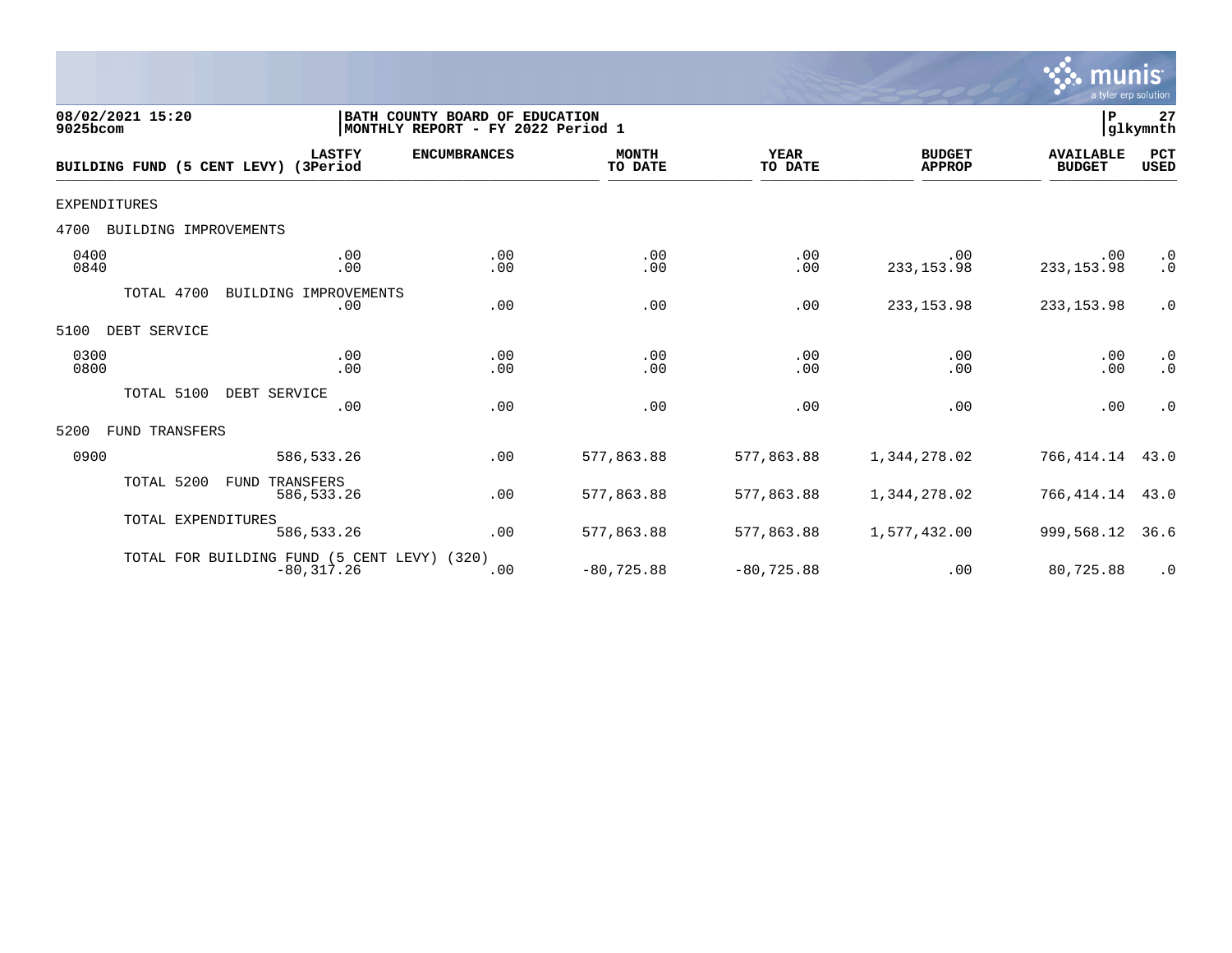|                                  |                         |                                                                     |                         |                        |                                | munis<br>a tyler erp solution     |                        |
|----------------------------------|-------------------------|---------------------------------------------------------------------|-------------------------|------------------------|--------------------------------|-----------------------------------|------------------------|
| 08/02/2021 15:20<br>9025bcom     |                         | BATH COUNTY BOARD OF EDUCATION<br>MONTHLY REPORT - FY 2022 Period 1 |                         |                        |                                | l P                               | 28<br>glkymnth         |
| CONSTRUCTION FUND (360)          | <b>LASTFY</b><br>Period | <b>ENCUMBRANCES</b>                                                 | <b>MONTH</b><br>TO DATE | <b>YEAR</b><br>TO DATE | <b>BUDGET</b><br><b>APPROP</b> | <b>AVAILABLE</b><br><b>BUDGET</b> | PCT<br><b>USED</b>     |
| <b>REVENUES</b>                  |                         |                                                                     |                         |                        |                                |                                   |                        |
| <b>RECEIPTS</b>                  |                         |                                                                     |                         |                        |                                |                                   |                        |
| REVENUE FROM LOCAL SOURCES       |                         |                                                                     |                         |                        |                                |                                   |                        |
| EARNINGS ON INVESTMENTS          |                         |                                                                     |                         |                        |                                |                                   |                        |
| 1510 INT ON INV                  | .00                     | .00                                                                 | .00                     | .00                    | .00                            | .00                               | $\cdot$ 0              |
| TOTAL EARNINGS ON INVESTMENTS    | .00                     | .00                                                                 | .00                     | .00                    | .00                            | .00                               | $\cdot$ 0              |
| TOTAL REVENUE FROM LOCAL SOURCES | .00                     | .00                                                                 | .00                     | .00                    | .00                            | .00                               | $\cdot$ 0              |
| OTHER RECEIPTS                   |                         |                                                                     |                         |                        |                                |                                   |                        |
| <b>BOND ISSUANCE</b>             |                         |                                                                     |                         |                        |                                |                                   |                        |
| 5110 BOND PRIN                   | .00                     | .00                                                                 | .00                     | .00                    | .00                            | .00                               | $\cdot$ 0              |
| TOTAL BOND ISSUANCE              | .00                     | .00                                                                 | .00                     | .00                    | .00                            | .00                               | $\cdot$ 0              |
| INTERFUND TRANSFERS              |                         |                                                                     |                         |                        |                                |                                   |                        |
| 5210 FND XFER                    | .00                     | .00                                                                 | .00                     | .00                    | .00                            | .00                               | $\cdot$ 0              |
| TOTAL INTERFUND TRANSFERS        | .00                     | .00                                                                 | .00                     | .00                    | .00                            | .00                               | $\cdot$ 0              |
| TOTAL OTHER RECEIPTS             | .00                     | .00                                                                 | .00                     | .00                    | .00                            | .00                               | $\cdot$ 0              |
| TOTAL RECEIPTS                   | .00                     | .00                                                                 | .00                     | .00                    | .00                            | .00                               | $\boldsymbol{\cdot}$ 0 |
| TOTAL REVENUE                    | .00                     | .00                                                                 | .00                     | .00                    | .00                            | .00                               | $\cdot$ 0              |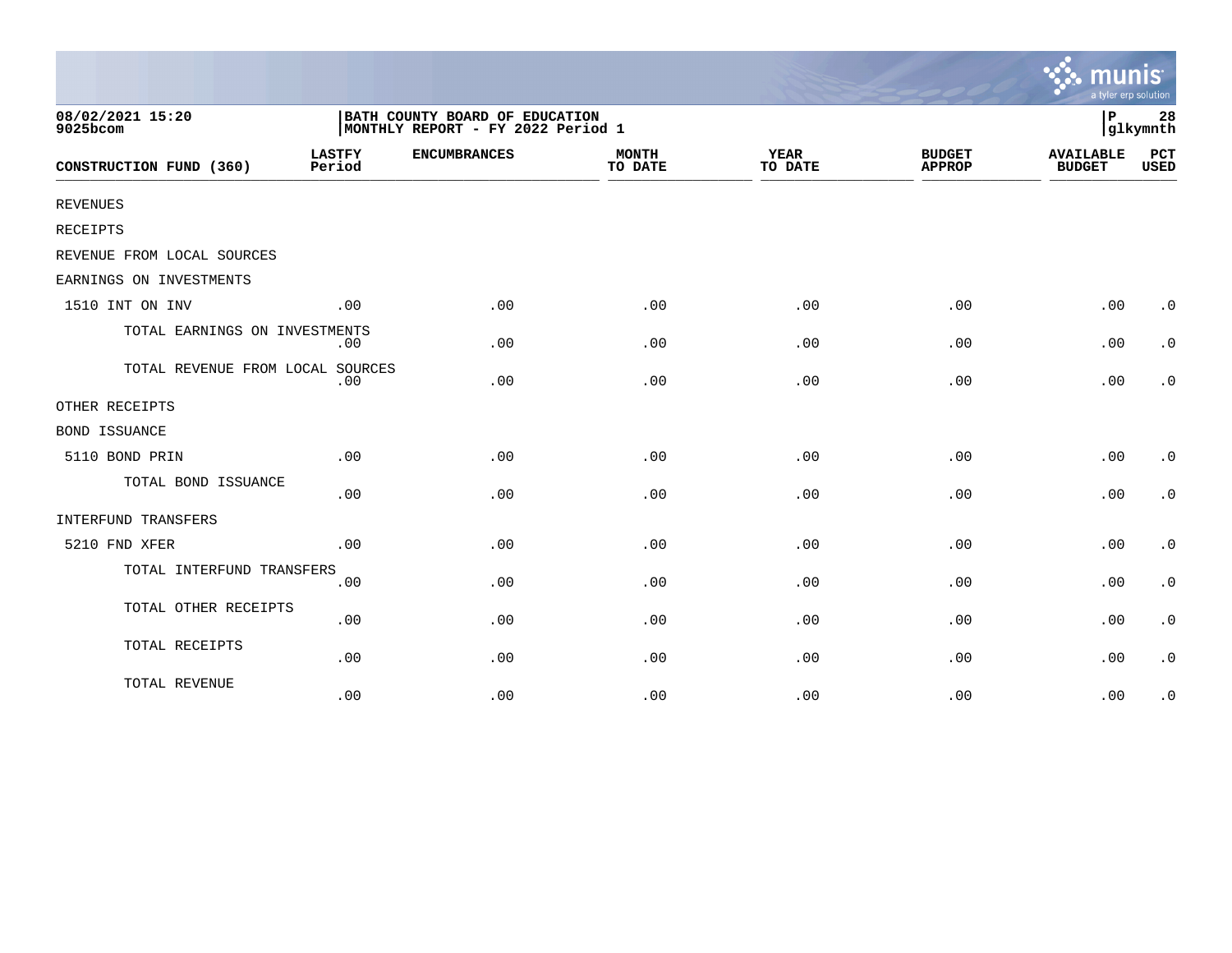|                                                              |                                                      |                                                                     |                                                      |                                                           |                                                           | mu<br>a tyler erp solution                                   |                                                                                                      |
|--------------------------------------------------------------|------------------------------------------------------|---------------------------------------------------------------------|------------------------------------------------------|-----------------------------------------------------------|-----------------------------------------------------------|--------------------------------------------------------------|------------------------------------------------------------------------------------------------------|
| 08/02/2021 15:20<br>9025bcom                                 |                                                      | BATH COUNTY BOARD OF EDUCATION<br>MONTHLY REPORT - FY 2022 Period 1 |                                                      |                                                           |                                                           | l P                                                          | 29<br> glkymnth                                                                                      |
| CONSTRUCTION FUND (360)                                      | <b>LASTFY</b><br>Period                              | <b>ENCUMBRANCES</b>                                                 | <b>MONTH</b><br>TO DATE                              | <b>YEAR</b><br>TO DATE                                    | <b>BUDGET</b><br><b>APPROP</b>                            | <b>AVAILABLE</b><br><b>BUDGET</b>                            | PCT<br><b>USED</b>                                                                                   |
| EXPENDITURES                                                 |                                                      |                                                                     |                                                      |                                                           |                                                           |                                                              |                                                                                                      |
| 0000 RESTRICT TO REV & BAL SHT ONLY                          |                                                      |                                                                     |                                                      |                                                           |                                                           |                                                              |                                                                                                      |
| 0900                                                         | .00                                                  | .00                                                                 | .00                                                  | .00                                                       | .00                                                       | .00                                                          | . 0                                                                                                  |
| TOTAL 0000 RESTRICT TO REV & BAL SHT ONLY                    | .00                                                  | .00                                                                 | .00                                                  | .00                                                       | .00                                                       | .00                                                          | $\cdot$ 0                                                                                            |
| 4300 ARCHITECTURAL/ENGIN                                     |                                                      |                                                                     |                                                      |                                                           |                                                           |                                                              |                                                                                                      |
| 0300                                                         | .00                                                  | .00                                                                 | .00                                                  | .00                                                       | .00                                                       | .00                                                          | . 0                                                                                                  |
| TOTAL 4300 ARCHITECTURAL/ENGIN                               | .00                                                  | .00                                                                 | .00                                                  | .00                                                       | .00                                                       | .00                                                          | . 0                                                                                                  |
| 4500 BUILDING ACQUISTIONS & CONSTRUCTION                     |                                                      |                                                                     |                                                      |                                                           |                                                           |                                                              |                                                                                                      |
| 0300<br>0400<br>0600<br>0700<br>0800<br>0840                 | .00<br>.00<br>.00<br>.00<br>.00<br>.00               | .00<br>.00<br>.00<br>.00<br>.00<br>.00                              | .00<br>.00<br>.00<br>.00<br>.00<br>.00               | .00<br>.00<br>.00<br>.00<br>.00<br>.00                    | .00<br>.00<br>.00<br>.00<br>.00<br>.00                    | .00<br>.00<br>.00<br>.00<br>.00<br>.00                       | $\cdot$ 0<br>$\cdot$ 0<br>$\cdot$ 0<br>$\cdot$ 0<br>$\boldsymbol{\cdot}$ 0<br>$\cdot$ 0              |
| TOTAL 4500 BUILDING ACQUISTIONS & CONSTRUCTION               | .00                                                  | $.00 \,$                                                            | .00                                                  | .00                                                       | .00                                                       | .00                                                          | $\cdot$ 0                                                                                            |
| 4700 BUILDING IMPROVEMENTS                                   |                                                      |                                                                     |                                                      |                                                           |                                                           |                                                              |                                                                                                      |
| 0300<br>0400<br>0500<br>0600<br>0700<br>0800<br>0840<br>0900 | .00<br>.00<br>.00<br>.00<br>.00<br>.00<br>.00<br>.00 | .00<br>.00<br>.00<br>.00<br>2,525.00<br>.00<br>.00<br>.00           | .00<br>.00<br>.00<br>.00<br>.00<br>.00<br>.00<br>.00 | .00<br>.00<br>.00<br>.00<br>.00<br>.00<br>$.00 \,$<br>.00 | .00<br>.00<br>.00<br>.00<br>.00<br>.00<br>$.00 \,$<br>.00 | .00<br>.00<br>.00<br>.00<br>$-2,525.00$<br>.00<br>.00<br>.00 | $\cdot$ 0<br>$\cdot$ 0<br>$\cdot$ 0<br>$\cdot$ 0<br>$\cdot$ 0<br>$\cdot$ 0<br>$\cdot$ 0<br>$\cdot$ 0 |
| TOTAL 4700 BUILDING IMPROVEMENTS                             |                                                      |                                                                     |                                                      |                                                           |                                                           |                                                              |                                                                                                      |
|                                                              | .00                                                  | 2,525.00                                                            | .00                                                  | .00                                                       | .00                                                       | $-2,525.00$                                                  | $\cdot$ 0                                                                                            |
| 5200 FUND TRANSFERS                                          |                                                      |                                                                     |                                                      |                                                           |                                                           |                                                              |                                                                                                      |
| 0900                                                         | .00                                                  | $.00$                                                               | .00                                                  | $.00$                                                     | .00                                                       | .00                                                          | $\cdot$ 0                                                                                            |
| TOTAL 5200 FUND TRANSFERS                                    | .00                                                  | $.00$                                                               | .00                                                  | .00                                                       | .00                                                       | .00                                                          | $\cdot$ 0                                                                                            |
| TOTAL EXPENDITURES                                           | .00                                                  | 2,525.00                                                            | .00                                                  | .00                                                       | .00                                                       | $-2,525.00$                                                  | $\cdot$ 0                                                                                            |
| TOTAL FOR CONSTRUCTION FUND (360)                            |                                                      |                                                                     |                                                      |                                                           |                                                           |                                                              |                                                                                                      |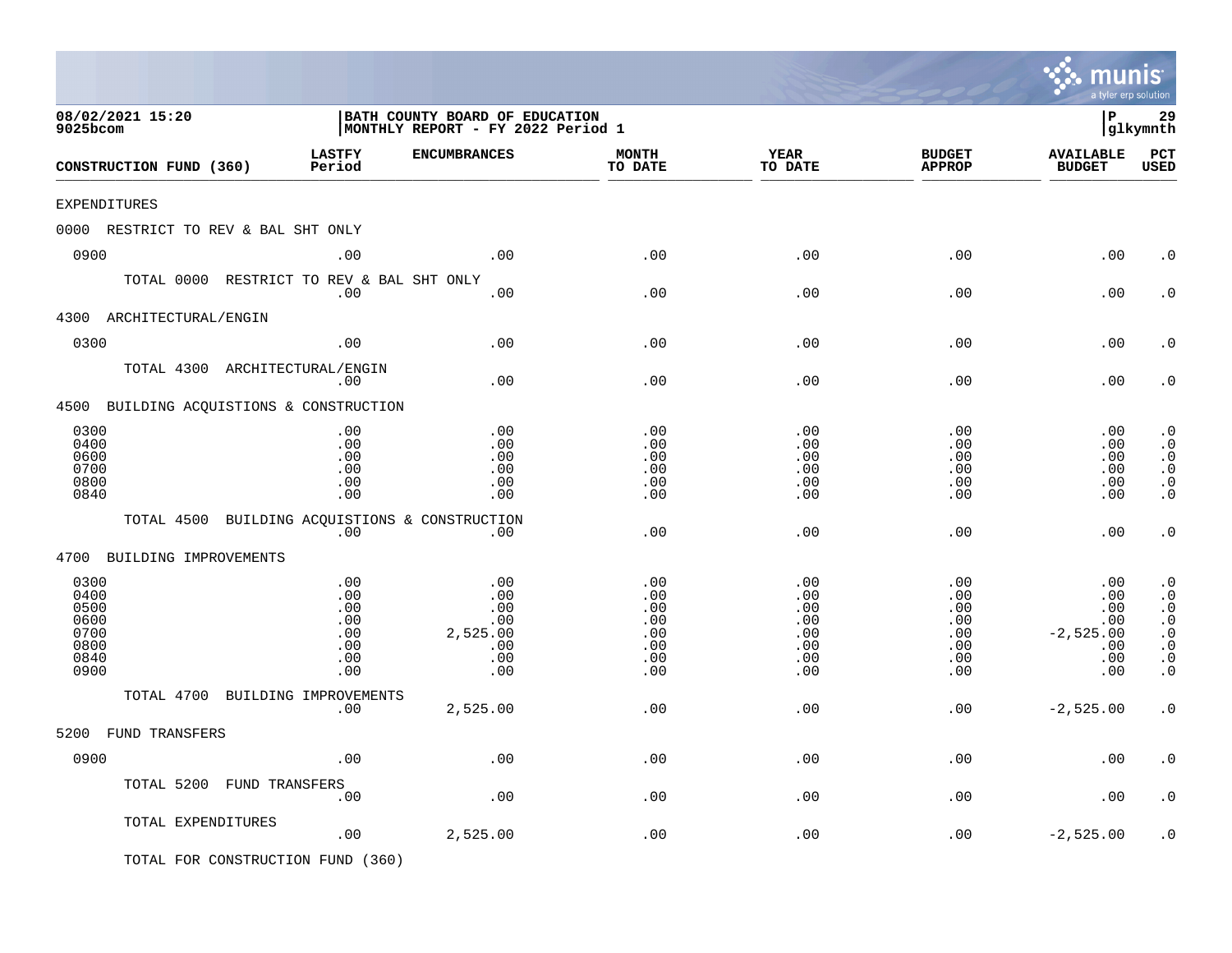|                              |                         |                                                                     |                         |                 |                                | munis<br>a tyler erp solution     |                 |
|------------------------------|-------------------------|---------------------------------------------------------------------|-------------------------|-----------------|--------------------------------|-----------------------------------|-----------------|
| 08/02/2021 15:20<br>9025bcom |                         | BATH COUNTY BOARD OF EDUCATION<br>MONTHLY REPORT - FY 2022 Period 1 |                         |                 |                                |                                   | 30<br> glkymnth |
| (360)<br>CONSTRUCTION FUND   | <b>LASTFY</b><br>Period | <b>ENCUMBRANCES</b>                                                 | <b>MONTH</b><br>TO DATE | YEAR<br>TO DATE | <b>BUDGET</b><br><b>APPROP</b> | <b>AVAILABLE</b><br><b>BUDGET</b> | PCT<br>USED     |
|                              | .00                     | $-2,525.00$                                                         | .00                     | .00             | .00                            | 2,525.00                          | $\cdot$ 0       |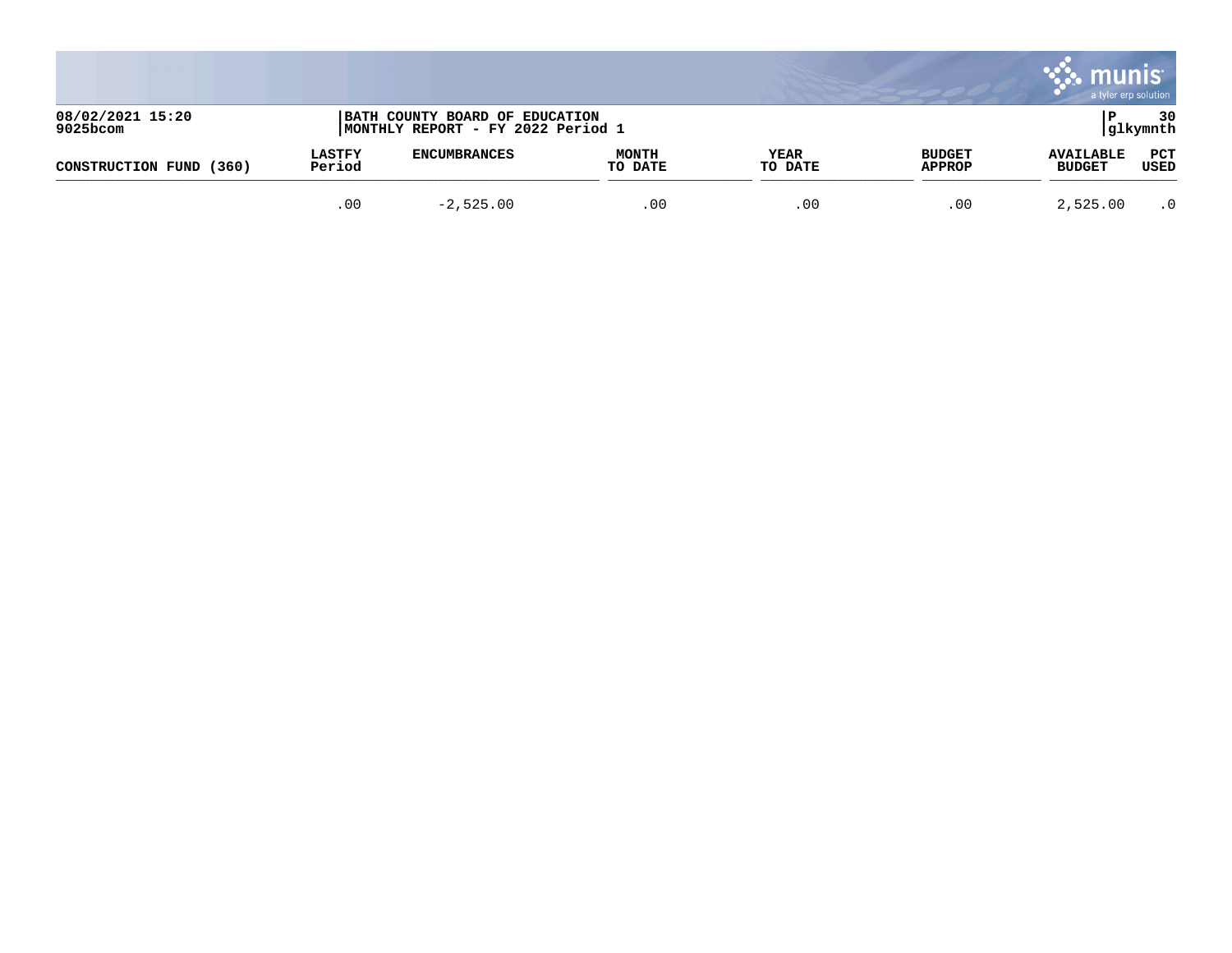|                                  |                         |                                                                      |                         |                        |                                | a tyler erp solution              |                    |
|----------------------------------|-------------------------|----------------------------------------------------------------------|-------------------------|------------------------|--------------------------------|-----------------------------------|--------------------|
| 08/02/2021 15:20<br>9025bcom     |                         | BATH COUNTY BOARD OF EDUCATION<br> MONTHLY REPORT - FY 2022 Period 1 |                         |                        |                                | ΙP                                | 31<br> glkymnth    |
| DEBT SERVICE FUND (400)          | <b>LASTFY</b><br>Period | <b>ENCUMBRANCES</b>                                                  | <b>MONTH</b><br>TO DATE | <b>YEAR</b><br>TO DATE | <b>BUDGET</b><br><b>APPROP</b> | <b>AVAILABLE</b><br><b>BUDGET</b> | PCT<br><b>USED</b> |
| <b>REVENUES</b>                  |                         |                                                                      |                         |                        |                                |                                   |                    |
| RECEIPTS                         |                         |                                                                      |                         |                        |                                |                                   |                    |
| REVENUE FROM LOCAL SOURCES       |                         |                                                                      |                         |                        |                                |                                   |                    |
| EARNINGS ON INVESTMENTS          |                         |                                                                      |                         |                        |                                |                                   |                    |
| 1510 INT ON INV                  | .00                     | .00                                                                  | .00                     | .00                    | .00                            | .00                               | $\cdot$ 0          |
| TOTAL EARNINGS ON INVESTMENTS    | .00                     | .00                                                                  | .00                     | .00                    | .00                            | .00                               | $\cdot$ 0          |
| TOTAL REVENUE FROM LOCAL SOURCES | $.00 \,$                | .00                                                                  | .00                     | .00                    | .00                            | .00                               | $\cdot$ 0          |
| REVENUE FROM STATE SOURCES       |                         |                                                                      |                         |                        |                                |                                   |                    |
| REVENUE ON BEHALF PAYMENTS       |                         |                                                                      |                         |                        |                                |                                   |                    |
| 3900 ON-BEHALF                   | .00                     | .00                                                                  | .00                     | .00                    | .00                            | .00                               | $\cdot$ 0          |
| TOTAL REVENUE ON BEHALF          | PAYMENTS<br>.00         | .00                                                                  | .00                     | .00                    | .00                            | .00                               | $\cdot$ 0          |
| TOTAL REVENUE FROM STATE SOURCES | $.00 \,$                | .00                                                                  | .00                     | .00                    | .00                            | .00                               | $\cdot$ 0          |
| OTHER RECEIPTS                   |                         |                                                                      |                         |                        |                                |                                   |                    |
| BOND ISSUANCE                    |                         |                                                                      |                         |                        |                                |                                   |                    |
| 5110 BOND PRIN                   | .00                     | .00                                                                  | .00                     | .00                    | .00                            | .00                               | $\cdot$ 0          |
| TOTAL BOND ISSUANCE              | .00                     | .00                                                                  | .00                     | .00                    | .00                            | .00                               | $\cdot$ 0          |
| <b>INTERFUND TRANSFERS</b>       |                         |                                                                      |                         |                        |                                |                                   |                    |
| 5210 FND XFER                    | 586, 533. 26            | .00                                                                  | 577,863.88              | 577,863.88             | 1,344,278.02                   | 766,414.14                        | 43.0               |
| TOTAL INTERFUND TRANSFERS        | 586,533.26              | .00                                                                  | 577,863.88              | 577,863.88             | 1,344,278.02                   | 766,414.14                        | 43.0               |
| TOTAL OTHER RECEIPTS             | 586, 533.26             | .00                                                                  | 577,863.88              | 577,863.88             | 1,344,278.02                   | 766,414.14                        | 43.0               |
| TOTAL RECEIPTS                   | 586, 533.26             | .00                                                                  | 577,863.88              | 577,863.88             | 1,344,278.02                   | 766,414.14                        | 43.0               |
| TOTAL REVENUE                    | 586, 533.26             | .00                                                                  | 577,863.88              | 577,863.88             | 1,344,278.02                   | 766, 414.14 43.0                  |                    |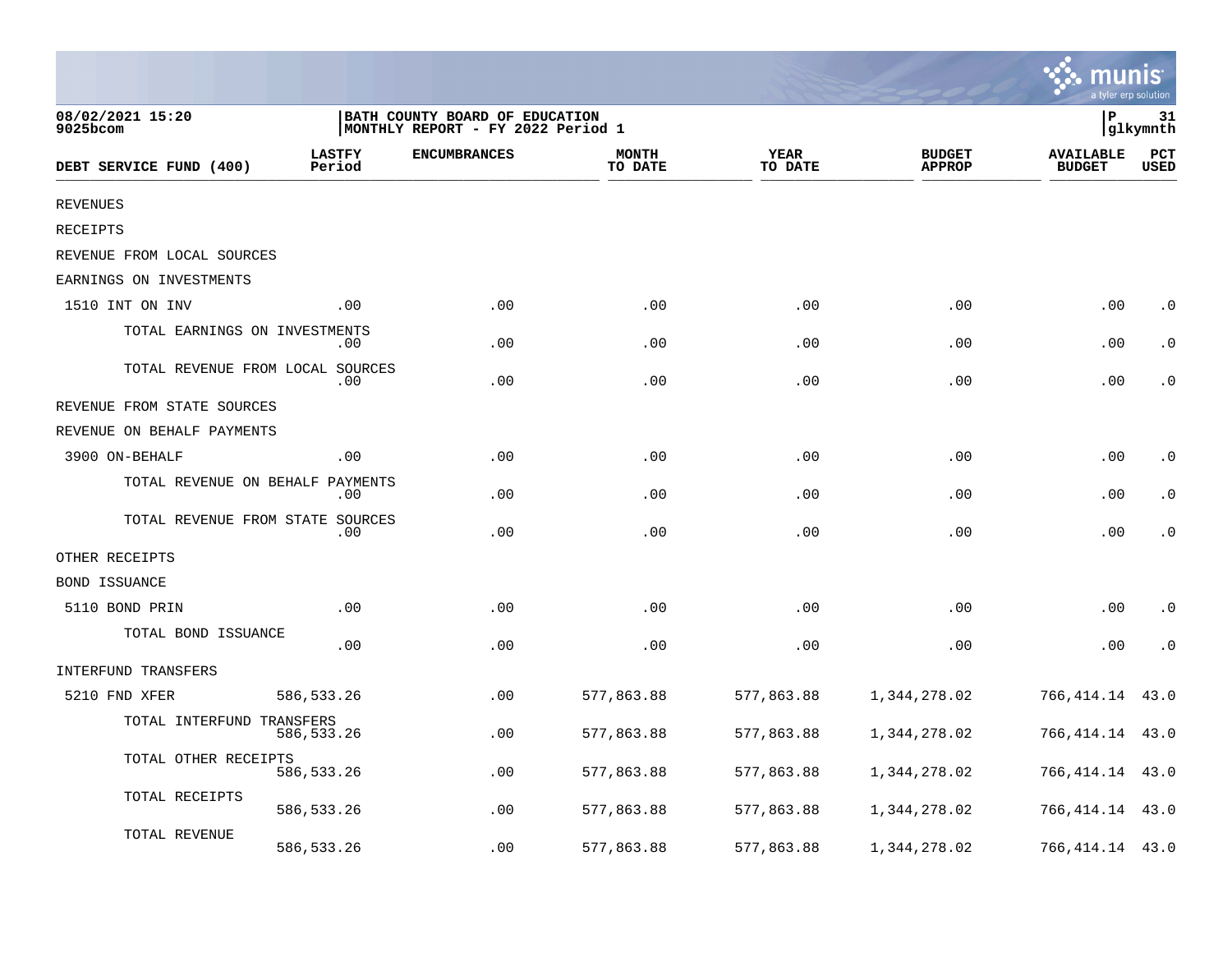

| 08/02/2021 15:20<br>9025bcom |                                          | BATH COUNTY BOARD OF<br><b>EDUCATION</b><br>MONTHLY REPORT - FY 2022 Period 1 |                         |                        |                                |                                   |                   |  |
|------------------------------|------------------------------------------|-------------------------------------------------------------------------------|-------------------------|------------------------|--------------------------------|-----------------------------------|-------------------|--|
| DEBT SERVICE FUND (400)      | <b>LASTFY</b><br>Period                  | <b>ENCUMBRANCES</b>                                                           | <b>MONTH</b><br>TO DATE | <b>YEAR</b><br>TO DATE | <b>BUDGET</b><br><b>APPROP</b> | <b>AVAILABLE</b><br><b>BUDGET</b> | PCT<br>USED       |  |
| <b>EXPENDITURES</b>          |                                          |                                                                               |                         |                        |                                |                                   |                   |  |
| 5100<br>DEBT SERVICE         |                                          |                                                                               |                         |                        |                                |                                   |                   |  |
| 0800<br>0900                 | 586,533.26<br>.00                        | .00<br>.00                                                                    | 577,863.88<br>.00       | 577,863.88<br>.00      | 1,344,278.02<br>.00            | 766,414.14<br>.00                 | 43.0<br>$\cdot$ 0 |  |
| TOTAL 5100                   | DEBT<br>SERVICE<br>586, 533. 26          | .00                                                                           | 577,863.88              | 577,863.88             | 1,344,278.02                   | 766,414.14                        | 43.0              |  |
| 5200<br>TRANSFERS<br>FUND    |                                          |                                                                               |                         |                        |                                |                                   |                   |  |
| 0900                         | .00                                      | .00                                                                           | .00                     | .00                    | .00                            | .00                               | .0                |  |
| TOTAL 5200                   | FUND TRANSFERS<br>.00                    | .00                                                                           | .00                     | .00                    | .00                            | .00                               | $\cdot$ 0         |  |
| TOTAL EXPENDITURES           | 586,533.26                               | .00                                                                           | 577,863.88              | 577,863.88             | 1,344,278.02                   | 766,414.14                        | 43.0              |  |
|                              | TOTAL FOR DEBT SERVICE FUND (400)<br>.00 | .00                                                                           | .00                     | .00                    | .00                            | .00                               | $\cdot$ 0         |  |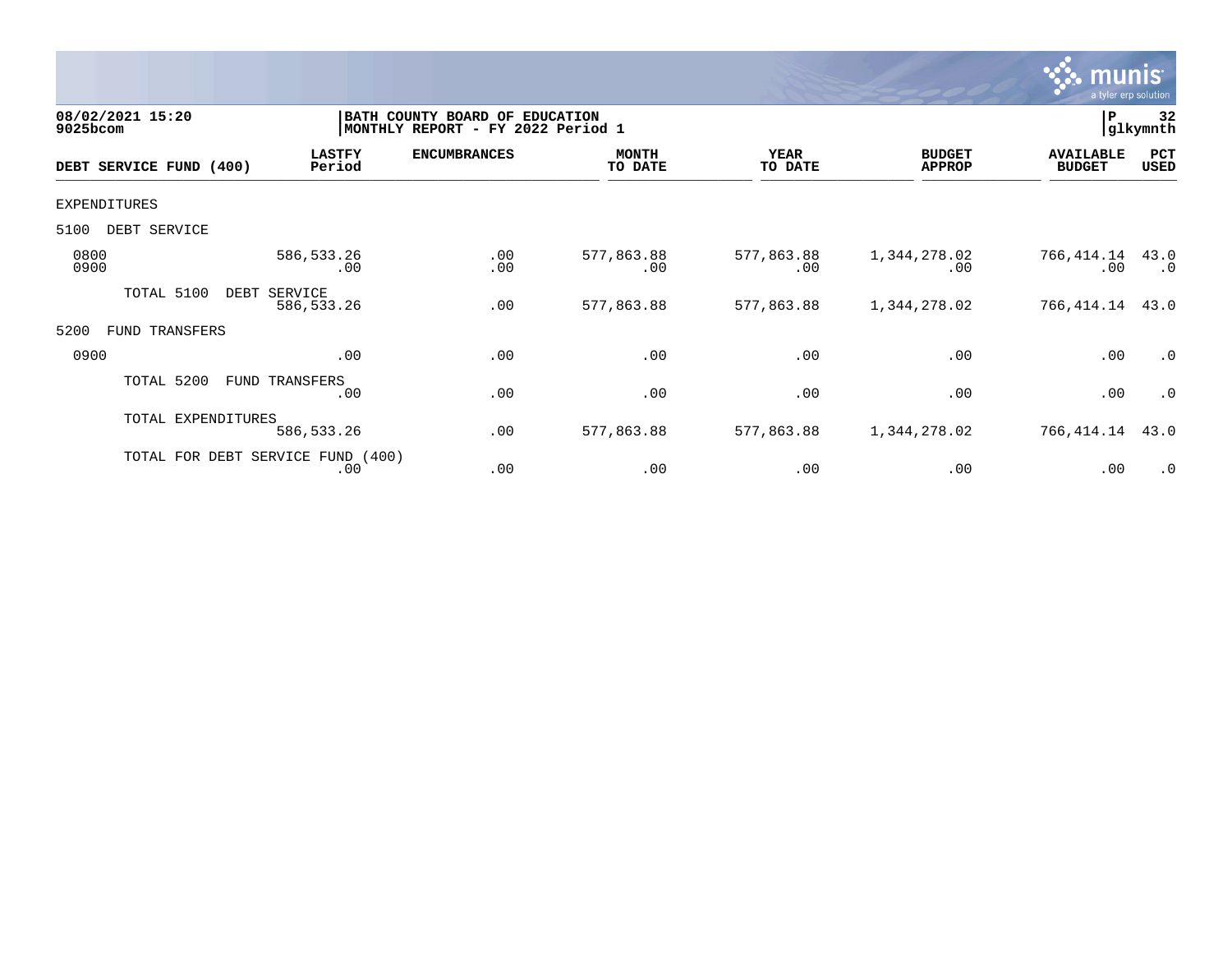|                                                                                                                                                                                                                                               |                                                                                         |                                                                                              |                                                                                           |                                                                                           |                                                                                                        | munis<br>a tyler erp solution                                                                          |                                                                                                                                                                       |
|-----------------------------------------------------------------------------------------------------------------------------------------------------------------------------------------------------------------------------------------------|-----------------------------------------------------------------------------------------|----------------------------------------------------------------------------------------------|-------------------------------------------------------------------------------------------|-------------------------------------------------------------------------------------------|--------------------------------------------------------------------------------------------------------|--------------------------------------------------------------------------------------------------------|-----------------------------------------------------------------------------------------------------------------------------------------------------------------------|
| 08/02/2021 15:20<br>9025bcom                                                                                                                                                                                                                  | BATH COUNTY BOARD OF EDUCATION<br> MONTHLY REPORT - FY 2022 Period 1                    |                                                                                              |                                                                                           |                                                                                           |                                                                                                        | l P                                                                                                    | 33<br> glkymnth                                                                                                                                                       |
| FOOD SERVICE FUND (51)                                                                                                                                                                                                                        | <b>LASTFY</b><br>Period                                                                 | <b>ENCUMBRANCES</b>                                                                          | <b>MONTH</b><br>TO DATE                                                                   | <b>YEAR</b><br>TO DATE                                                                    | <b>BUDGET</b><br><b>APPROP</b>                                                                         | <b>AVAILABLE</b><br><b>BUDGET</b>                                                                      | PCT<br>USED                                                                                                                                                           |
| <b>REVENUES</b>                                                                                                                                                                                                                               |                                                                                         |                                                                                              |                                                                                           |                                                                                           |                                                                                                        |                                                                                                        |                                                                                                                                                                       |
| 0999 BEGINNING BALANCE                                                                                                                                                                                                                        |                                                                                         |                                                                                              |                                                                                           |                                                                                           |                                                                                                        |                                                                                                        |                                                                                                                                                                       |
| TOTAL 0999 BEGINNING BALANCE<br>2,096,569.51                                                                                                                                                                                                  |                                                                                         | .00                                                                                          | .00                                                                                       | .00                                                                                       | 2,000,000.00                                                                                           | 2,000,000.00                                                                                           | $\cdot$ 0                                                                                                                                                             |
| <b>RECEIPTS</b>                                                                                                                                                                                                                               |                                                                                         |                                                                                              |                                                                                           |                                                                                           |                                                                                                        |                                                                                                        |                                                                                                                                                                       |
| REVENUE FROM LOCAL SOURCES                                                                                                                                                                                                                    |                                                                                         |                                                                                              |                                                                                           |                                                                                           |                                                                                                        |                                                                                                        |                                                                                                                                                                       |
| EARNINGS ON INVESTMENTS                                                                                                                                                                                                                       |                                                                                         |                                                                                              |                                                                                           |                                                                                           |                                                                                                        |                                                                                                        |                                                                                                                                                                       |
| 1510 INT ON INV                                                                                                                                                                                                                               | 888.97                                                                                  | .00                                                                                          | 766.74                                                                                    | 766.74                                                                                    | 3,000.00                                                                                               | 2,233.26                                                                                               | 25.6                                                                                                                                                                  |
| TOTAL EARNINGS ON INVESTMENTS                                                                                                                                                                                                                 | 888.97                                                                                  | $.00 \,$                                                                                     | 766.74                                                                                    | 766.74                                                                                    | 3,000.00                                                                                               | 2,233.26                                                                                               | 25.6                                                                                                                                                                  |
| FOOD SERVICE                                                                                                                                                                                                                                  |                                                                                         |                                                                                              |                                                                                           |                                                                                           |                                                                                                        |                                                                                                        |                                                                                                                                                                       |
| 1611 REIMB LNCH<br>1612 REIMB BRKF<br>1613 REIMB MILK<br>1621 NO-RMB LNH<br>1622 NO-RMB BKF<br>1623 NO-RMB MLK<br>1624 NO-RMB ALA<br>1627 NO-RM VEND<br>1628 NO-RM VEND<br>1629 NO-RM OTHR<br>1630 SPEC FUNC<br>1631 CATERING<br>1637 VENDING | .00<br>.00<br>.00<br>.00<br>.00<br>.00<br>.00<br>.00<br>.00<br>.00<br>.00<br>.00<br>.00 | .00<br>.00<br>.00<br>.00<br>.00<br>.00<br>.00<br>.00<br>.00<br>.00<br>.00<br>.00<br>$.00 \,$ | 67.00<br>.00<br>.00<br>.00<br>.00<br>.00<br>.00<br>.00<br>.00<br>.00<br>.00<br>.00<br>.00 | 67.00<br>.00<br>.00<br>.00<br>.00<br>.00<br>.00<br>.00<br>.00<br>.00<br>.00<br>.00<br>.00 | 67,000.00<br>600.00<br>.00<br>.00<br>.00<br>.00<br>.00<br>.00<br>.00<br>.00<br>400.00<br>500.00<br>.00 | 66,933.00<br>600.00<br>.00<br>.00<br>.00<br>.00<br>.00<br>.00<br>.00<br>.00<br>400.00<br>500.00<br>.00 | $\cdot$ 1<br>$\cdot$ 0<br>$\cdot$ 0<br>$\cdot$ 0<br>$\cdot$ 0<br>$\cdot$ 0<br>$\cdot$ 0<br>$\cdot$ 0<br>$\cdot$ 0<br>$\cdot$ 0<br>$\cdot$ 0<br>$\cdot$ 0<br>$\cdot$ 0 |
| TOTAL FOOD SERVICE                                                                                                                                                                                                                            | .00                                                                                     | .00                                                                                          | 67.00                                                                                     | 67.00                                                                                     | 68,500.00                                                                                              | 68,433.00                                                                                              | $\cdot$ 1                                                                                                                                                             |
| OTHER REVENUE FROM LOCAL SOURCES                                                                                                                                                                                                              |                                                                                         |                                                                                              |                                                                                           |                                                                                           |                                                                                                        |                                                                                                        |                                                                                                                                                                       |
| 1920 CONTRIBUTE<br>1980 PRYR REFND<br>1990 MISC REV<br>1993 OTH REBATE<br>1994 RET INSUFF                                                                                                                                                     | .00<br>.00<br>.00<br>.00<br>.00                                                         | .00<br>.00<br>.00<br>.00<br>.00                                                              | .00<br>.00<br>.00<br>.00<br>.00                                                           | .00<br>.00<br>.00<br>.00<br>.00                                                           | .00<br>.00<br>2,000.00<br>.00<br>.00                                                                   | .00<br>.00<br>2,000.00<br>.00<br>.00                                                                   | $\cdot$ 0<br>$\boldsymbol{\cdot}$ 0<br>$\cdot$ 0<br>$\cdot$ 0<br>$\cdot$ 0                                                                                            |
| TOTAL OTHER REVENUE FROM LOCAL SOURCES                                                                                                                                                                                                        | .00                                                                                     | .00                                                                                          | .00                                                                                       | .00                                                                                       | 2,000.00                                                                                               | 2,000.00                                                                                               | $\cdot$ 0                                                                                                                                                             |
| TOTAL REVENUE FROM LOCAL SOURCES                                                                                                                                                                                                              | 888.97                                                                                  | .00                                                                                          | 833.74                                                                                    | 833.74                                                                                    | 73,500.00                                                                                              | 72,666.26                                                                                              | 1.1                                                                                                                                                                   |

 $\mathcal{L}^{\text{max}}$ 

REVENUE FROM STATE SOURCES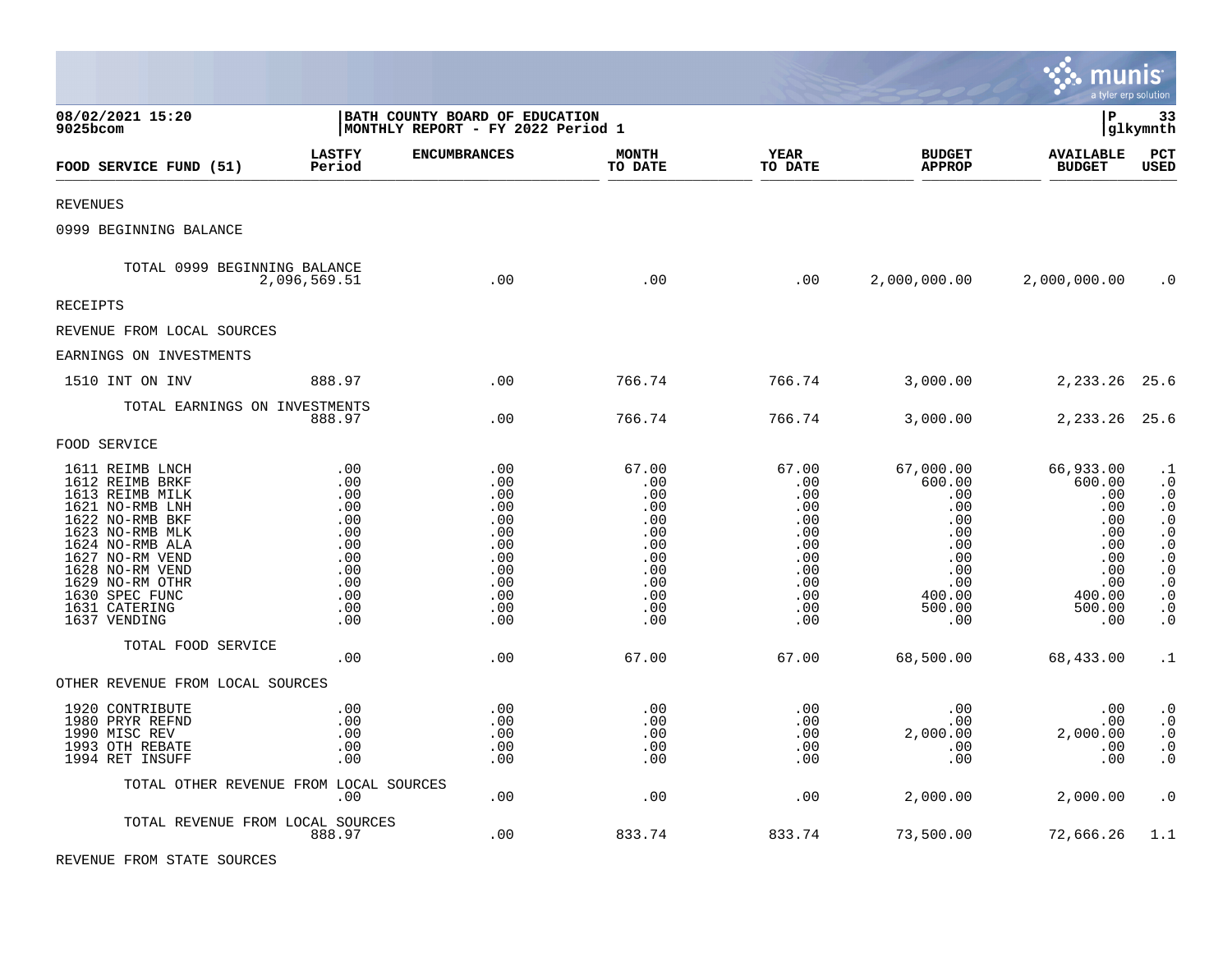

| 08/02/2021 15:20<br>$9025$ bcom                |                         | BATH COUNTY BOARD OF EDUCATION<br>MONTHLY REPORT - FY 2022 Period 1 |                         |                        |                                | lР                                | 34<br> glkymnth                 |
|------------------------------------------------|-------------------------|---------------------------------------------------------------------|-------------------------|------------------------|--------------------------------|-----------------------------------|---------------------------------|
| FOOD SERVICE FUND (51)                         | <b>LASTFY</b><br>Period | <b>ENCUMBRANCES</b>                                                 | <b>MONTH</b><br>TO DATE | <b>YEAR</b><br>TO DATE | <b>BUDGET</b><br><b>APPROP</b> | <b>AVAILABLE</b><br><b>BUDGET</b> | PCT<br><b>USED</b>              |
|                                                |                         |                                                                     |                         |                        |                                |                                   |                                 |
| RESTRICTED                                     |                         |                                                                     |                         |                        |                                |                                   |                                 |
| 3200 RES STATE                                 | .00                     | .00                                                                 | .00                     | .00                    | 33,000.00                      | 33,000.00                         | . $\boldsymbol{0}$              |
| TOTAL RESTRICTED                               | .00                     | .00                                                                 | .00                     | .00                    | 33,000.00                      | 33,000.00                         | $\cdot$ 0                       |
| REVENUE ON BEHALF PAYMENTS                     |                         |                                                                     |                         |                        |                                |                                   |                                 |
| 3900 ON-BEHALF                                 | .00                     | .00                                                                 | .00                     | .00                    | .00                            | .00                               | $\cdot$ 0                       |
| TOTAL REVENUE ON BEHALF                        | PAYMENTS<br>.00         | .00                                                                 | .00                     | .00                    | .00                            | .00                               | . 0                             |
| TOTAL REVENUE FROM STATE SOURCES               | .00                     | .00                                                                 | .00                     | .00                    | 33,000.00                      | 33,000.00                         | $\cdot$ 0                       |
| REVENUE FROM FEDERAL SOURCES                   |                         |                                                                     |                         |                        |                                |                                   |                                 |
| RESTRICTED THROUGH THE STATE                   |                         |                                                                     |                         |                        |                                |                                   |                                 |
| 4500 RES FED/ST                                | .00                     | .00                                                                 | 9,508.41                | 9,508.41               | 919,000.00                     | 909,491.59                        | 1.0                             |
| TOTAL RESTRICTED THROUGH THE STATE             | .00                     | .00                                                                 | 9,508.41                | 9,508.41               | 919,000.00                     | 909,491.59                        | 1.0                             |
| CHILD NUTRITION PROGRAM DONATED COMMODIT       |                         |                                                                     |                         |                        |                                |                                   |                                 |
| 4950 CHD NT DC                                 | .00                     | .00                                                                 | .00                     | .00                    | .00                            | .00                               | $\cdot$ 0                       |
| TOTAL CHILD NUTRITION PROGRAM DONATED COMMODIT | .00                     | .00                                                                 | .00                     | .00                    | .00                            | .00                               | $\cdot$ 0                       |
| TOTAL REVENUE FROM FEDERAL SOURCES             | .00                     | .00                                                                 | 9,508.41                | 9,508.41               | 919,000.00                     | 909,491.59                        | 1.0                             |
| OTHER RECEIPTS                                 |                         |                                                                     |                         |                        |                                |                                   |                                 |
| INTERFUND TRANSFERS                            |                         |                                                                     |                         |                        |                                |                                   |                                 |
| 5210 FND XFER                                  | .00                     | .00                                                                 | .00                     | .00                    | .00                            | .00                               | $\cdot$ 0                       |
| TOTAL INTERFUND TRANSFERS                      | .00                     | .00                                                                 | .00                     | .00                    | .00                            | .00                               | $\cdot$ 0                       |
| SALE OR COMP FOR LOSS OF ASSETS                |                         |                                                                     |                         |                        |                                |                                   |                                 |
| 5341 SALE EQUIP<br>5342 LOSS EQUIP             | .00<br>.00              | .00<br>.00                                                          | .00<br>.00              | .00<br>.00             | .00<br>.00                     | .00<br>.00                        | . $\boldsymbol{0}$<br>$\cdot$ 0 |
| TOTAL SALE OR COMP FOR LOSS OF ASSETS          | $.00 \,$                | .00                                                                 | .00                     | .00                    | .00                            | .00                               | $\cdot$ 0                       |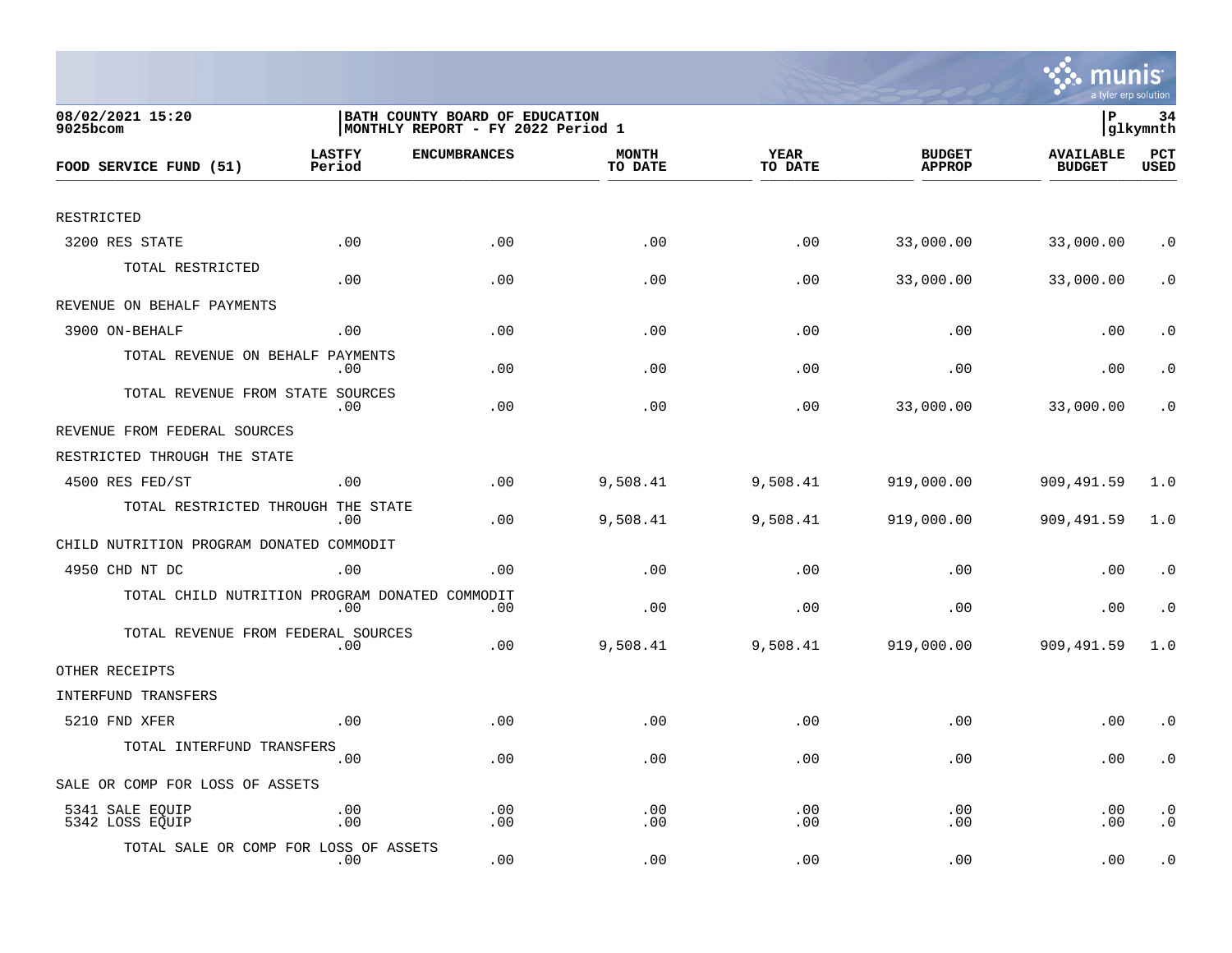|                              |                         |                                                                     |                         |                 |                                | munis'<br>a tyler erp solution    |                |
|------------------------------|-------------------------|---------------------------------------------------------------------|-------------------------|-----------------|--------------------------------|-----------------------------------|----------------|
| 08/02/2021 15:20<br>9025bcom |                         | BATH COUNTY BOARD OF EDUCATION<br>MONTHLY REPORT - FY 2022 Period 1 |                         |                 |                                | P                                 | 35<br>glkymnth |
| FOOD SERVICE FUND (51)       | <b>LASTFY</b><br>Period | <b>ENCUMBRANCES</b>                                                 | <b>MONTH</b><br>TO DATE | YEAR<br>TO DATE | <b>BUDGET</b><br><b>APPROP</b> | <b>AVAILABLE</b><br><b>BUDGET</b> | PCT<br>USED    |
| TOTAL OTHER RECEIPTS         | .00                     | .00                                                                 | .00                     | .00             | .00                            | .00                               | $\cdot$ 0      |
| TOTAL RECEIPTS               | 888.97                  | .00                                                                 | 10,342.15               | 10,342.15       | 1,025,500.00                   | 1,015,157.85                      | 1.0            |
| TOTAL REVENUE                | 2,097,458.48            | .00                                                                 | 10,342.15               | 10,342.15       | 3,025,500.00                   | 3,015,157.85                      | $\cdot$ 3      |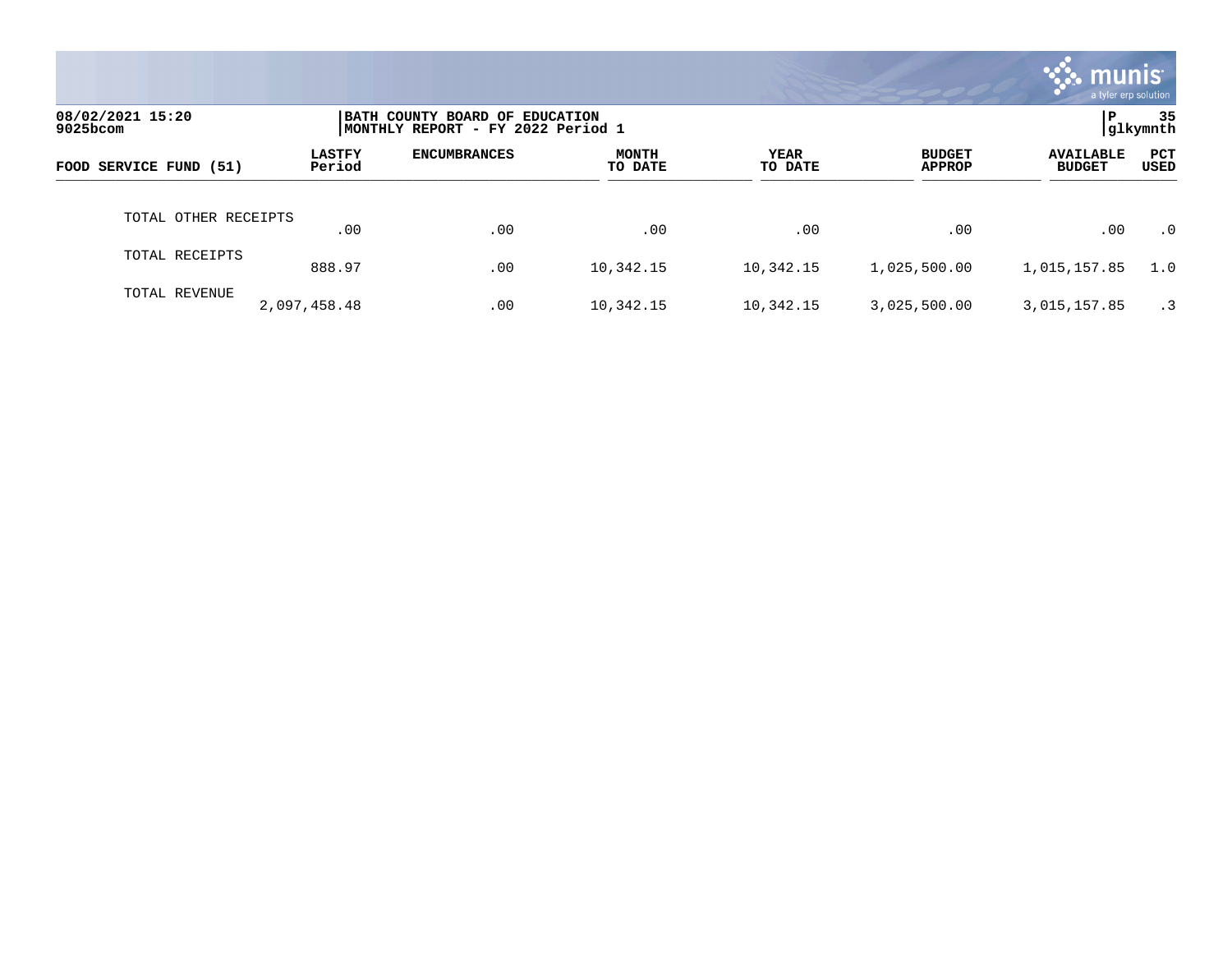|                                                                      |                             |                                                                                    |                                                                         |                                                                                    |                                                                                         |                                                                                                                   | <b>munis</b><br>a tyler erp solution                                                                                |                                                                                |
|----------------------------------------------------------------------|-----------------------------|------------------------------------------------------------------------------------|-------------------------------------------------------------------------|------------------------------------------------------------------------------------|-----------------------------------------------------------------------------------------|-------------------------------------------------------------------------------------------------------------------|---------------------------------------------------------------------------------------------------------------------|--------------------------------------------------------------------------------|
| 08/02/2021 15:20<br>9025bcom                                         |                             |                                                                                    | BATH COUNTY BOARD OF EDUCATION<br>MONTHLY REPORT - FY 2022 Period 1     |                                                                                    |                                                                                         |                                                                                                                   | ΙP                                                                                                                  | 36<br> glkymnth                                                                |
|                                                                      | FOOD SERVICE FUND (51)      | <b>LASTFY</b><br>Period                                                            | <b>ENCUMBRANCES</b>                                                     | <b>MONTH</b><br>TO DATE                                                            | <b>YEAR</b><br>TO DATE                                                                  | <b>BUDGET</b><br><b>APPROP</b>                                                                                    | <b>AVAILABLE</b><br><b>BUDGET</b>                                                                                   | PCT<br><b>USED</b>                                                             |
| <b>EXPENDITURES</b>                                                  |                             |                                                                                    |                                                                         |                                                                                    |                                                                                         |                                                                                                                   |                                                                                                                     |                                                                                |
|                                                                      |                             | 0000 RESTRICT TO REV & BAL SHT ONLY                                                |                                                                         |                                                                                    |                                                                                         |                                                                                                                   |                                                                                                                     |                                                                                |
| 0300                                                                 |                             | .00                                                                                | .00                                                                     | .00                                                                                | .00                                                                                     | .00                                                                                                               | .00                                                                                                                 | $\cdot$ 0                                                                      |
|                                                                      | TOTAL 0000                  | RESTRICT TO REV & BAL SHT ONLY<br>.00                                              | .00                                                                     | .00                                                                                | .00                                                                                     | .00                                                                                                               | .00                                                                                                                 | $\cdot$ 0                                                                      |
| 2700                                                                 | STUDENT TRANSPORTATION      |                                                                                    |                                                                         |                                                                                    |                                                                                         |                                                                                                                   |                                                                                                                     |                                                                                |
| 0100<br>0200                                                         |                             | .00<br>.00                                                                         | .00<br>.00                                                              | .00<br>.00                                                                         | .00<br>.00                                                                              | 151.00<br>47.00                                                                                                   | 151.00<br>47.00                                                                                                     | $\cdot$ 0<br>$\cdot$ 0                                                         |
|                                                                      | TOTAL 2700                  | STUDENT TRANSPORTATION<br>.00                                                      | .00                                                                     | .00                                                                                | .00                                                                                     | 198.00                                                                                                            | 198.00                                                                                                              | $\cdot$ 0                                                                      |
|                                                                      | 3100 FOOD SERVICE OPERATION |                                                                                    |                                                                         |                                                                                    |                                                                                         |                                                                                                                   |                                                                                                                     |                                                                                |
| 0100<br>0200<br>0280<br>0300<br>0400<br>0500<br>0600<br>0700<br>0800 |                             | 9,977.44<br>3,138.88<br>.00<br>.00<br>127.95<br>59.00<br>$-5,317.37$<br>.00<br>.00 | .00<br>.00<br>.00<br>.00<br>1,131.95<br>.00<br>112,542.00<br>.00<br>.00 | 6,970.47<br>2,387.01<br>.00<br>4,735.00<br>204.80<br>93.00<br>.00<br>.00<br>268.00 | 6,970.47<br>2,387.01<br>$\ldots$<br>4,735.00<br>204.80<br>93.00<br>.00<br>.00<br>268.00 | 506,358.00<br>194,000.00<br>$\sim$ 00<br>19,050.00<br>231,799.00<br>5,723.00<br>1,766,263.00<br>262,109.00<br>.00 | 499,387.53<br>191,612.99<br>.00<br>14,315.00<br>230, 462.25<br>5,630.00<br>1,653,721.00<br>262, 109.00<br>$-268.00$ | 1.4<br>1.2<br>$\cdot$ 0<br>24.9<br>. 6<br>1.6<br>6.4<br>$\cdot$ 0<br>$\cdot$ 0 |
|                                                                      | TOTAL 3100                  | FOOD SERVICE OPERATION<br>7,985.90                                                 | 113,673.95                                                              | 14,658.28                                                                          | 14,658.28                                                                               | 2,985,302.00                                                                                                      | 2,856,969.77                                                                                                        | 4.3                                                                            |
| 5200                                                                 | FUND TRANSFERS              |                                                                                    |                                                                         |                                                                                    |                                                                                         |                                                                                                                   |                                                                                                                     |                                                                                |
| 0900                                                                 |                             | .00                                                                                | .00                                                                     | .00                                                                                | .00                                                                                     | 40,000.00                                                                                                         | 40,000.00                                                                                                           | $\cdot$ 0                                                                      |
|                                                                      | TOTAL 5200                  | FUND TRANSFERS<br>.00                                                              | .00                                                                     | .00                                                                                | .00                                                                                     | 40,000.00                                                                                                         | 40,000.00                                                                                                           | $\cdot$ 0                                                                      |
|                                                                      | TOTAL EXPENDITURES          | 7,985.90                                                                           | 113,673.95                                                              | 14,658.28                                                                          | 14,658.28                                                                               | 3,025,500.00                                                                                                      | 2,897,167.77                                                                                                        | 4.2                                                                            |
|                                                                      |                             | TOTAL FOR FOOD SERVICE FUND (51)<br>2,089,472.58                                   | $-113,673.95$                                                           | $-4, 316.13$                                                                       | $-4, 316.13$                                                                            | .00                                                                                                               | 117,990.08                                                                                                          | $\cdot$ 0                                                                      |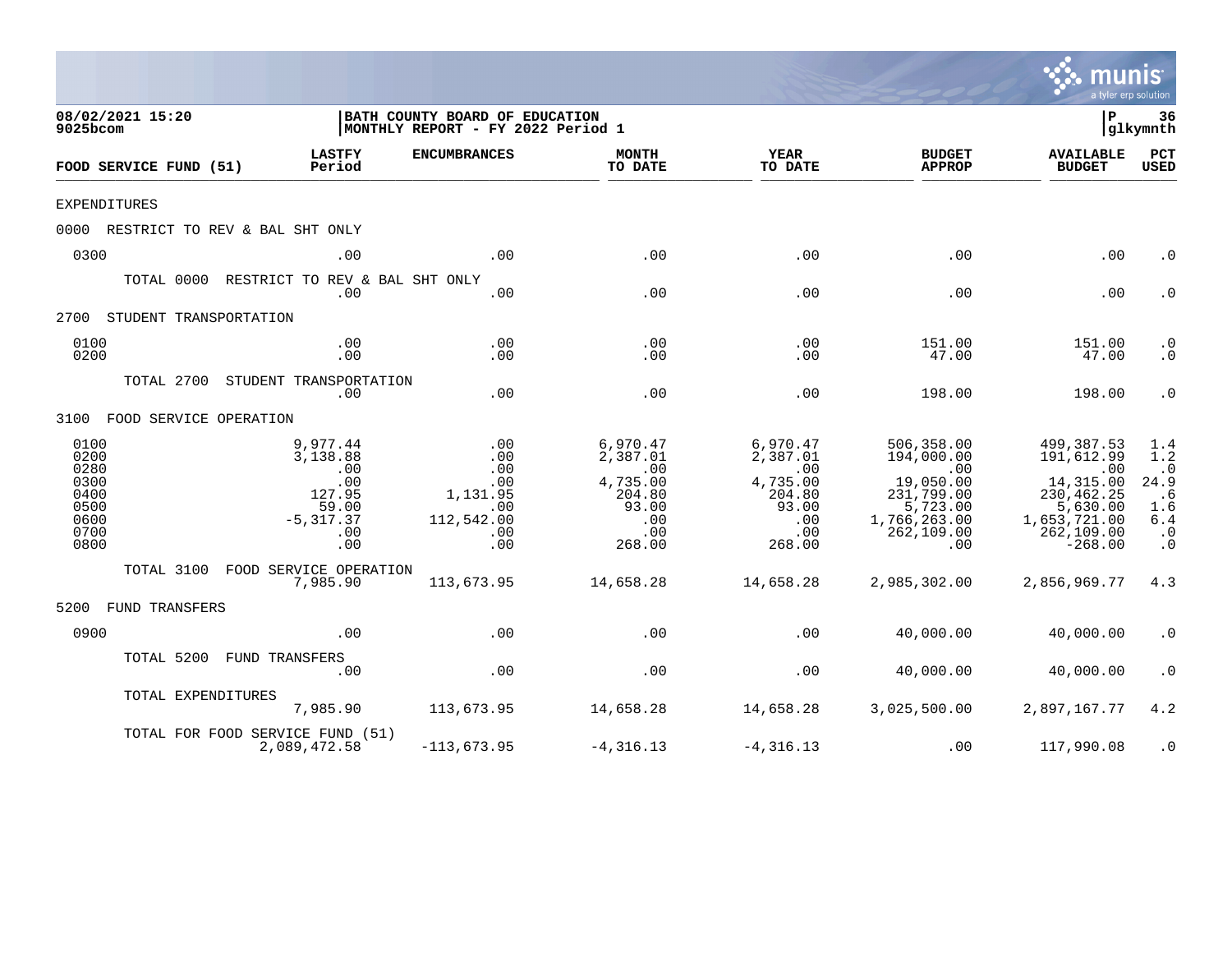|                                  |                                               |                                                                     |                         |                 |                                | munis<br>a tyler erp solution     |                        |
|----------------------------------|-----------------------------------------------|---------------------------------------------------------------------|-------------------------|-----------------|--------------------------------|-----------------------------------|------------------------|
| 08/02/2021 15:20<br>9025bcom     |                                               | BATH COUNTY BOARD OF EDUCATION<br>MONTHLY REPORT - FY 2022 Period 1 |                         |                 |                                | l P                               | 37<br>glkymnth         |
| CHILD CARE (52)                  | <b>LASTFY</b><br>Period                       | <b>ENCUMBRANCES</b>                                                 | <b>MONTH</b><br>TO DATE | YEAR<br>TO DATE | <b>BUDGET</b><br><b>APPROP</b> | <b>AVAILABLE</b><br><b>BUDGET</b> | PCT<br><b>USED</b>     |
| <b>REVENUES</b>                  |                                               |                                                                     |                         |                 |                                |                                   |                        |
| 0999 BEGINNING BALANCE           |                                               |                                                                     |                         |                 |                                |                                   |                        |
| TOTAL 0999 BEGINNING BALANCE     | 20,633.54                                     | .00                                                                 | .00                     | .00             | 6,251.90                       | 6,251.90                          | $\cdot$ 0              |
| <b>RECEIPTS</b>                  |                                               |                                                                     |                         |                 |                                |                                   |                        |
| REVENUE FROM LOCAL SOURCES       |                                               |                                                                     |                         |                 |                                |                                   |                        |
| TUITION                          |                                               |                                                                     |                         |                 |                                |                                   |                        |
| 1310 TUIT IND                    | 1,374.00                                      | .00                                                                 | 2,596.00                | 2,596.00        | 99,051.43                      | 96, 455. 43                       | 2.6                    |
| TOTAL TUITION                    | 1,374.00                                      | .00                                                                 | 2,596.00                | 2,596.00        | 99,051.43                      | 96, 455. 43                       | 2.6                    |
| OTHER REVENUE FROM LOCAL SOURCES |                                               |                                                                     |                         |                 |                                |                                   |                        |
| 1920 CONTRIBUTE<br>1990 MISC REV | .00<br>.00                                    | .00<br>.00                                                          | .00<br>.00              | .00<br>.00      | .00<br>.00                     | .00<br>.00                        | $\cdot$ 0<br>$\cdot$ 0 |
|                                  | TOTAL OTHER REVENUE FROM LOCAL SOURCES<br>.00 | .00                                                                 | .00                     | .00             | .00                            | .00                               | $\cdot$ 0              |
|                                  | TOTAL REVENUE FROM LOCAL SOURCES<br>1,374.00  | .00                                                                 | 2,596.00                | 2,596.00        | 99,051.43                      | 96, 455. 43                       | 2.6                    |
| REVENUE FROM STATE SOURCES       |                                               |                                                                     |                         |                 |                                |                                   |                        |
| EXPENDITURE REIMBURSEMENTS       |                                               |                                                                     |                         |                 |                                |                                   |                        |
| 3131 MISC REIMB                  | .00                                           | .00                                                                 | .00                     | .00             | 40,000.00                      | 40,000.00                         | $\cdot$ 0              |
|                                  | TOTAL EXPENDITURE REIMBURSEMENTS<br>.00       | .00                                                                 | .00                     | .00             | 40,000.00                      | 40,000.00                         | $\cdot$ 0              |
| REVENUE ON BEHALF PAYMENTS       |                                               |                                                                     |                         |                 |                                |                                   |                        |
| 3900 ON-BEHALF                   | .00                                           | .00                                                                 | .00                     | .00             | .00                            | .00                               | $\cdot$ 0              |
|                                  | TOTAL REVENUE ON BEHALF PAYMENTS<br>.00       | .00                                                                 | .00                     | .00             | .00                            | .00                               | $\cdot$ 0              |
|                                  | TOTAL REVENUE FROM STATE SOURCES<br>.00       | .00                                                                 | .00                     | .00             | 40,000.00                      | 40,000.00                         | $\cdot$ 0              |
| REVENUE FROM FEDERAL SOURCES     |                                               |                                                                     |                         |                 |                                |                                   |                        |
| RESTRICTED THROUGH THE STATE     |                                               |                                                                     |                         |                 |                                |                                   |                        |

 $\mathcal{L}$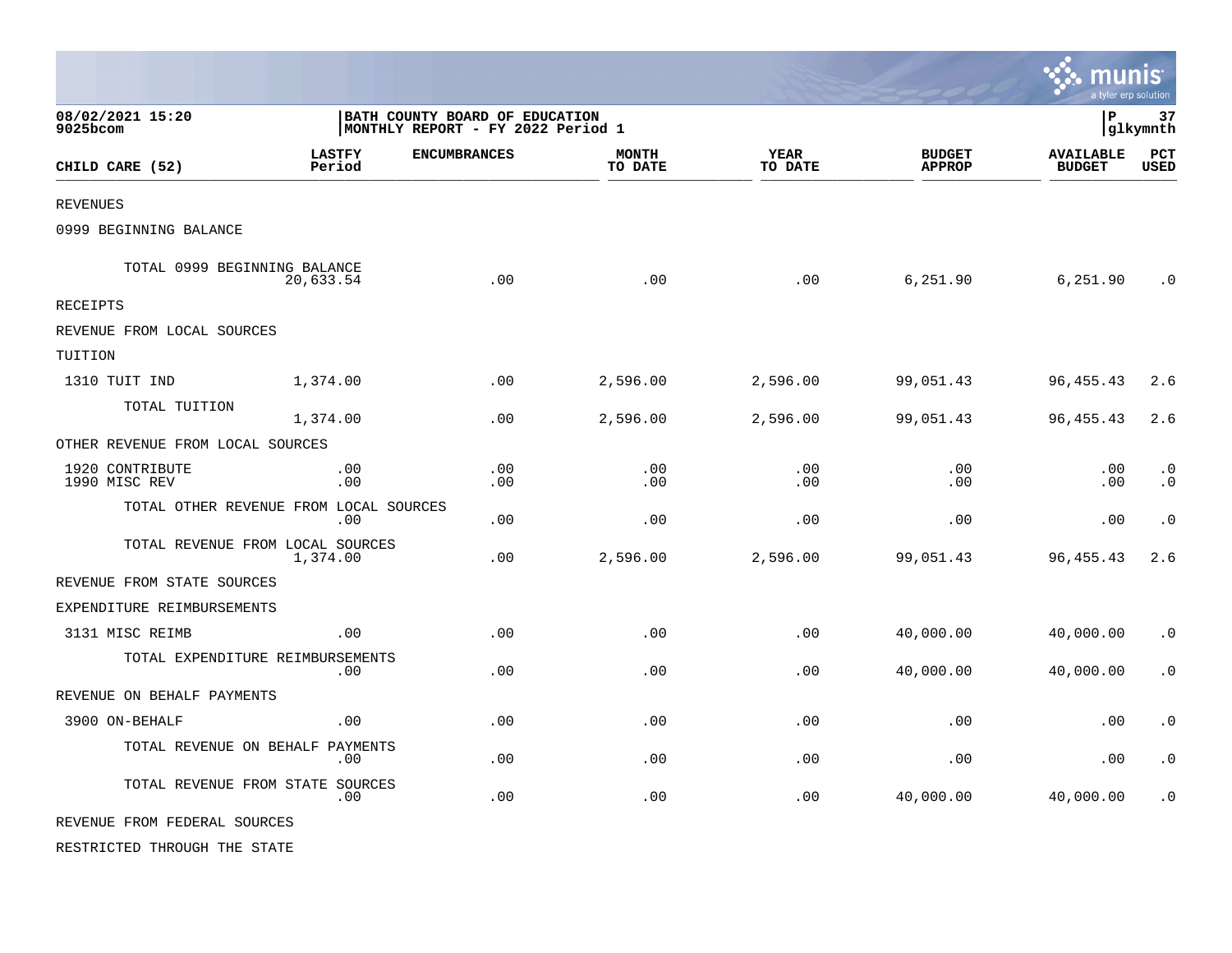

| 08/02/2021 15:20<br>$9025$ bcom |                               | BATH COUNTY BOARD OF EDUCATION<br> MONTHLY REPORT - FY 2022 Period 1 |                         |                        |                                | l P                               | 38<br>glkymnth     |
|---------------------------------|-------------------------------|----------------------------------------------------------------------|-------------------------|------------------------|--------------------------------|-----------------------------------|--------------------|
| CHILD CARE (52)                 | <b>LASTFY</b><br>Period       | <b>ENCUMBRANCES</b>                                                  | <b>MONTH</b><br>TO DATE | <b>YEAR</b><br>TO DATE | <b>BUDGET</b><br><b>APPROP</b> | <b>AVAILABLE</b><br><b>BUDGET</b> | PCT<br><b>USED</b> |
| 4500 RES FED/ST                 | 3,000.00                      | .00                                                                  | 40,040.00               | 40,040.00              | 224,655.00                     | 184,615.00                        | 17.8               |
| TOTAL RESTRICTED                | THROUGH THE STATE<br>3,000.00 | .00                                                                  | 40,040.00               | 40,040.00              | 224,655.00                     | 184,615.00                        | 17.8               |
| TOTAL REVENUE FROM              | FEDERAL SOURCES<br>3,000.00   | .00                                                                  | 40,040.00               | 40,040.00              | 224,655.00                     | 184,615.00                        | 17.8               |
| OTHER RECEIPTS                  |                               |                                                                      |                         |                        |                                |                                   |                    |
| INTERFUND TRANSFERS             |                               |                                                                      |                         |                        |                                |                                   |                    |
| 5210 FND XFER                   | .00                           | .00                                                                  | .00                     | .00                    | .00                            | .00                               | $\cdot$ 0          |
| TOTAL INTERFUND TRANSFERS       | .00                           | .00                                                                  | .00                     | .00                    | .00                            | .00                               | $\cdot$ 0          |
| TOTAL OTHER RECEIPTS            | .00                           | .00                                                                  | .00                     | .00                    | .00                            | .00                               | $\cdot$ 0          |
| TOTAL RECEIPTS                  | 4,374.00                      | .00                                                                  | 42,636.00               | 42,636.00              | 363,706.43                     | 321,070.43                        | 11.7               |
| TOTAL REVENUE                   | 25,007.54                     | .00                                                                  | 42,636.00               | 42,636.00              | 369,958.33                     | 327,322.33                        | 11.5               |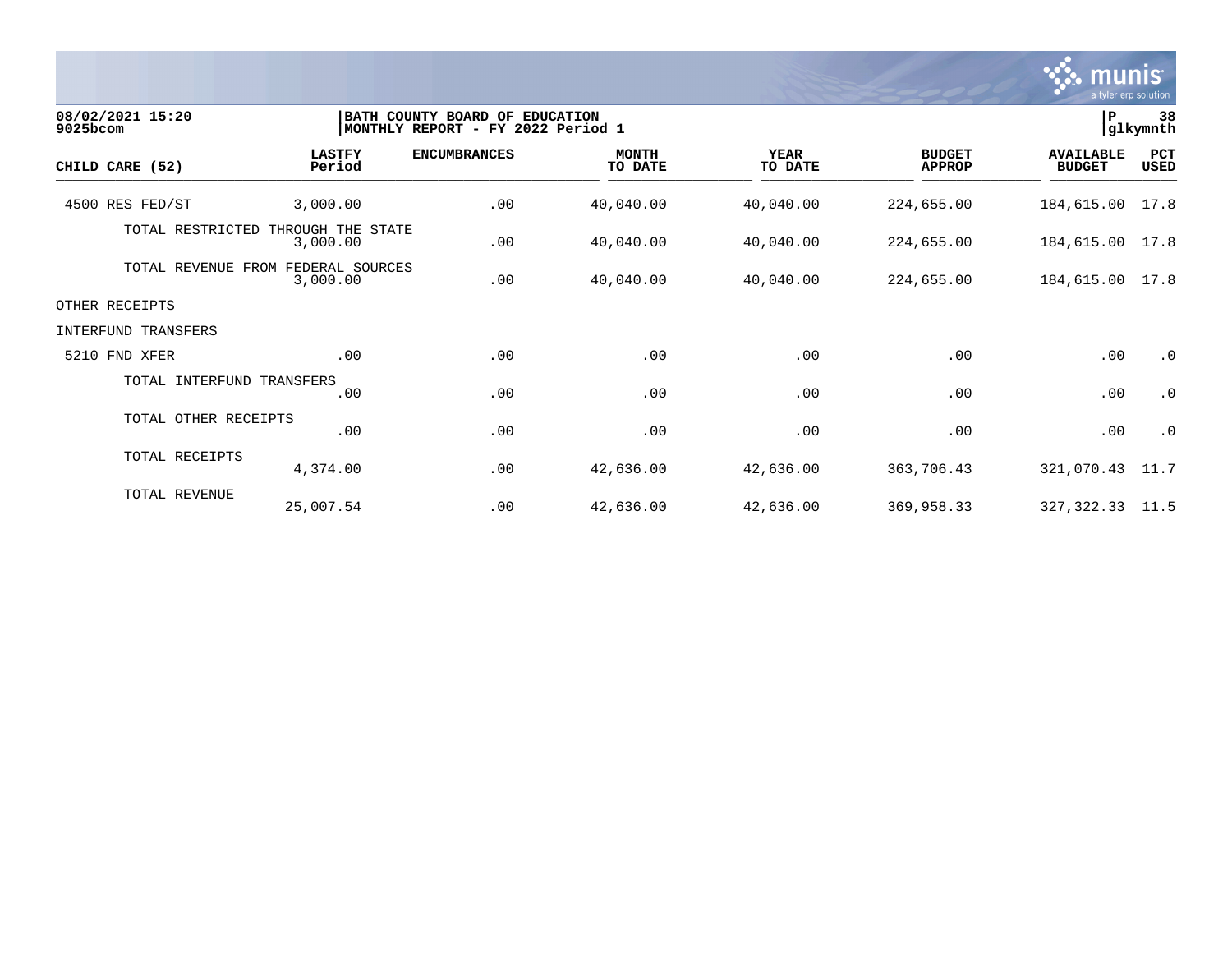

| 9025bcom                                                             | 08/02/2021 15:20    |                                                                          | BATH COUNTY BOARD OF EDUCATION<br> MONTHLY REPORT - FY 2022 Period 1 |                                                                          |                                                                          |                                                                                           | P                                                                                            | 39<br> glkymnth                                                                                              |
|----------------------------------------------------------------------|---------------------|--------------------------------------------------------------------------|----------------------------------------------------------------------|--------------------------------------------------------------------------|--------------------------------------------------------------------------|-------------------------------------------------------------------------------------------|----------------------------------------------------------------------------------------------|--------------------------------------------------------------------------------------------------------------|
|                                                                      | CHILD CARE (52)     | <b>LASTFY</b><br>Period                                                  | <b>ENCUMBRANCES</b>                                                  | <b>MONTH</b><br>TO DATE                                                  | <b>YEAR</b><br>TO DATE                                                   | <b>BUDGET</b><br><b>APPROP</b>                                                            | <b>AVAILABLE</b><br><b>BUDGET</b>                                                            | PCT<br><b>USED</b>                                                                                           |
| EXPENDITURES                                                         |                     |                                                                          |                                                                      |                                                                          |                                                                          |                                                                                           |                                                                                              |                                                                                                              |
| 2600                                                                 |                     | PLANT OPERATIONS AND MAINTENANCE                                         |                                                                      |                                                                          |                                                                          |                                                                                           |                                                                                              |                                                                                                              |
| 0100<br>0200                                                         |                     | .00<br>.00                                                               | .00<br>.00                                                           | .00<br>.00                                                               | .00<br>.00                                                               | .00<br>.00                                                                                | .00<br>.00                                                                                   | $\cdot$ 0<br>$\cdot$ 0                                                                                       |
|                                                                      | TOTAL 2600          | PLANT OPERATIONS AND MAINTENANCE<br>.00                                  | .00                                                                  | .00                                                                      | .00                                                                      | .00                                                                                       | .00                                                                                          | $\cdot$ 0                                                                                                    |
| 3200                                                                 | DAY CARE OPERATIONS |                                                                          |                                                                      |                                                                          |                                                                          |                                                                                           |                                                                                              |                                                                                                              |
| 0100<br>0200<br>0280<br>0300<br>0400<br>0500<br>0600<br>0700         |                     | .00<br>.00<br>.00<br>.00<br>.00<br>.00<br>.00<br>.00                     | .00<br>.00<br>.00<br>.00<br>.00<br>.00<br>.00<br>.00                 | 4,323.74<br>1,496.02<br>.00<br>.00<br>.00<br>.00<br>.00<br>.00           | 4,323.74<br>1,496.02<br>.00<br>.00<br>.00<br>.00<br>.00<br>.00           | 29,000.00<br>8,715.00<br>.00<br>500.00<br>1,500.00<br>500.00<br>11,094.11<br>.00          | 24,676.26<br>7,218.98<br>.00<br>500.00<br>1,500.00<br>500.00<br>11,094.11<br>.00             | $\frac{14.9}{17.2}$<br>$\cdot$ 0<br>$\cdot$ 0<br>$\cdot$ 0<br>$\cdot$ 0<br>$\cdot$ 0<br>$\cdot$ 0            |
|                                                                      | TOTAL 3200          | DAY CARE OPERATIONS<br>.00                                               | .00                                                                  | 5,819.76                                                                 | 5,819.76                                                                 | 51,309.11                                                                                 | 45,489.35                                                                                    | 11.3                                                                                                         |
| 3300                                                                 | COMMUNITY SERVICES  |                                                                          |                                                                      |                                                                          |                                                                          |                                                                                           |                                                                                              |                                                                                                              |
| 0100<br>0200<br>0280<br>0300<br>0400<br>0500<br>0600<br>0700<br>0800 |                     | 6,990.22<br>2,011.16<br>.00<br>.00<br>.00<br>.00<br>952.56<br>.00<br>.00 | .00<br>.00<br>.00<br>.00<br>.00<br>.00<br>1,750.00<br>.00<br>.00     | 12,593.46<br>4,149.52<br>.00<br>.00<br>.00<br>.00<br>25.00<br>.00<br>.00 | 12,593.46<br>4,149.52<br>.00<br>.00<br>.00<br>.00<br>25.00<br>.00<br>.00 | 218,020.00<br>73,200.00<br>.00<br>500.00<br>1,500.00<br>500.00<br>24,929.22<br>.00<br>.00 | 205, 426.54<br>69,050.48<br>.00<br>500.00<br>1,500.00<br>500.00<br>23, 154. 22<br>.00<br>.00 | 5.8<br>5.7<br>$\cdot$ 0<br>$\cdot$ 0<br>$\cdot$ 0<br>$\cdot$ 0<br>7.1<br>$\boldsymbol{\cdot}$ 0<br>$\cdot$ 0 |
|                                                                      | TOTAL 3300          | COMMUNITY SERVICES<br>9,953.94                                           | 1,750.00                                                             | 16,767.98                                                                | 16,767.98                                                                | 318,649.22                                                                                | 300, 131.24                                                                                  | 5.8                                                                                                          |
|                                                                      | TOTAL EXPENDITURES  | 9,953.94                                                                 | 1,750.00                                                             | 22,587.74                                                                | 22,587.74                                                                | 369,958.33                                                                                | 345,620.59                                                                                   | 6.6                                                                                                          |
|                                                                      |                     | TOTAL FOR CHILD CARE (52)<br>15,053.60                                   | $-1,750.00$                                                          | 20,048.26                                                                | 20,048.26                                                                | .00                                                                                       | $-18, 298.26$                                                                                | $\cdot$ 0                                                                                                    |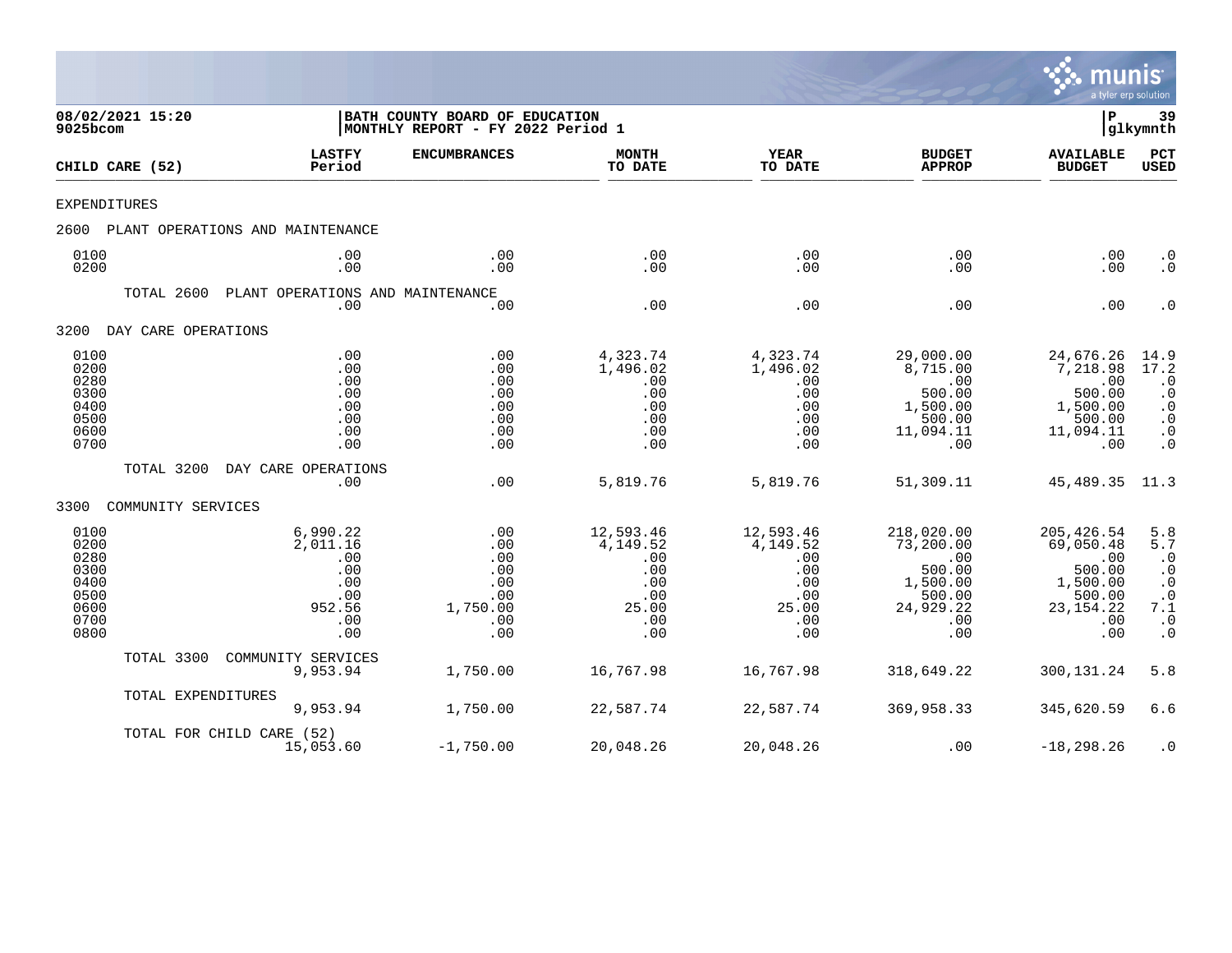|                                  |                         |                                                                     |                         |                        |                                | mun<br>a tyler erp solution       |                    |
|----------------------------------|-------------------------|---------------------------------------------------------------------|-------------------------|------------------------|--------------------------------|-----------------------------------|--------------------|
| 08/02/2021 15:20<br>9025bcom     |                         | BATH COUNTY BOARD OF EDUCATION<br>MONTHLY REPORT - FY 2022 Period 1 |                         |                        |                                | IΡ                                | 40<br>glkymnth     |
| PRESCHOOL (53)                   | <b>LASTFY</b><br>Period | <b>ENCUMBRANCES</b>                                                 | <b>MONTH</b><br>TO DATE | <b>YEAR</b><br>TO DATE | <b>BUDGET</b><br><b>APPROP</b> | <b>AVAILABLE</b><br><b>BUDGET</b> | PCT<br><b>USED</b> |
| <b>REVENUES</b>                  |                         |                                                                     |                         |                        |                                |                                   |                    |
| 0999 BEGINNING BALANCE           |                         |                                                                     |                         |                        |                                |                                   |                    |
| TOTAL 0999 BEGINNING BALANCE     | 493.51                  | .00                                                                 | .00                     | .00                    | 1,000.00                       | 1,000.00                          | $\cdot$ 0          |
| <b>RECEIPTS</b>                  |                         |                                                                     |                         |                        |                                |                                   |                    |
| REVENUE FROM LOCAL SOURCES       |                         |                                                                     |                         |                        |                                |                                   |                    |
| TUITION                          |                         |                                                                     |                         |                        |                                |                                   |                    |
| 1310 TUIT IND                    | .00                     | .00                                                                 | .00                     | .00                    | 13,000.00                      | 13,000.00                         | $\cdot$ 0          |
| TOTAL TUITION                    | .00                     | .00                                                                 | .00                     | .00                    | 13,000.00                      | 13,000.00                         | $\cdot$ 0          |
| TOTAL REVENUE FROM LOCAL SOURCES | .00                     | .00                                                                 | .00                     | .00                    | 13,000.00                      | 13,000.00                         | $\cdot$ 0          |
| REVENUE FROM STATE SOURCES       |                         |                                                                     |                         |                        |                                |                                   |                    |
| REVENUE ON BEHALF PAYMENTS       |                         |                                                                     |                         |                        |                                |                                   |                    |
| 3900 ON-BEHALF                   | .00                     | .00                                                                 | .00                     | .00                    | .00                            | .00                               | $\cdot$ 0          |
| TOTAL REVENUE ON BEHALF          | PAYMENTS<br>.00         | .00                                                                 | .00                     | .00                    | .00                            | .00                               | $\cdot$ 0          |
| TOTAL REVENUE FROM STATE SOURCES | .00                     | .00                                                                 | .00                     | .00                    | .00                            | .00                               | $\cdot$ 0          |
| TOTAL RECEIPTS                   | .00                     | .00                                                                 | .00                     | .00                    | 13,000.00                      | 13,000.00                         | $\cdot$ 0          |
| TOTAL REVENUE                    | 493.51                  | .00                                                                 | .00                     | .00                    | 14,000.00                      | 14,000.00                         | $\cdot$ 0          |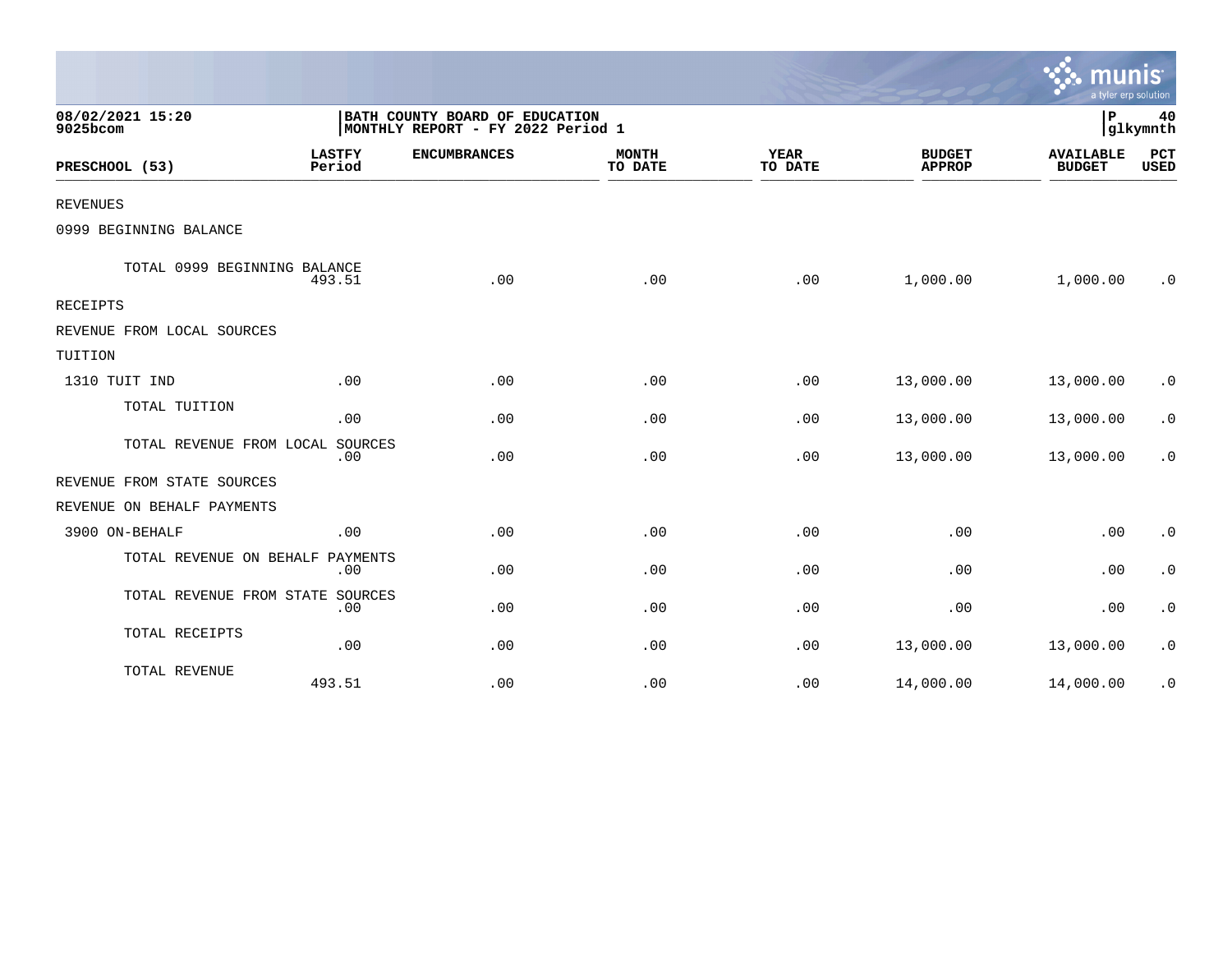|                                                                      |                                                             |                                                                     |                                                             |                                                             |                                                                                             | <b>munis</b><br>a tyler erp solution                                                        |                                                                                                                                                                                |
|----------------------------------------------------------------------|-------------------------------------------------------------|---------------------------------------------------------------------|-------------------------------------------------------------|-------------------------------------------------------------|---------------------------------------------------------------------------------------------|---------------------------------------------------------------------------------------------|--------------------------------------------------------------------------------------------------------------------------------------------------------------------------------|
| 08/02/2021 15:20<br>9025bcom                                         |                                                             | BATH COUNTY BOARD OF EDUCATION<br>MONTHLY REPORT - FY 2022 Period 1 |                                                             |                                                             |                                                                                             | P                                                                                           | 41<br>glkymnth                                                                                                                                                                 |
| PRESCHOOL (53)                                                       | <b>LASTFY</b><br>Period                                     | <b>ENCUMBRANCES</b>                                                 | <b>MONTH</b><br>TO DATE                                     | YEAR<br>TO DATE                                             | <b>BUDGET</b><br><b>APPROP</b>                                                              | <b>AVAILABLE</b><br><b>BUDGET</b>                                                           | PCT<br><b>USED</b>                                                                                                                                                             |
| <b>EXPENDITURES</b>                                                  |                                                             |                                                                     |                                                             |                                                             |                                                                                             |                                                                                             |                                                                                                                                                                                |
| 0000                                                                 | RESTRICT TO REV & BAL SHT ONLY                              |                                                                     |                                                             |                                                             |                                                                                             |                                                                                             |                                                                                                                                                                                |
| 0280                                                                 | .00                                                         | .00                                                                 | .00                                                         | .00                                                         | .00                                                                                         | .00                                                                                         | $\cdot$ 0                                                                                                                                                                      |
| TOTAL 0000                                                           | RESTRICT TO REV & BAL SHT ONLY<br>.00                       | .00                                                                 | .00                                                         | .00                                                         | .00                                                                                         | .00                                                                                         | $\cdot$ 0                                                                                                                                                                      |
| 1000<br>INSTRUCTION                                                  |                                                             |                                                                     |                                                             |                                                             |                                                                                             |                                                                                             |                                                                                                                                                                                |
| 0100<br>0200<br>0280<br>0300<br>0400<br>0500<br>0600<br>0700<br>0800 | .00<br>.00<br>.00<br>.00<br>.00<br>.00<br>.00<br>.00<br>.00 | .00<br>.00<br>.00<br>.00<br>.00<br>.00<br>.00<br>.00<br>.00         | .00<br>.00<br>.00<br>.00<br>.00<br>.00<br>.00<br>.00<br>.00 | .00<br>.00<br>.00<br>.00<br>.00<br>.00<br>.00<br>.00<br>.00 | 2,200.00<br>2,000.00<br>.00<br>.00<br>2,422.72<br>1,063.52<br>4,592.77<br>1,670.99<br>50.00 | 2,200.00<br>2,000.00<br>.00<br>.00<br>2,422.72<br>1,063.52<br>4,592.77<br>1,670.99<br>50.00 | $\cdot$ 0<br>$\cdot$ 0<br>$\boldsymbol{\cdot}$ 0<br>$\cdot$ 0<br>$\begin{matrix} . & 0 \\ . & 0 \end{matrix}$<br>$\boldsymbol{\cdot}$ 0<br>$\boldsymbol{\cdot}$ 0<br>$\cdot$ 0 |
| TOTAL 1000                                                           | INSTRUCTION<br>.00                                          | .00                                                                 | .00                                                         | .00                                                         | 14,000.00                                                                                   | 14,000.00                                                                                   | $\cdot$ 0                                                                                                                                                                      |
| 2700                                                                 | STUDENT TRANSPORTATION                                      |                                                                     |                                                             |                                                             |                                                                                             |                                                                                             |                                                                                                                                                                                |
| 0100<br>0200                                                         | .00<br>.00                                                  | .00<br>.00                                                          | .00<br>.00                                                  | .00<br>.00                                                  | .00<br>.00                                                                                  | .00<br>.00                                                                                  | $\cdot$ 0<br>$\cdot$ 0                                                                                                                                                         |
| TOTAL 2700                                                           | STUDENT TRANSPORTATION<br>.00                               | .00                                                                 | .00                                                         | .00                                                         | .00                                                                                         | .00                                                                                         | $\cdot$ 0                                                                                                                                                                      |
|                                                                      | TOTAL EXPENDITURES<br>.00                                   | .00                                                                 | .00                                                         | .00                                                         | 14,000.00                                                                                   | 14,000.00                                                                                   | $\cdot$ 0                                                                                                                                                                      |
|                                                                      | TOTAL FOR PRESCHOOL (53)<br>493.51                          | .00                                                                 | .00                                                         | .00                                                         | .00                                                                                         | .00                                                                                         | $\cdot$ 0                                                                                                                                                                      |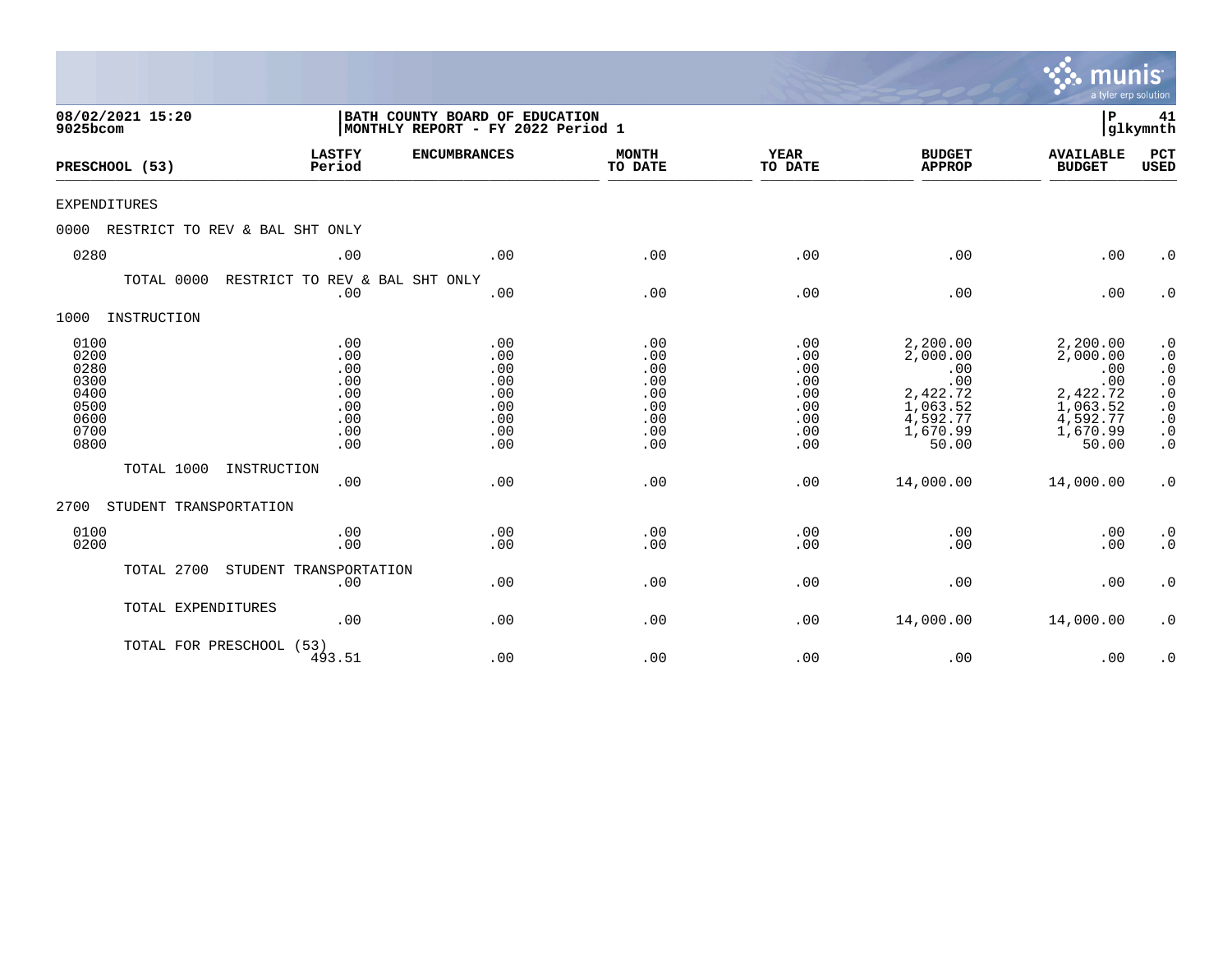|                                    |                         |                                                                     |                         |                        |                                | <b>A.</b> munis<br>a tyler erp solution |                    |
|------------------------------------|-------------------------|---------------------------------------------------------------------|-------------------------|------------------------|--------------------------------|-----------------------------------------|--------------------|
| 08/02/2021 15:20<br>9025bcom       |                         | BATH COUNTY BOARD OF EDUCATION<br>MONTHLY REPORT - FY 2022 Period 1 |                         |                        |                                | ∣P                                      | 42<br>glkymnth     |
| CHILD CARE (61)                    | <b>LASTFY</b><br>Period | <b>ENCUMBRANCES</b>                                                 | <b>MONTH</b><br>TO DATE | <b>YEAR</b><br>TO DATE | <b>BUDGET</b><br><b>APPROP</b> | <b>AVAILABLE</b><br><b>BUDGET</b>       | PCT<br><b>USED</b> |
| <b>REVENUES</b>                    |                         |                                                                     |                         |                        |                                |                                         |                    |
| RECEIPTS                           |                         |                                                                     |                         |                        |                                |                                         |                    |
| REVENUE FROM LOCAL SOURCES         |                         |                                                                     |                         |                        |                                |                                         |                    |
| COMMUNITY SERVICE ACTIVITIES       |                         |                                                                     |                         |                        |                                |                                         |                    |
| 1810 CHILD CARE                    | .00                     | .00                                                                 | .00                     | .00                    | .00                            | .00                                     | $\cdot$ 0          |
| TOTAL COMMUNITY SERVICE ACTIVITIES | .00                     | .00                                                                 | .00                     | .00                    | .00                            | .00                                     | $\cdot$ 0          |
| TOTAL REVENUE FROM LOCAL SOURCES   | .00                     | .00                                                                 | .00                     | .00                    | .00                            | .00                                     | . 0                |
| REVENUE FROM STATE SOURCES         |                         |                                                                     |                         |                        |                                |                                         |                    |
| EXPENDITURE REIMBURSEMENTS         |                         |                                                                     |                         |                        |                                |                                         |                    |
| 3131 MISC REIMB                    | .00                     | .00                                                                 | .00                     | .00                    | .00                            | .00                                     | $\cdot$ 0          |
| TOTAL EXPENDITURE REIMBURSEMENTS   | .00                     | .00                                                                 | .00                     | .00                    | .00                            | .00                                     | $\cdot$ 0          |
| RESTRICTED                         |                         |                                                                     |                         |                        |                                |                                         |                    |
| 3200 RES STATE                     | .00                     | .00                                                                 | .00                     | .00                    | .00                            | .00                                     | $\cdot$ 0          |
| TOTAL RESTRICTED                   | .00                     | .00                                                                 | .00                     | .00                    | .00                            | .00                                     | $\cdot$ 0          |
| TOTAL REVENUE FROM STATE SOURCES   | $.00 \,$                | .00                                                                 | .00                     | .00                    | .00                            | .00                                     | $\cdot$ 0          |
| OTHER RECEIPTS                     |                         |                                                                     |                         |                        |                                |                                         |                    |
| INTERFUND TRANSFERS                |                         |                                                                     |                         |                        |                                |                                         |                    |
| 5210 FND XFER                      | .00                     | .00                                                                 | .00                     | .00                    | .00                            | .00                                     | $\cdot$ 0          |
| TOTAL INTERFUND TRANSFERS          | .00                     | .00                                                                 | .00                     | .00                    | .00                            | .00                                     | $\cdot$ 0          |
| TOTAL OTHER RECEIPTS               | .00                     | .00                                                                 | .00                     | .00                    | .00                            | .00                                     | $\cdot$ 0          |
| TOTAL RECEIPTS                     | .00                     | .00                                                                 | .00                     | .00                    | .00                            | .00                                     | $\cdot$ 0          |
| TOTAL REVENUE                      | .00                     | .00                                                                 | .00                     | .00                    | .00                            | .00                                     | $\cdot$ 0          |

the contract of the contract of the contract of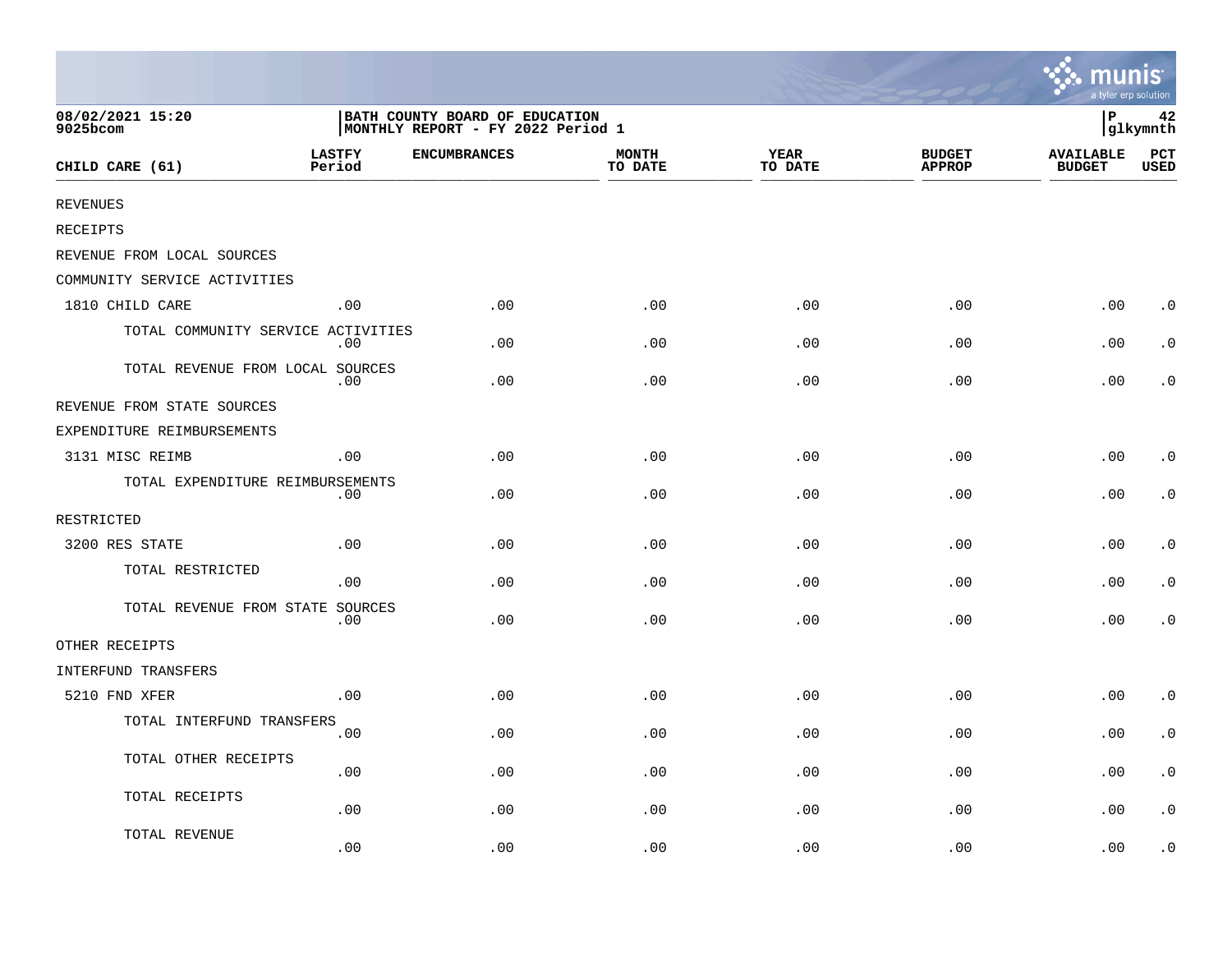

| 9025bcom                                     | 08/02/2021 15:20     | BATH COUNTY BOARD OF EDUCATION<br> MONTHLY REPORT - FY 2022 Period 1 |                                        |                                        |                                        |                                        |                                        | 43<br>glkymnth                                                      |
|----------------------------------------------|----------------------|----------------------------------------------------------------------|----------------------------------------|----------------------------------------|----------------------------------------|----------------------------------------|----------------------------------------|---------------------------------------------------------------------|
|                                              | CHILD CARE (61)      | <b>LASTFY</b><br>Period                                              | <b>ENCUMBRANCES</b>                    | <b>MONTH</b><br>TO DATE                | YEAR<br>TO DATE                        | <b>BUDGET</b><br><b>APPROP</b>         | <b>AVAILABLE</b><br><b>BUDGET</b>      | PCT<br>USED                                                         |
| <b>EXPENDITURES</b>                          |                      |                                                                      |                                        |                                        |                                        |                                        |                                        |                                                                     |
| 3300                                         | COMMUNITY SERVICES   |                                                                      |                                        |                                        |                                        |                                        |                                        |                                                                     |
| 0100<br>0200<br>0300<br>0500<br>0600<br>0700 |                      | .00<br>.00<br>.00<br>.00<br>.00<br>.00                               | .00<br>.00<br>.00<br>.00<br>.00<br>.00 | .00<br>.00<br>.00<br>.00<br>.00<br>.00 | .00<br>.00<br>.00<br>.00<br>.00<br>.00 | .00<br>.00<br>.00<br>.00<br>.00<br>.00 | .00<br>.00<br>.00<br>.00<br>.00<br>.00 | .0<br>$\cdot$ 0<br>$\cdot$ 0<br>$\cdot$ 0<br>$\cdot$ 0<br>$\cdot$ 0 |
|                                              | TOTAL 3300           | COMMUNITY SERVICES<br>.00                                            | .00                                    | .00                                    | .00                                    | .00                                    | .00                                    | .0                                                                  |
|                                              | TOTAL EXPENDITURES   | .00                                                                  | .00                                    | .00                                    | .00                                    | .00                                    | .00                                    | .0                                                                  |
|                                              | TOTAL FOR CHILD CARE | (61)<br>.00                                                          | .00                                    | .00                                    | .00                                    | .00                                    | .00                                    | .0                                                                  |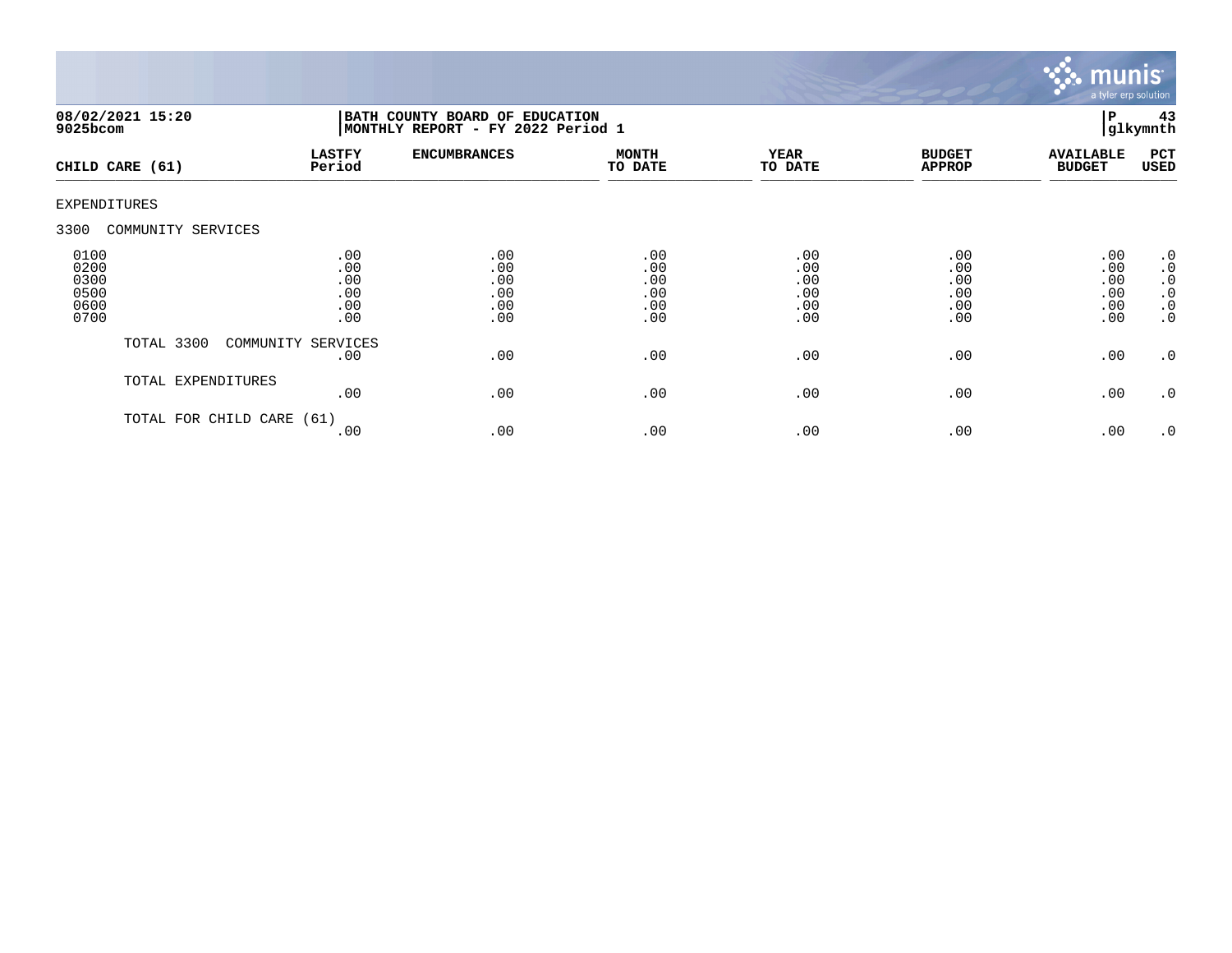|                              |                         |                                                                     |                         |                        |                                | munis <sup>.</sup><br>a tyler erp solution |                |
|------------------------------|-------------------------|---------------------------------------------------------------------|-------------------------|------------------------|--------------------------------|--------------------------------------------|----------------|
| 08/02/2021 15:20<br>9025bcom |                         | BATH COUNTY BOARD OF EDUCATION<br>MONTHLY REPORT - FY 2022 Period 1 |                         |                        |                                | $\, {\bf P}$                               | 44<br>glkymnth |
| PRESCHOOL (62)               | <b>LASTFY</b><br>Period | <b>ENCUMBRANCES</b>                                                 | <b>MONTH</b><br>TO DATE | <b>YEAR</b><br>TO DATE | <b>BUDGET</b><br><b>APPROP</b> | <b>AVAILABLE</b><br><b>BUDGET</b>          | PCT<br>USED    |
| <b>REVENUES</b>              |                         |                                                                     |                         |                        |                                |                                            |                |
| 0999 BEGINNING BALANCE       |                         |                                                                     |                         |                        |                                |                                            |                |
| TOTAL 0999 BEGINNING BALANCE | .00                     | .00                                                                 | .00                     | .00                    | .00                            | .00                                        | $\cdot$ 0      |
| <b>RECEIPTS</b>              |                         |                                                                     |                         |                        |                                |                                            |                |
| REVENUE FROM LOCAL SOURCES   |                         |                                                                     |                         |                        |                                |                                            |                |
| TUITION                      |                         |                                                                     |                         |                        |                                |                                            |                |
| 1310 TUIT IND                | .00                     | .00                                                                 | .00                     | .00                    | .00                            | .00                                        | $\cdot$ 0      |
| TOTAL TUITION                | .00                     | .00                                                                 | .00                     | .00                    | .00                            | .00                                        | $\cdot$ 0      |
| TOTAL REVENUE FROM LOCAL     | SOURCES<br>.00          | .00                                                                 | .00                     | .00                    | .00                            | .00                                        | $\cdot$ 0      |
| TOTAL RECEIPTS               | .00                     | .00                                                                 | .00                     | .00                    | .00                            | .00                                        | $\cdot$ 0      |
| TOTAL REVENUE                | .00                     | .00                                                                 | .00                     | .00                    | .00                            | .00                                        | $\cdot$ 0      |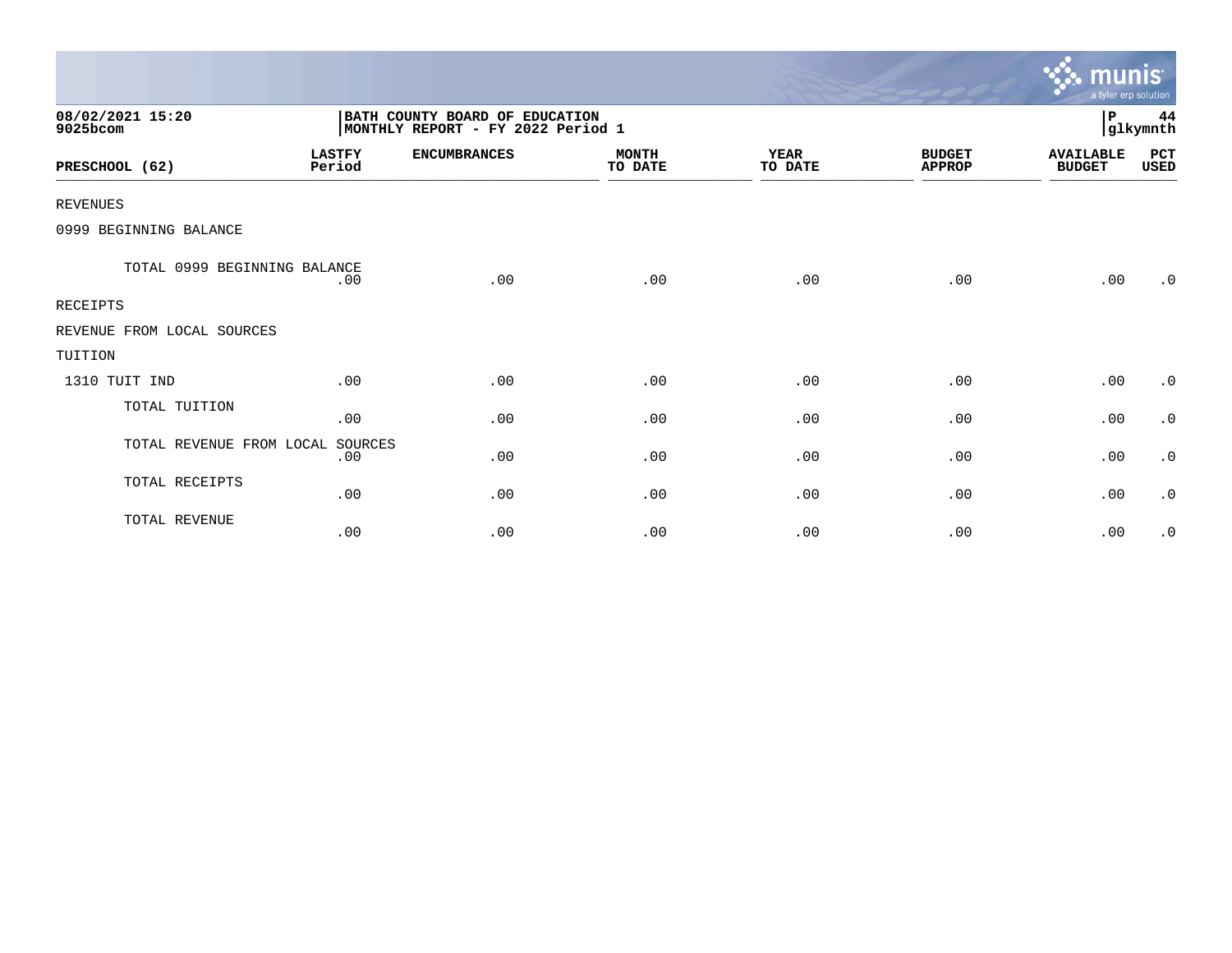

| 08/02/2021 15:20<br>9025bcom |                         | BATH COUNTY BOARD OF EDUCATION<br>MONTHLY REPORT - FY 2022 Period 1 |                  |                 |                                |                                   |                    |  |
|------------------------------|-------------------------|---------------------------------------------------------------------|------------------|-----------------|--------------------------------|-----------------------------------|--------------------|--|
| PRESCHOOL (62)               | <b>LASTFY</b><br>Period | <b>ENCUMBRANCES</b>                                                 | MONTH<br>TO DATE | YEAR<br>TO DATE | <b>BUDGET</b><br><b>APPROP</b> | <b>AVAILABLE</b><br><b>BUDGET</b> | PCT<br><b>USED</b> |  |
| EXPENDITURES                 |                         |                                                                     |                  |                 |                                |                                   |                    |  |
| 1000<br>INSTRUCTION          |                         |                                                                     |                  |                 |                                |                                   |                    |  |
| 0600                         | .00                     | .00                                                                 | .00              | .00             | .00                            | .00                               | $\cdot$ 0          |  |
| TOTAL 1000<br>INSTRUCTION    | .00                     | .00                                                                 | .00              | .00             | .00                            | .00                               | $\cdot$ 0          |  |
| TOTAL EXPENDITURES           | .00                     | .00                                                                 | .00              | .00             | .00                            | .00                               | $\cdot$ 0          |  |
| TOTAL FOR PRESCHOOL (62)     | .00                     | .00                                                                 | .00              | .00             | .00                            | .00                               | $\cdot$ 0          |  |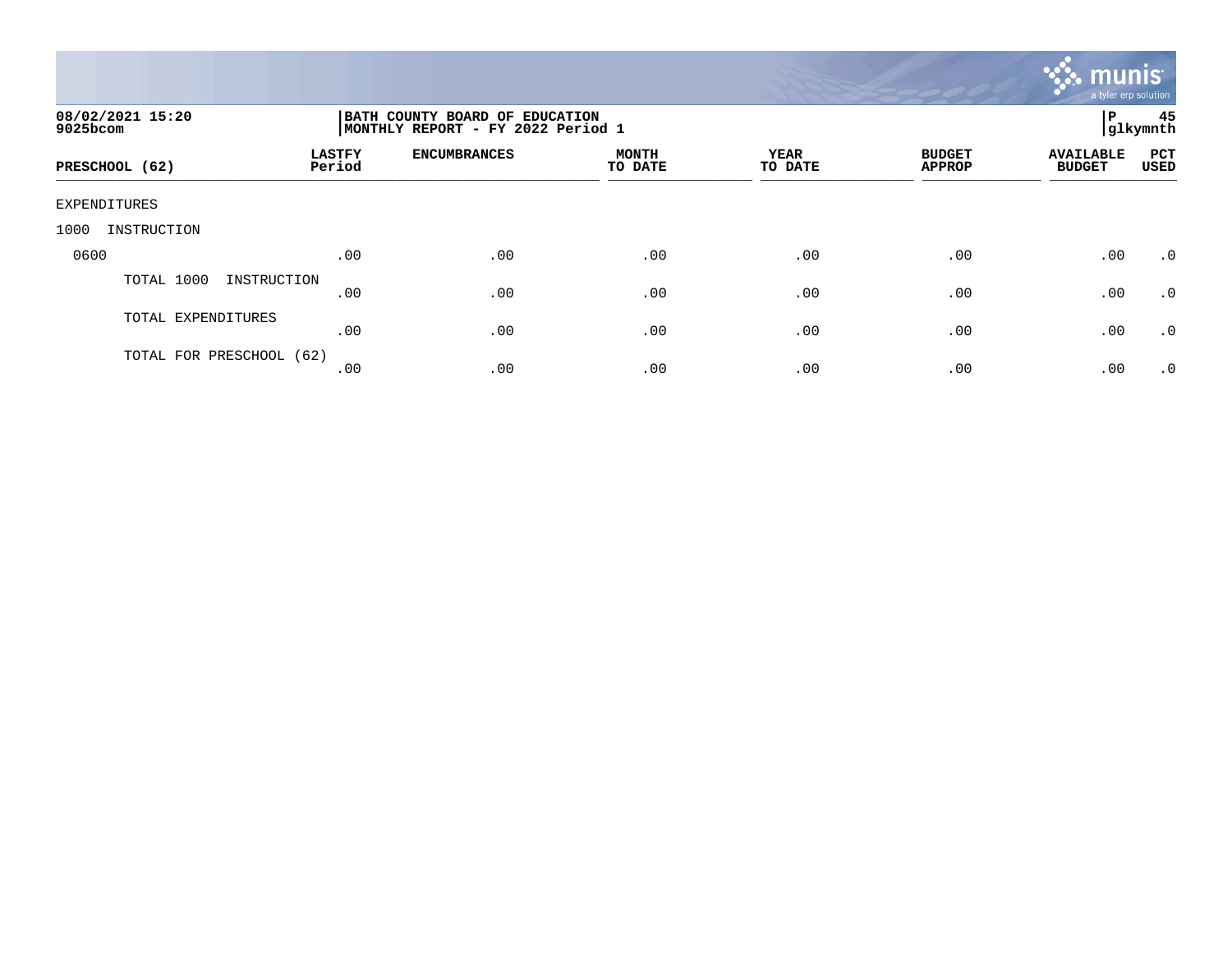|                                        |                         |                                                                     |                         |                        |                                | a tyler erp solution              |                        |
|----------------------------------------|-------------------------|---------------------------------------------------------------------|-------------------------|------------------------|--------------------------------|-----------------------------------|------------------------|
| 08/02/2021 15:20<br>9025bcom           |                         | BATH COUNTY BOARD OF EDUCATION<br>MONTHLY REPORT - FY 2022 Period 1 |                         |                        |                                | ΙP                                | 46<br> glkymnth        |
| TRUST/AGENCY FUNDS (7000)              | <b>LASTFY</b><br>Period | <b>ENCUMBRANCES</b>                                                 | <b>MONTH</b><br>TO DATE | <b>YEAR</b><br>TO DATE | <b>BUDGET</b><br><b>APPROP</b> | <b>AVAILABLE</b><br><b>BUDGET</b> | PCT<br><b>USED</b>     |
| <b>REVENUES</b>                        |                         |                                                                     |                         |                        |                                |                                   |                        |
| 0999 BEGINNING BALANCE                 |                         |                                                                     |                         |                        |                                |                                   |                        |
| TOTAL 0999 BEGINNING BALANCE           | .00                     | .00                                                                 | .00                     | .00                    | .00                            | .00                               | $\cdot$ 0              |
| RECEIPTS                               |                         |                                                                     |                         |                        |                                |                                   |                        |
| REVENUE FROM LOCAL SOURCES             |                         |                                                                     |                         |                        |                                |                                   |                        |
| OTHER REVENUE FROM LOCAL SOURCES       |                         |                                                                     |                         |                        |                                |                                   |                        |
| 1920 CONTRIBUTE                        | 9.06                    | .00                                                                 | 4.12                    | 4.12                   | .00                            | $-4.12$                           | .0                     |
| TOTAL OTHER REVENUE FROM LOCAL SOURCES | 9.06                    | .00                                                                 | 4.12                    | 4.12                   | .00                            | $-4.12$                           | $\cdot$ 0              |
| TOTAL REVENUE FROM LOCAL SOURCES       | 9.06                    | .00                                                                 | 4.12                    | 4.12                   | .00                            | $-4.12$                           | $\cdot$ 0              |
| OTHER RECEIPTS                         |                         |                                                                     |                         |                        |                                |                                   |                        |
| <b>INTERFUND TRANSFERS</b>             |                         |                                                                     |                         |                        |                                |                                   |                        |
| 5210 FND XFER                          | .00                     | .00                                                                 | .00                     | .00                    | .00                            | .00                               | $\cdot$ 0              |
| TOTAL INTERFUND TRANSFERS              | .00                     | .00                                                                 | .00                     | .00                    | .00                            | .00                               | $\boldsymbol{\cdot}$ 0 |
| TOTAL OTHER RECEIPTS                   | .00                     | .00                                                                 | .00                     | .00                    | .00                            | .00                               | $\cdot$ 0              |
| TOTAL RECEIPTS                         | 9.06                    | .00                                                                 | 4.12                    | 4.12                   | .00                            | $-4.12$                           | $\cdot$ 0              |
| TOTAL REVENUE                          | 9.06                    | .00                                                                 | 4.12                    | 4.12                   | .00                            | $-4.12$                           | $\cdot$ 0              |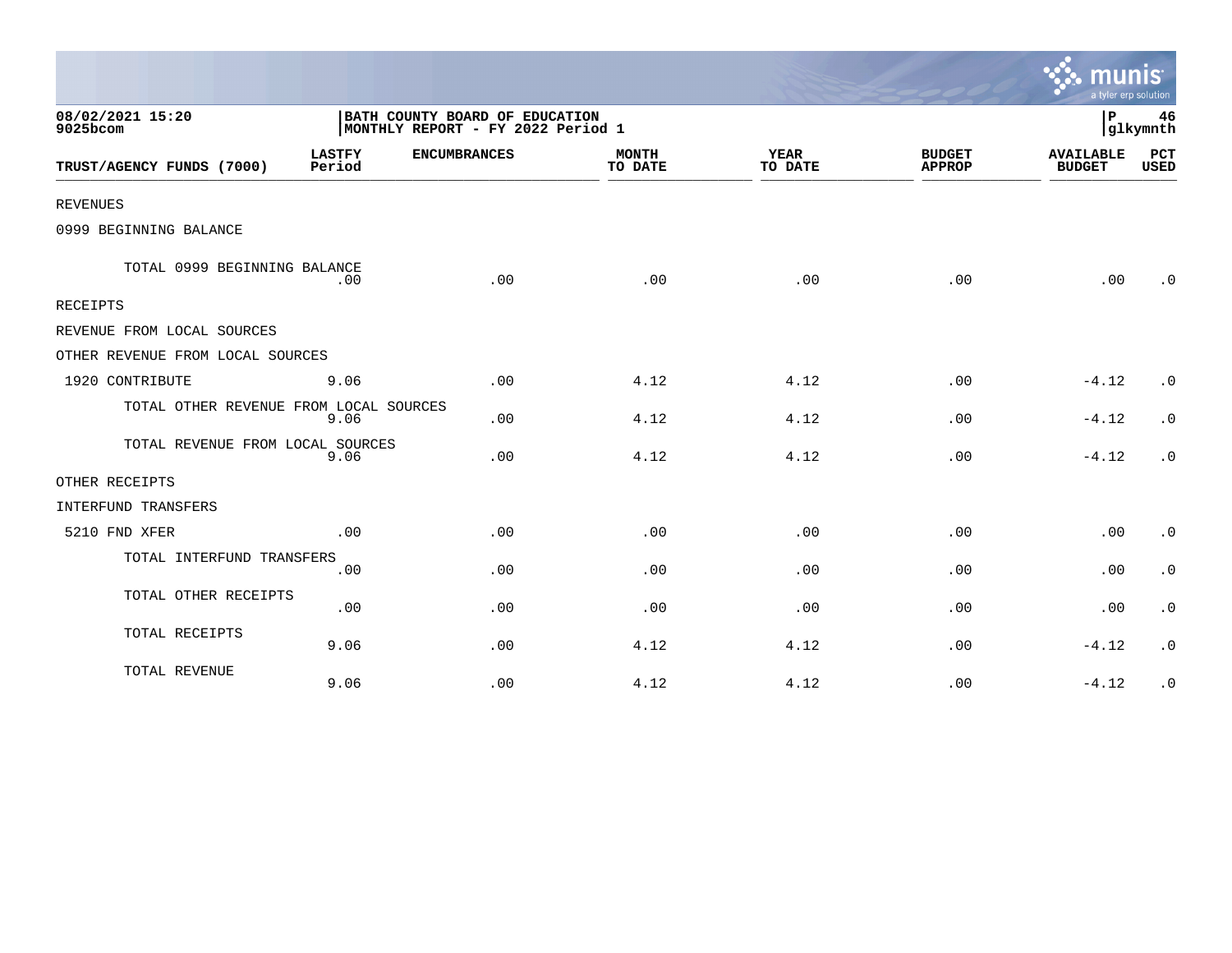

| 08/02/2021 15:20<br>9025bcom     |                         | P<br>BATH COUNTY BOARD OF EDUCATION<br>MONTHLY REPORT - FY 2022 Period 1<br> glkymnth |                         |                 |                                |                                   |             |  |
|----------------------------------|-------------------------|---------------------------------------------------------------------------------------|-------------------------|-----------------|--------------------------------|-----------------------------------|-------------|--|
| TRUST/AGENCY FUNDS (7000)        | <b>LASTFY</b><br>Period | <b>ENCUMBRANCES</b>                                                                   | <b>MONTH</b><br>TO DATE | YEAR<br>TO DATE | <b>BUDGET</b><br><b>APPROP</b> | <b>AVAILABLE</b><br><b>BUDGET</b> | PCT<br>USED |  |
| EXPENDITURES                     |                         |                                                                                       |                         |                 |                                |                                   |             |  |
| 3300<br>COMMUNITY SERVICES       |                         |                                                                                       |                         |                 |                                |                                   |             |  |
| 0600                             | .00                     | .00                                                                                   | .00                     | .00             | .00                            | .00                               | $\cdot$ 0   |  |
| TOTAL 3300<br>COMMUNITY SERVICES | .00                     | .00                                                                                   | .00                     | .00             | .00                            | .00                               | $\cdot$ 0   |  |
| TOTAL EXPENDITURES               | .00                     | .00                                                                                   | .00                     | .00             | .00                            | .00                               | $\cdot$ 0   |  |
| TOTAL FOR TRUST/AGENCY           | (7000)<br>FUNDS<br>9.06 | .00                                                                                   | 4.12                    | 4.12            | .00                            | $-4.12$                           | $\cdot$ 0   |  |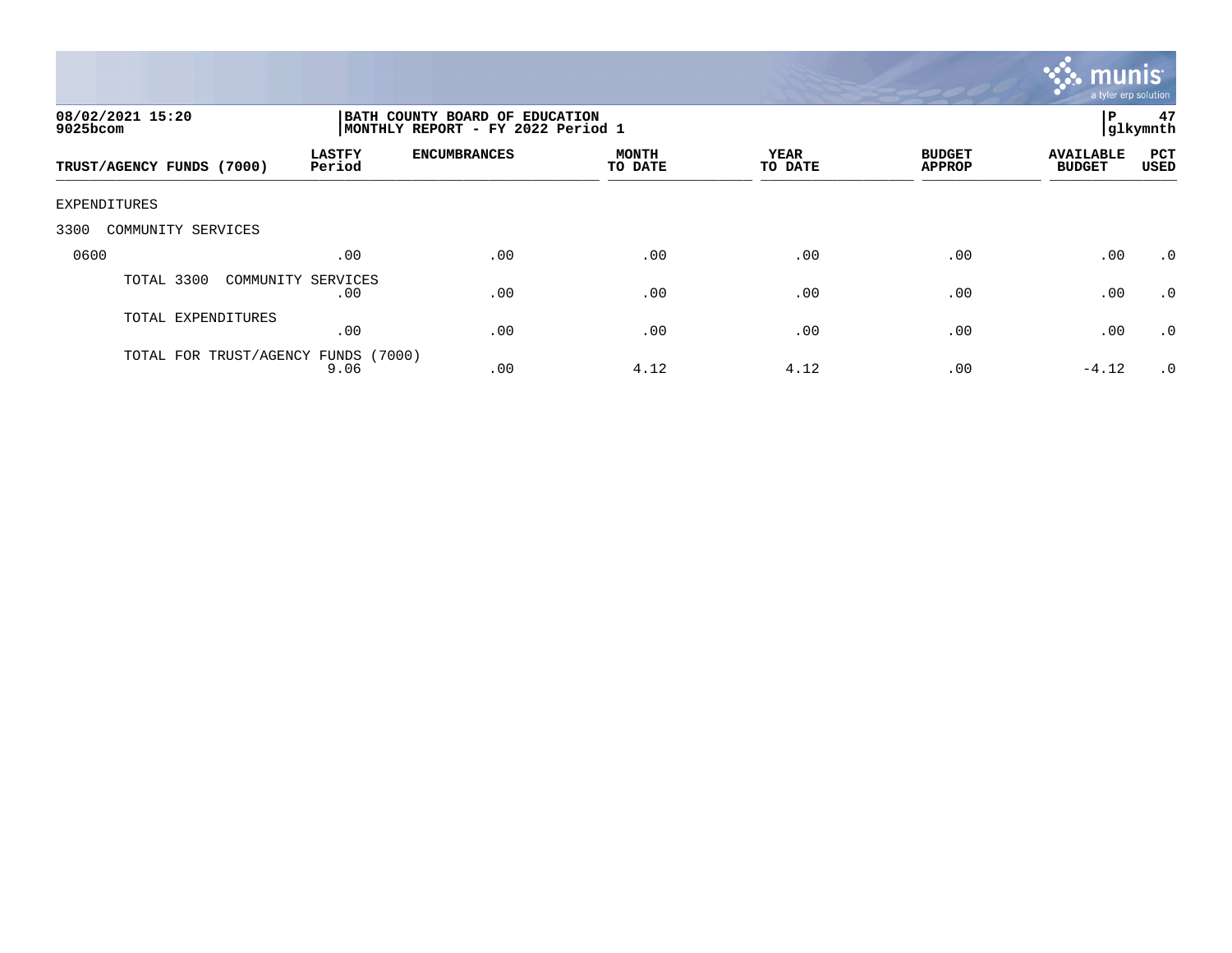|                                                     |                                                                     |                   |                         |                        |                                | munis<br>a tyler erp solution     |                                                  |
|-----------------------------------------------------|---------------------------------------------------------------------|-------------------|-------------------------|------------------------|--------------------------------|-----------------------------------|--------------------------------------------------|
| 08/02/2021 15:20<br>9025bcom                        | BATH COUNTY BOARD OF EDUCATION<br>MONTHLY REPORT - FY 2022 Period 1 |                   |                         |                        |                                | P                                 | 48<br>glkymnth                                   |
| <b>GOVERNMENTAL ASSETS (8)</b>                      | <b>LASTFY</b><br><b>ENCUMBRANCES</b><br>Period                      |                   | <b>MONTH</b><br>TO DATE | <b>YEAR</b><br>TO DATE | <b>BUDGET</b><br><b>APPROP</b> | <b>AVAILABLE</b><br><b>BUDGET</b> | PCT<br><b>USED</b>                               |
| <b>REVENUES</b>                                     |                                                                     |                   |                         |                        |                                |                                   |                                                  |
| RECEIPTS                                            |                                                                     |                   |                         |                        |                                |                                   |                                                  |
| REVENUE FROM LOCAL SOURCES                          |                                                                     |                   |                         |                        |                                |                                   |                                                  |
| OTHER REVENUE FROM LOCAL SOURCES                    |                                                                     |                   |                         |                        |                                |                                   |                                                  |
| 1930 GAIN/LOSS                                      | .00                                                                 | .00               | .00                     | .00                    | .00                            | .00                               | $\cdot$ 0                                        |
| TOTAL OTHER REVENUE FROM LOCAL SOURCES              | .00                                                                 | .00               | .00                     | .00                    | .00                            | .00                               | $\cdot$ 0                                        |
| TOTAL REVENUE FROM LOCAL SOURCES                    | .00                                                                 | .00               | .00                     | .00                    | .00                            | .00                               | $\cdot$ 0                                        |
| OTHER RECEIPTS                                      |                                                                     |                   |                         |                        |                                |                                   |                                                  |
| SALE OR COMP FOR LOSS OF ASSETS                     |                                                                     |                   |                         |                        |                                |                                   |                                                  |
| 5311 SALE LAND<br>5331 SALE BLDG<br>5341 SALE EQUIP | .00<br>.00<br>.00                                                   | .00<br>.00<br>.00 | .00<br>.00<br>.00       | .00<br>.00<br>.00      | .00<br>.00<br>.00              | .00<br>.00<br>.00                 | $\boldsymbol{\cdot}$ 0<br>$\cdot$ 0<br>$\cdot$ 0 |
| TOTAL SALE OR COMP FOR LOSS OF ASSETS               | .00                                                                 | .00               | .00                     | .00                    | .00                            | .00                               | $\boldsymbol{\cdot}$ 0                           |
| TOTAL OTHER RECEIPTS                                | .00                                                                 | .00               | .00                     | .00                    | .00                            | .00                               | $\boldsymbol{\cdot}$ 0                           |
| TOTAL RECEIPTS                                      | .00                                                                 | .00               | .00                     | .00                    | .00                            | .00                               | $\cdot$ 0                                        |
| TOTAL REVENUE                                       | .00                                                                 | .00               | .00                     | .00                    | .00                            | .00                               | $\cdot$ 0                                        |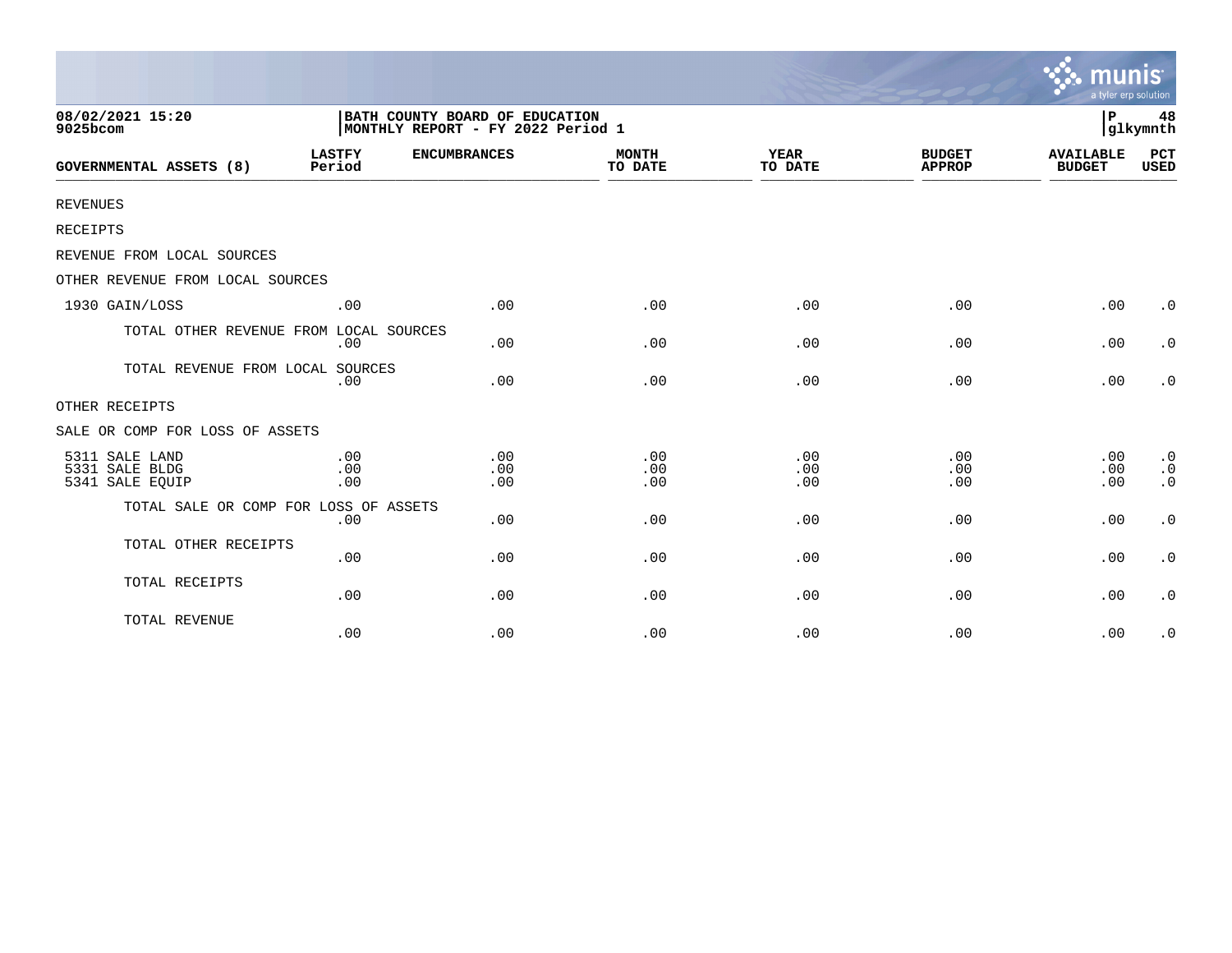

|              | 08/02/2021 15:20<br>9025bcom   |                                       | BATH COUNTY BOARD OF EDUCATION<br>  MONTHLY REPORT - FY 2022 Period 1 |                     |                         |                        |                                | 49<br>∣P<br> glkymnth             |                    |  |
|--------------|--------------------------------|---------------------------------------|-----------------------------------------------------------------------|---------------------|-------------------------|------------------------|--------------------------------|-----------------------------------|--------------------|--|
|              | <b>GOVERNMENTAL ASSETS (8)</b> | <b>LASTFY</b>                         | Period                                                                | <b>ENCUMBRANCES</b> | <b>MONTH</b><br>TO DATE | <b>YEAR</b><br>TO DATE | <b>BUDGET</b><br><b>APPROP</b> | <b>AVAILABLE</b><br><b>BUDGET</b> | PCT<br><b>USED</b> |  |
| EXPENDITURES |                                |                                       |                                                                       |                     |                         |                        |                                |                                   |                    |  |
|              | 1000 INSTRUCTION               |                                       |                                                                       |                     |                         |                        |                                |                                   |                    |  |
| 0700         |                                |                                       | .00                                                                   | .00                 | .00                     | .00                    | .00                            | .00                               | $\cdot$ 0          |  |
|              | TOTAL 1000                     | INSTRUCTION                           | .00                                                                   | .00                 | .00                     | .00                    | .00                            | .00                               | $\cdot$ 0          |  |
|              | 2100 STUDENT SUPPORT SERVICES  |                                       |                                                                       |                     |                         |                        |                                |                                   |                    |  |
| 0700         |                                |                                       | .00                                                                   | .00                 | .00                     | .00                    | .00                            | .00                               | $\cdot$ 0          |  |
|              | TOTAL 2100                     | STUDENT SUPPORT SERVICES              | .00                                                                   | .00                 | .00                     | .00                    | .00                            | .00                               | $\cdot$ 0          |  |
| 2200         |                                | INSTRUCTIONAL STAFF SUPP SERV         |                                                                       |                     |                         |                        |                                |                                   |                    |  |
| 0700         |                                |                                       | .00                                                                   | .00                 | .00                     | .00                    | .00                            | .00                               | $\cdot$ 0          |  |
|              | TOTAL 2200                     |                                       | INSTRUCTIONAL STAFF SUPP SERV<br>.00                                  | .00                 | .00                     | .00                    | .00                            | .00                               | $\cdot$ 0          |  |
|              | 2300 DISTRICT ADMIN SUPPORT    |                                       |                                                                       |                     |                         |                        |                                |                                   |                    |  |
| 0700         |                                |                                       | .00                                                                   | .00                 | .00                     | .00                    | .00                            | .00                               | $\cdot$ 0          |  |
|              |                                | TOTAL 2300 DISTRICT ADMIN SUPPORT     | .00                                                                   | .00                 | .00                     | .00                    | .00                            | .00                               | $\cdot$ 0          |  |
|              | 2400 SCHOOL ADMIN SUPPORT      |                                       |                                                                       |                     |                         |                        |                                |                                   |                    |  |
| 0700         |                                |                                       | .00                                                                   | .00                 | .00                     | .00                    | .00                            | .00                               | $\cdot$ 0          |  |
|              | TOTAL 2400                     | SCHOOL ADMIN SUPPORT                  | .00                                                                   | .00                 | .00                     | .00                    | .00                            | .00                               | $\cdot$ 0          |  |
| 2500         |                                | BUSINESS SUPPORT SERVICES             |                                                                       |                     |                         |                        |                                |                                   |                    |  |
| 0700         |                                |                                       | .00                                                                   | .00                 | .00                     | .00                    | .00                            | .00                               | $\cdot$ 0          |  |
|              | TOTAL 2500                     | BUSINESS SUPPORT SERVICES             | .00                                                                   | .00                 | .00                     | .00                    | .00                            | .00                               | $\cdot$ 0          |  |
|              |                                | 2600 PLANT OPERATIONS AND MAINTENANCE |                                                                       |                     |                         |                        |                                |                                   |                    |  |
| 0700         |                                |                                       | .00                                                                   | .00                 | .00                     | .00                    | .00                            | .00                               | $\cdot$ 0          |  |
|              | TOTAL 2600                     |                                       | PLANT OPERATIONS AND MAINTENANCE<br>.00                               | .00                 | .00                     | .00                    | .00                            | .00                               | $\cdot$ 0          |  |

2700 STUDENT TRANSPORTATION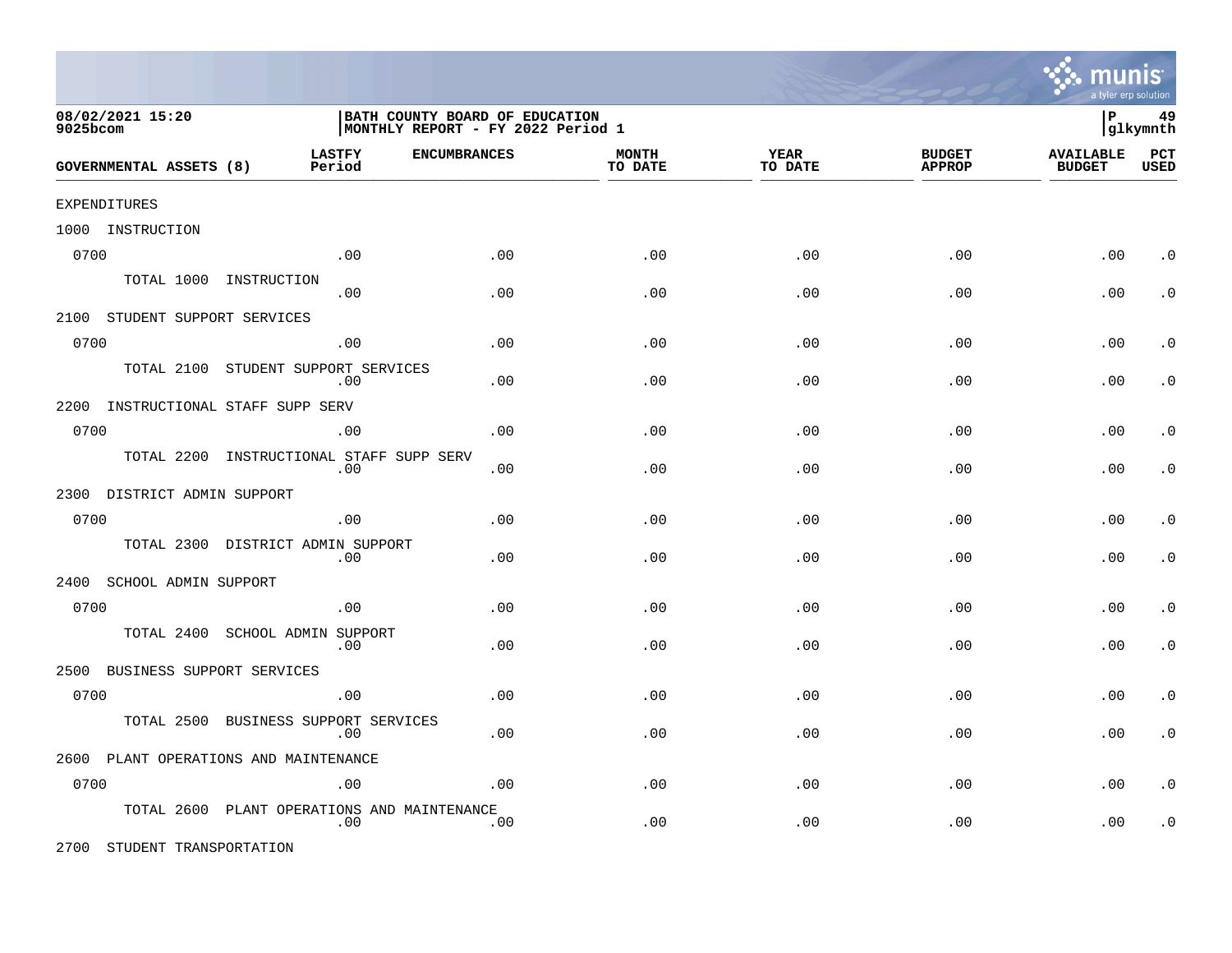

| 08/02/2021 15:20<br>9025bcom      |                               | BATH COUNTY BOARD OF EDUCATION<br>MONTHLY REPORT - FY 2022 Period 1 |                         |                        |                                |                                   |                    |
|-----------------------------------|-------------------------------|---------------------------------------------------------------------|-------------------------|------------------------|--------------------------------|-----------------------------------|--------------------|
| <b>GOVERNMENTAL ASSETS (8)</b>    | <b>LASTFY</b><br>Period       | <b>ENCUMBRANCES</b>                                                 | <b>MONTH</b><br>TO DATE | <b>YEAR</b><br>TO DATE | <b>BUDGET</b><br><b>APPROP</b> | <b>AVAILABLE</b><br><b>BUDGET</b> | PCT<br><b>USED</b> |
| 0700                              | .00                           | .00                                                                 | .00                     | .00                    | .00                            | .00                               | $\cdot$ 0          |
| TOTAL 2700                        | STUDENT TRANSPORTATION<br>.00 | .00                                                                 | .00                     | .00                    | .00                            | .00                               | $\cdot$ 0          |
| 3300<br>COMMUNITY SERVICES        |                               |                                                                     |                         |                        |                                |                                   |                    |
| 0700                              | .00                           | .00                                                                 | .00                     | .00                    | .00                            | .00                               | $\cdot$ 0          |
| TOTAL 3300                        | COMMUNITY SERVICES<br>.00     | .00                                                                 | .00                     | .00                    | .00                            | .00                               | $\cdot$ 0          |
| TOTAL EXPENDITURES                | .00                           | .00                                                                 | .00                     | .00                    | .00                            | .00                               | $\cdot$ 0          |
| TOTAL FOR GOVERNMENTAL ASSETS (8) | .00                           | .00                                                                 | .00                     | .00                    | .00                            | .00                               | $\cdot$ 0          |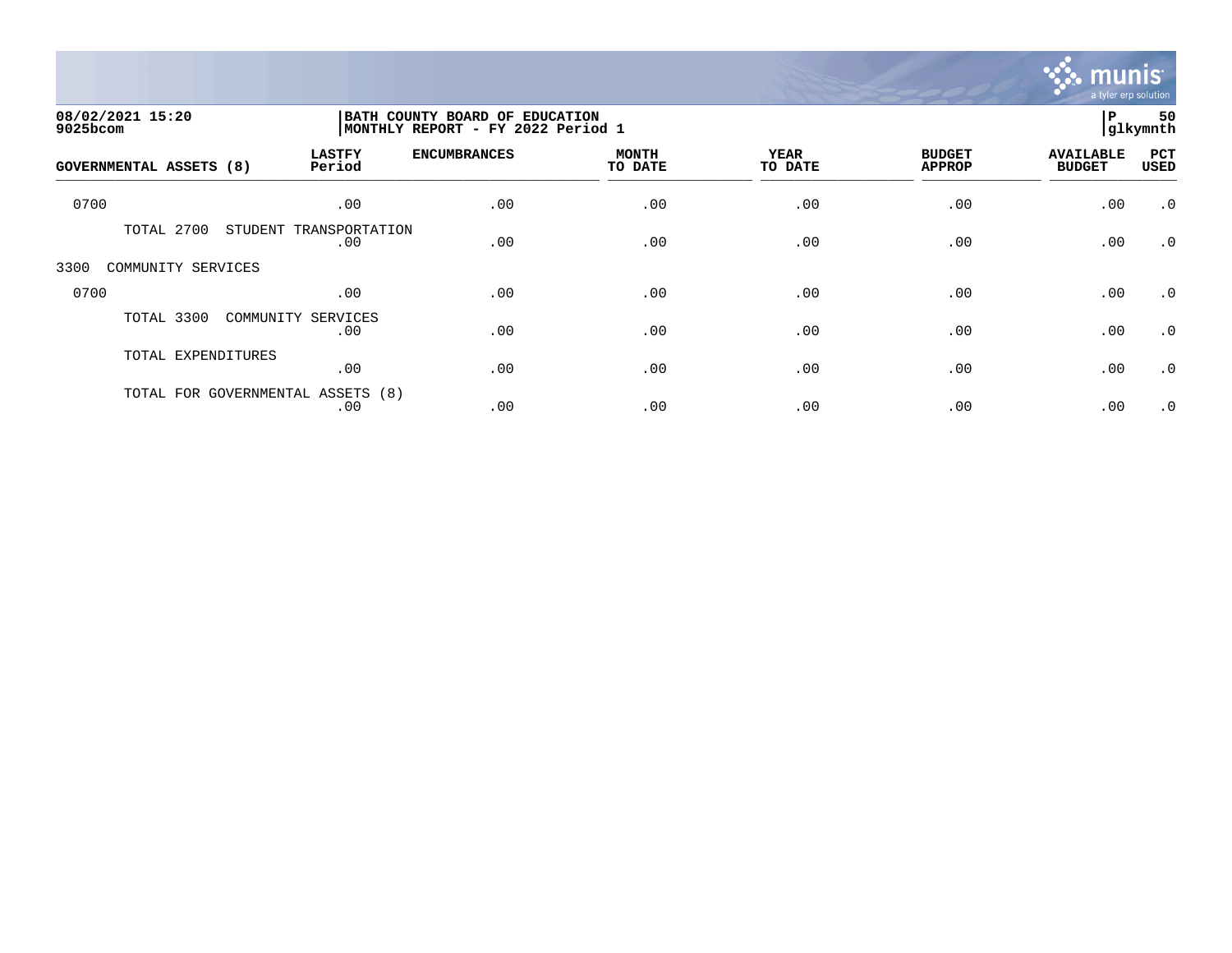|                                  |                                                                     |                     |                         |                        |                                | munis<br>a tyler erp solution     |                |
|----------------------------------|---------------------------------------------------------------------|---------------------|-------------------------|------------------------|--------------------------------|-----------------------------------|----------------|
| 08/02/2021 15:20<br>9025bcom     | BATH COUNTY BOARD OF EDUCATION<br>MONTHLY REPORT - FY 2022 Period 1 |                     |                         |                        |                                | P                                 | 51<br>glkymnth |
| FOOD SERVICE ASSETS (81)         | <b>LASTFY</b><br>Period                                             | <b>ENCUMBRANCES</b> | <b>MONTH</b><br>TO DATE | <b>YEAR</b><br>TO DATE | <b>BUDGET</b><br><b>APPROP</b> | <b>AVAILABLE</b><br><b>BUDGET</b> | PCT<br>USED    |
| <b>REVENUES</b>                  |                                                                     |                     |                         |                        |                                |                                   |                |
| RECEIPTS                         |                                                                     |                     |                         |                        |                                |                                   |                |
| REVENUE FROM LOCAL SOURCES       |                                                                     |                     |                         |                        |                                |                                   |                |
| OTHER REVENUE FROM LOCAL SOURCES |                                                                     |                     |                         |                        |                                |                                   |                |
| 1930 GAIN/LOSS                   | .00                                                                 | .00                 | .00                     | .00                    | .00                            | .00                               | $\cdot$ 0      |
| TOTAL OTHER REVENUE FROM         | LOCAL SOURCES<br>.00                                                | .00                 | .00                     | .00                    | .00                            | .00                               | $\cdot$ 0      |
| TOTAL REVENUE FROM LOCAL SOURCES | .00                                                                 | .00                 | .00                     | .00                    | .00                            | .00                               | $\cdot$ 0      |
| TOTAL RECEIPTS                   | .00                                                                 | .00                 | .00                     | .00                    | .00                            | .00                               | $\cdot$ 0      |
| TOTAL REVENUE                    | .00                                                                 | .00                 | .00                     | .00                    | .00                            | .00                               | $\cdot$ 0      |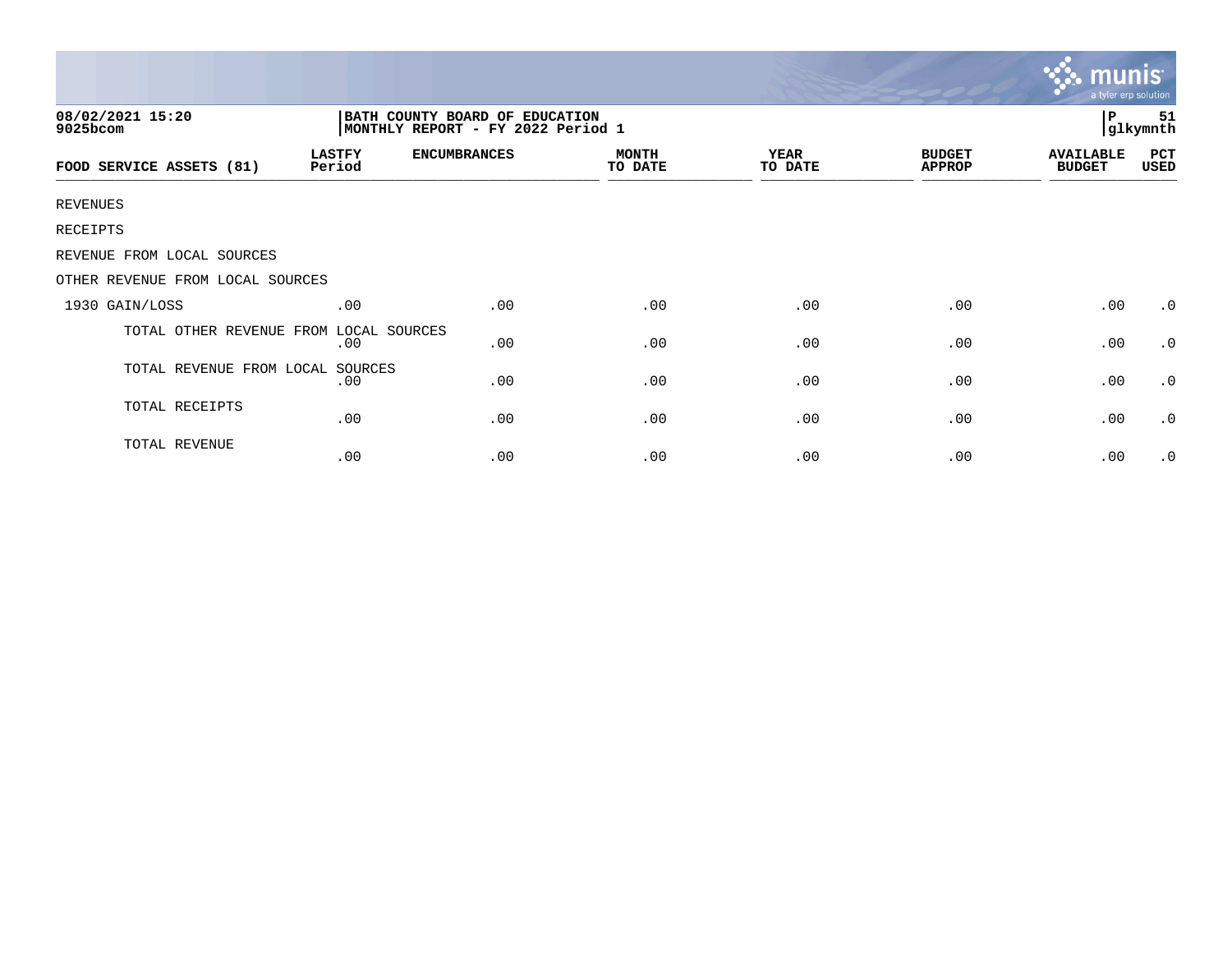

| 08/02/2021 15:20<br>$9025$ bcom    |                               | BATH COUNTY BOARD OF EDUCATION<br>MONTHLY REPORT - FY 2022 Period 1 |                         |                 |                                |                                   |                    |
|------------------------------------|-------------------------------|---------------------------------------------------------------------|-------------------------|-----------------|--------------------------------|-----------------------------------|--------------------|
| FOOD SERVICE ASSETS (81)           | <b>LASTFY</b><br>Period       | <b>ENCUMBRANCES</b>                                                 | <b>MONTH</b><br>TO DATE | YEAR<br>TO DATE | <b>BUDGET</b><br><b>APPROP</b> | <b>AVAILABLE</b><br><b>BUDGET</b> | PCT<br><b>USED</b> |
| EXPENDITURES                       |                               |                                                                     |                         |                 |                                |                                   |                    |
| 3100<br>FOOD SERVICE OPERATION     |                               |                                                                     |                         |                 |                                |                                   |                    |
| 0700                               | .00                           | .00                                                                 | .00                     | .00             | .00                            | .00                               | .0                 |
| TOTAL 3100                         | FOOD SERVICE OPERATION<br>.00 | .00                                                                 | .00                     | .00             | .00                            | .00                               | .0                 |
| TOTAL EXPENDITURES                 | .00                           | .00                                                                 | .00                     | .00             | .00                            | .00                               | $\cdot$ 0          |
| TOTAL FOR FOOD SERVICE ASSETS (81) | .00                           | .00                                                                 | .00                     | .00             | .00                            | .00                               | .0                 |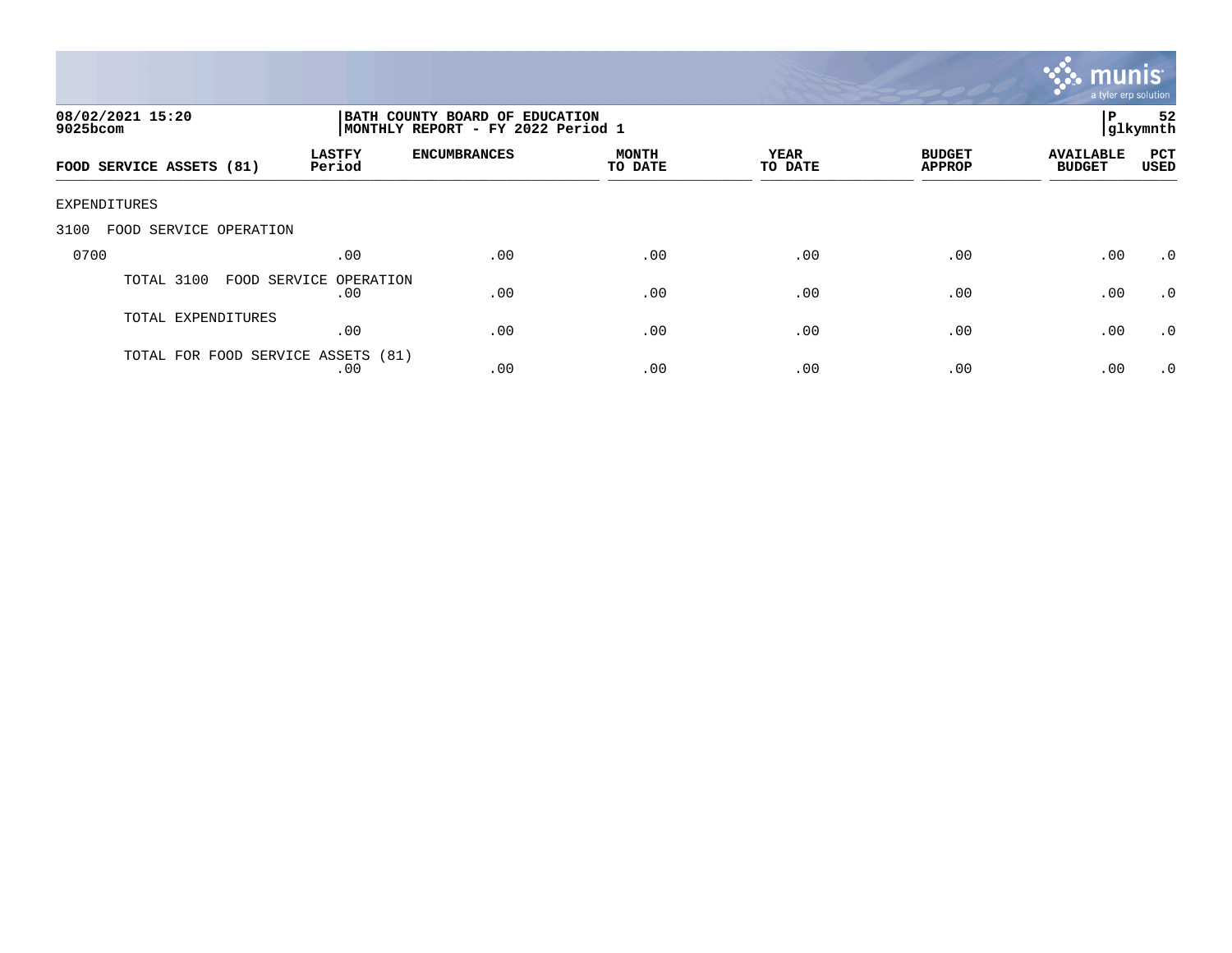|                                        |                                                                      |                     |                         |                        |                                | <b>munis</b><br>a tyler erp solution |                     |  |
|----------------------------------------|----------------------------------------------------------------------|---------------------|-------------------------|------------------------|--------------------------------|--------------------------------------|---------------------|--|
| 08/02/2021 15:20<br>9025bcom           | BATH COUNTY BOARD OF EDUCATION<br> MONTHLY REPORT - FY 2022 Period 1 |                     |                         |                        |                                |                                      | 53<br>P<br>glkymnth |  |
| DAY CARE ASSERTS (82)                  | <b>LASTFY</b><br>Period                                              | <b>ENCUMBRANCES</b> | <b>MONTH</b><br>TO DATE | <b>YEAR</b><br>TO DATE | <b>BUDGET</b><br><b>APPROP</b> | <b>AVAILABLE</b><br><b>BUDGET</b>    | PCT<br>USED         |  |
| <b>REVENUES</b>                        |                                                                      |                     |                         |                        |                                |                                      |                     |  |
| <b>RECEIPTS</b>                        |                                                                      |                     |                         |                        |                                |                                      |                     |  |
| REVENUE FROM LOCAL SOURCES             |                                                                      |                     |                         |                        |                                |                                      |                     |  |
| OTHER REVENUE FROM LOCAL SOURCES       |                                                                      |                     |                         |                        |                                |                                      |                     |  |
| 1930 GAIN/LOSS                         | .00                                                                  | .00                 | .00                     | .00                    | .00                            | .00                                  | $\cdot$ 0           |  |
| TOTAL OTHER REVENUE FROM LOCAL SOURCES | .00                                                                  | .00                 | .00                     | .00                    | .00                            | .00                                  | $\cdot$ 0           |  |
| TOTAL REVENUE FROM LOCAL               | SOURCES<br>.00                                                       | .00                 | .00                     | .00                    | .00                            | .00                                  | $\cdot$ 0           |  |
| TOTAL RECEIPTS                         | .00                                                                  | .00                 | .00                     | .00                    | .00                            | .00                                  | $\cdot$ 0           |  |
| TOTAL REVENUE                          | .00                                                                  | .00                 | .00                     | .00                    | .00                            | .00                                  | $\cdot$ 0           |  |
| TOTAL FOR DAY CARE ASSERTS (82)        | .00                                                                  | .00                 | .00                     | .00                    | .00                            | .00                                  | $\cdot$ 0           |  |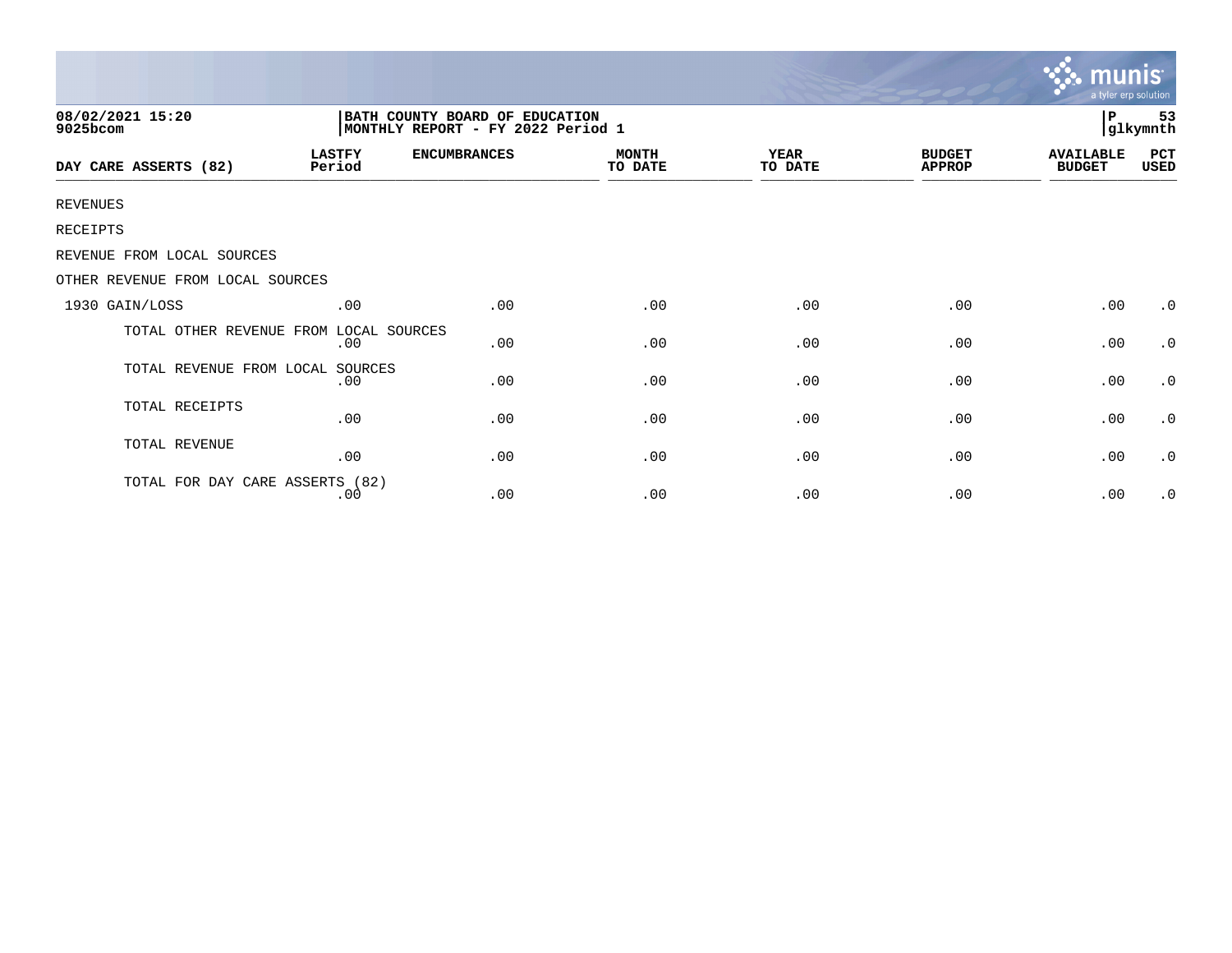|                                                                                                     |                         |                     |                         |                        |                                | <b>munis</b><br>a tyler erp solution |                     |  |  |
|-----------------------------------------------------------------------------------------------------|-------------------------|---------------------|-------------------------|------------------------|--------------------------------|--------------------------------------|---------------------|--|--|
| 08/02/2021 15:20<br>BATH COUNTY BOARD OF EDUCATION<br>MONTHLY REPORT - FY 2022 Period 1<br>9025bcom |                         |                     |                         |                        |                                |                                      | P<br>54<br>glkymnth |  |  |
| ADULT EDUCATION ASSETS (84)                                                                         | <b>LASTFY</b><br>Period | <b>ENCUMBRANCES</b> | <b>MONTH</b><br>TO DATE | <b>YEAR</b><br>TO DATE | <b>BUDGET</b><br><b>APPROP</b> | <b>AVAILABLE</b><br><b>BUDGET</b>    | PCT<br>USED         |  |  |
| <b>REVENUES</b>                                                                                     |                         |                     |                         |                        |                                |                                      |                     |  |  |
| RECEIPTS                                                                                            |                         |                     |                         |                        |                                |                                      |                     |  |  |
| REVENUE FROM LOCAL SOURCES                                                                          |                         |                     |                         |                        |                                |                                      |                     |  |  |
| OTHER REVENUE FROM LOCAL SOURCES                                                                    |                         |                     |                         |                        |                                |                                      |                     |  |  |
| 1930 GAIN/LOSS                                                                                      | .00                     | .00                 | .00                     | .00                    | .00                            | .00                                  | $\cdot$ 0           |  |  |
| TOTAL OTHER REVENUE FROM                                                                            | LOCAL SOURCES<br>.00    | .00                 | .00                     | .00                    | .00                            | .00                                  | $\cdot$ 0           |  |  |
| TOTAL REVENUE FROM LOCAL                                                                            | SOURCES<br>.00          | .00                 | .00                     | .00                    | .00                            | .00                                  | $\cdot$ 0           |  |  |
| TOTAL RECEIPTS                                                                                      | .00                     | .00                 | .00                     | .00                    | .00                            | .00                                  | $\cdot$ 0           |  |  |
| TOTAL REVENUE                                                                                       | .00                     | .00                 | .00                     | .00                    | .00                            | .00                                  | $\cdot$ 0           |  |  |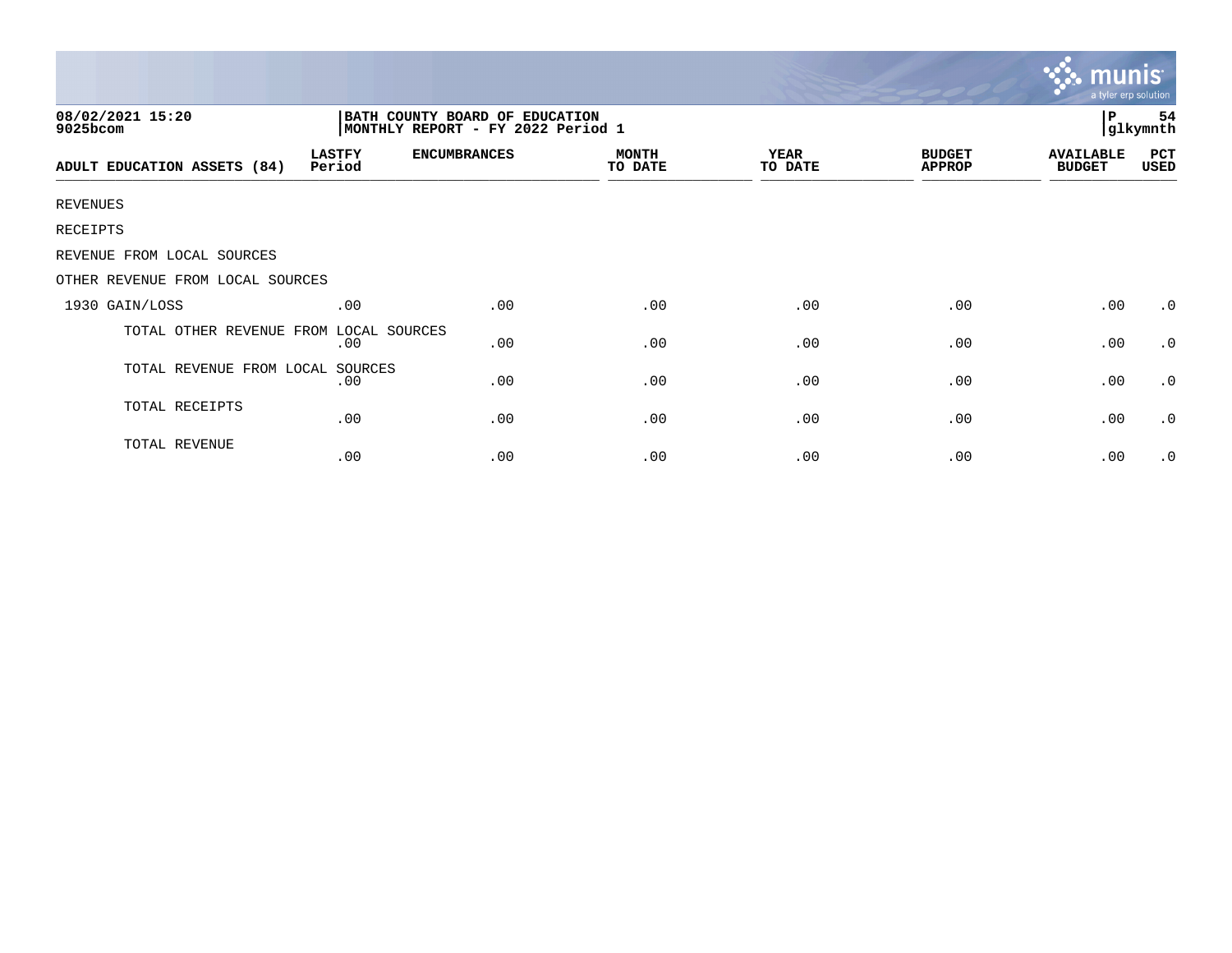

| 08/02/2021 15:20<br>9025bcom          |                                   | BATH COUNTY BOARD OF EDUCATION<br>MONTHLY REPORT - FY 2022 Period 1 |                         |                 |                                |                                   | 55<br>P<br> glkymnth |
|---------------------------------------|-----------------------------------|---------------------------------------------------------------------|-------------------------|-----------------|--------------------------------|-----------------------------------|----------------------|
| ADULT EDUCATION ASSETS (84)           | <b>LASTFY</b><br>Period           | <b>ENCUMBRANCES</b>                                                 | <b>MONTH</b><br>TO DATE | YEAR<br>TO DATE | <b>BUDGET</b><br><b>APPROP</b> | <b>AVAILABLE</b><br><b>BUDGET</b> | PCT<br><b>USED</b>   |
| EXPENDITURES                          |                                   |                                                                     |                         |                 |                                |                                   |                      |
| ADULT EDUCATION OPERATIONS<br>3400    |                                   |                                                                     |                         |                 |                                |                                   |                      |
| 0700                                  | .00                               | .00                                                                 | .00                     | .00             | .00                            | .00                               | $\cdot$ 0            |
| TOTAL 3400                            | ADULT EDUCATION OPERATIONS<br>.00 | .00                                                                 | .00                     | .00             | .00                            | .00                               | $\cdot$ 0            |
| TOTAL EXPENDITURES                    | .00                               | .00                                                                 | .00                     | .00             | .00                            | .00                               | .0                   |
| TOTAL FOR ADULT EDUCATION ASSETS (84) | .00                               | .00                                                                 | .00                     | .00             | .00                            | .00                               | $\cdot$ 0            |